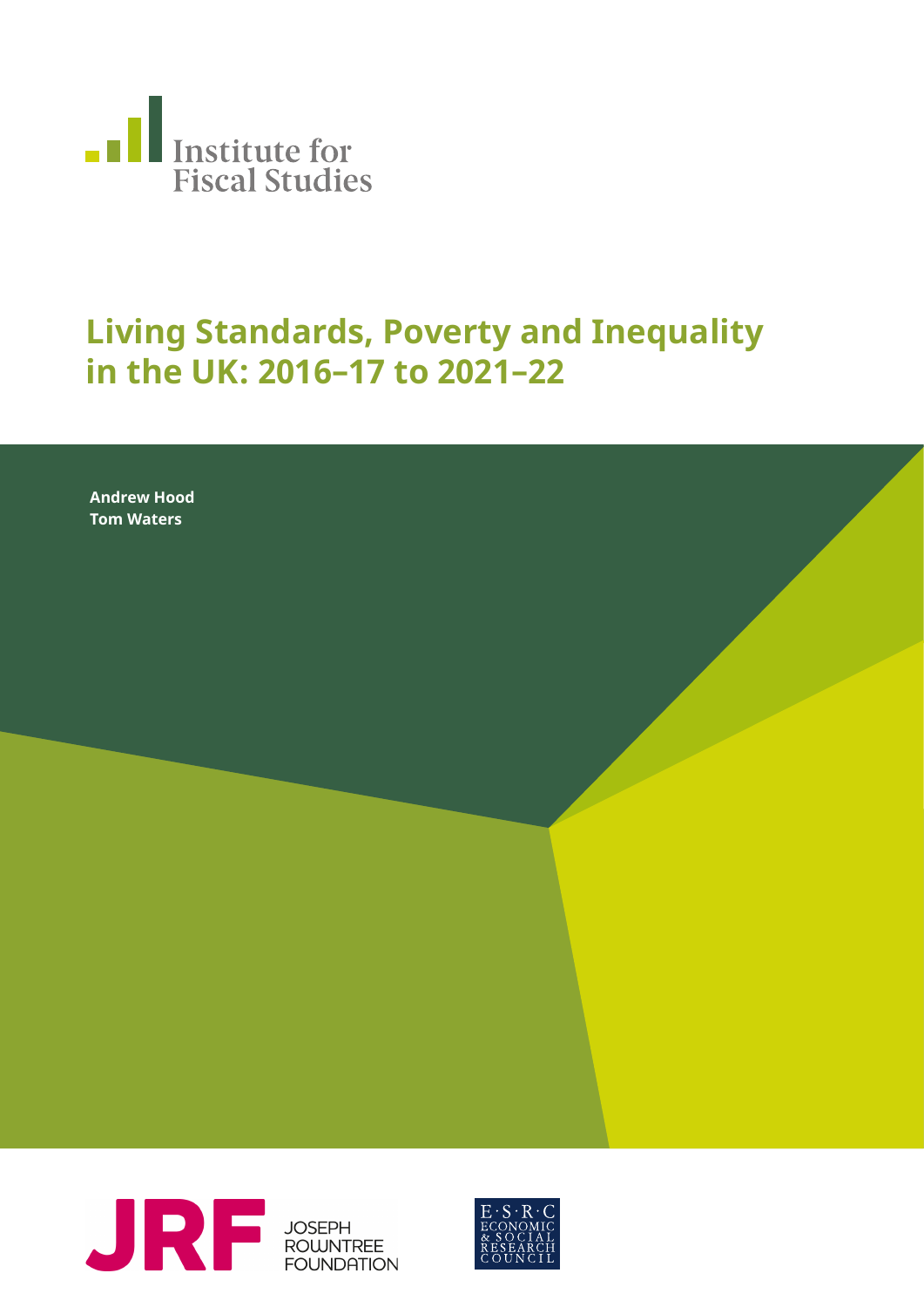## **Living Standards, Poverty and Inequality in the UK: 2016–17 to 2021–22**

**Andrew Hood Tom Waters** *Copy-edited by Judith Payne*

**The Institute for Fiscal Studies**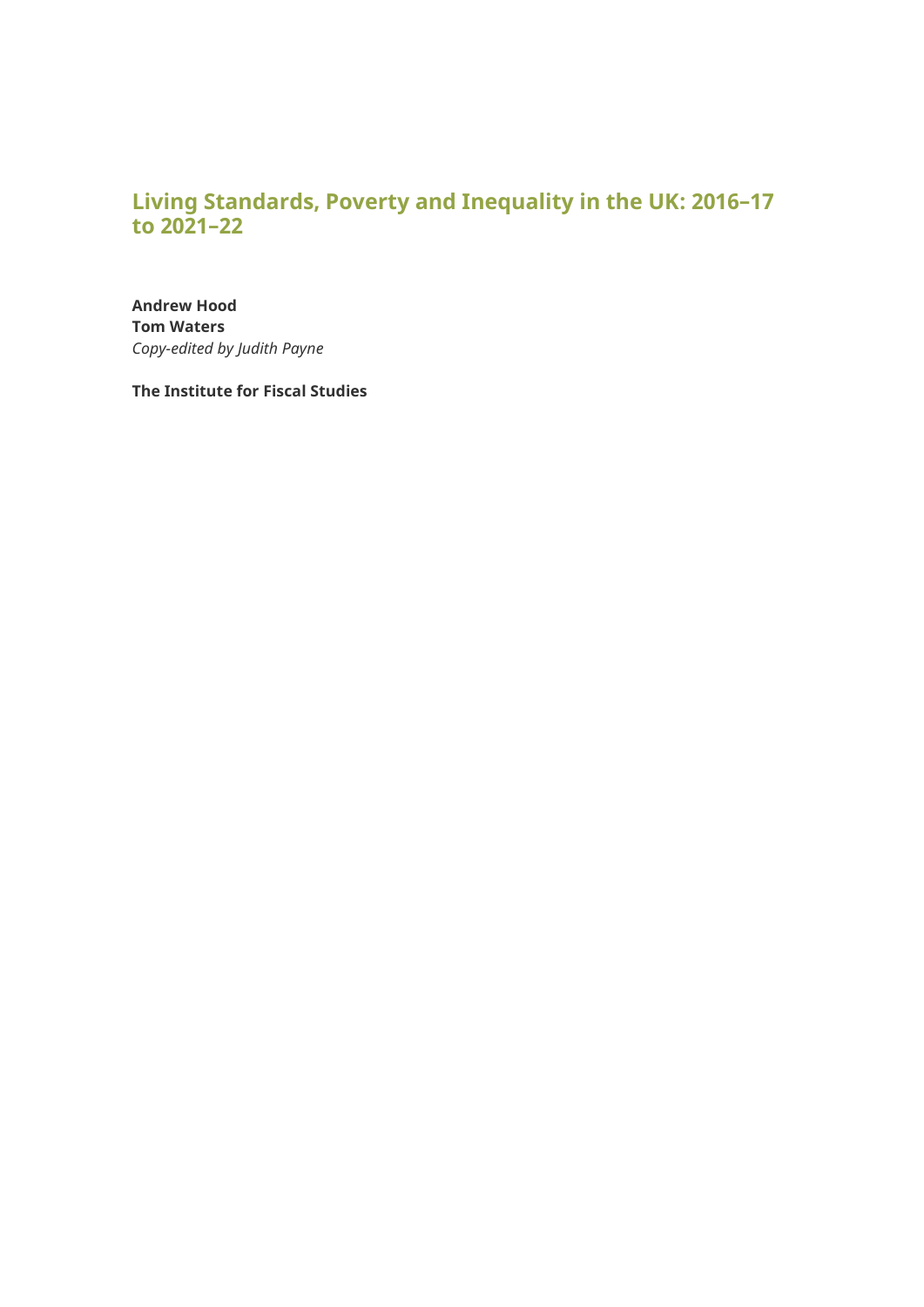#### *Published by*

#### **The Institute for Fiscal Studies**

7 Ridgmount Street London WC1E 7AE

Tel: +44 (0) 20-7291 4800 Fax: +44 (0) 20-7323 4780 Email: [mailbox@ifs.org.uk](mailto:mailbox@ifs.org.uk) Website: http://www.ifs.org.uk

© The Institute for Fiscal Studies, March 2017

ISBN 978-1-911102-35-9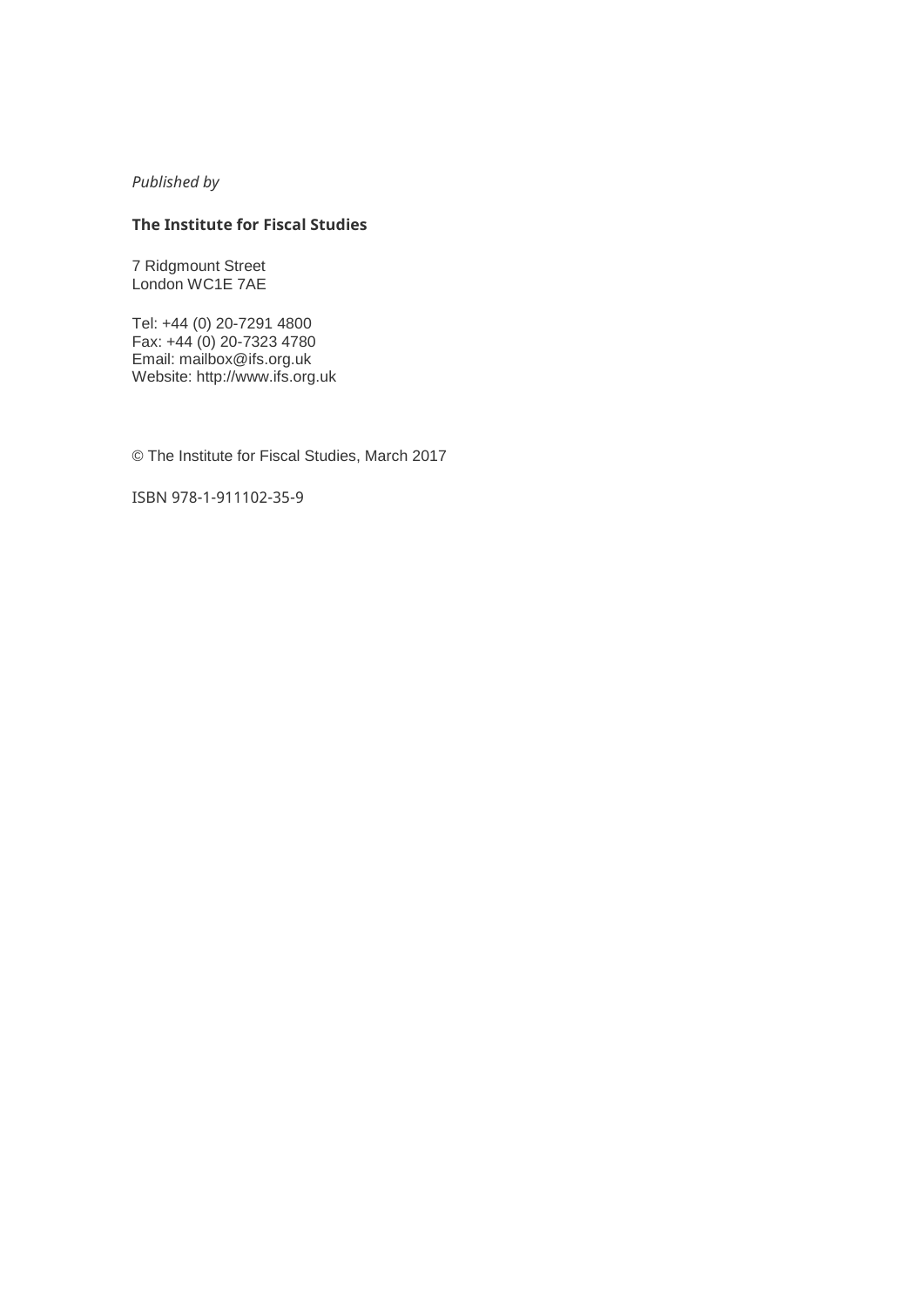## **Preface**

The Joseph Rowntree Foundation has supported this project as part of its programme of research and innovative development projects, which it hopes will be of value to policymakers, practitioners and service users. The facts presented and views expressed in this report are, however, those of the authors and not necessarily those of the Foundation. Neither are the views expressed necessarily those of the other individuals or institutions mentioned here, including the Institute for Fiscal Studies (IFS), which has no corporate view. Co-funding from the ESRC-funded Centre for the Microeconomic Analysis of Public Policy at IFS (grant number ES/M010147/1) is also very gratefully acknowledged.

Data from the Family Resources Survey were made available by the Department for Work and Pensions, which bears no responsibility for the interpretation of the data in this report. The Labour Force Survey data were supplied through the UK Data Archive. The data are Crown Copyright and reproduced with the permission of the Controller of HMSO and Queen's Printer for Scotland. The Households Below Average Income data prior to 1994–95 were constructed from the Family Expenditure Survey. These data are available from the UK Data Archive.

The authors would like to thank Les Allenby, Helen Barnard, Carl Emmerson, Paul Johnson, Robert Joyce and Holly Sutherland for their helpful comments. Any errors and all views expressed are those of the authors.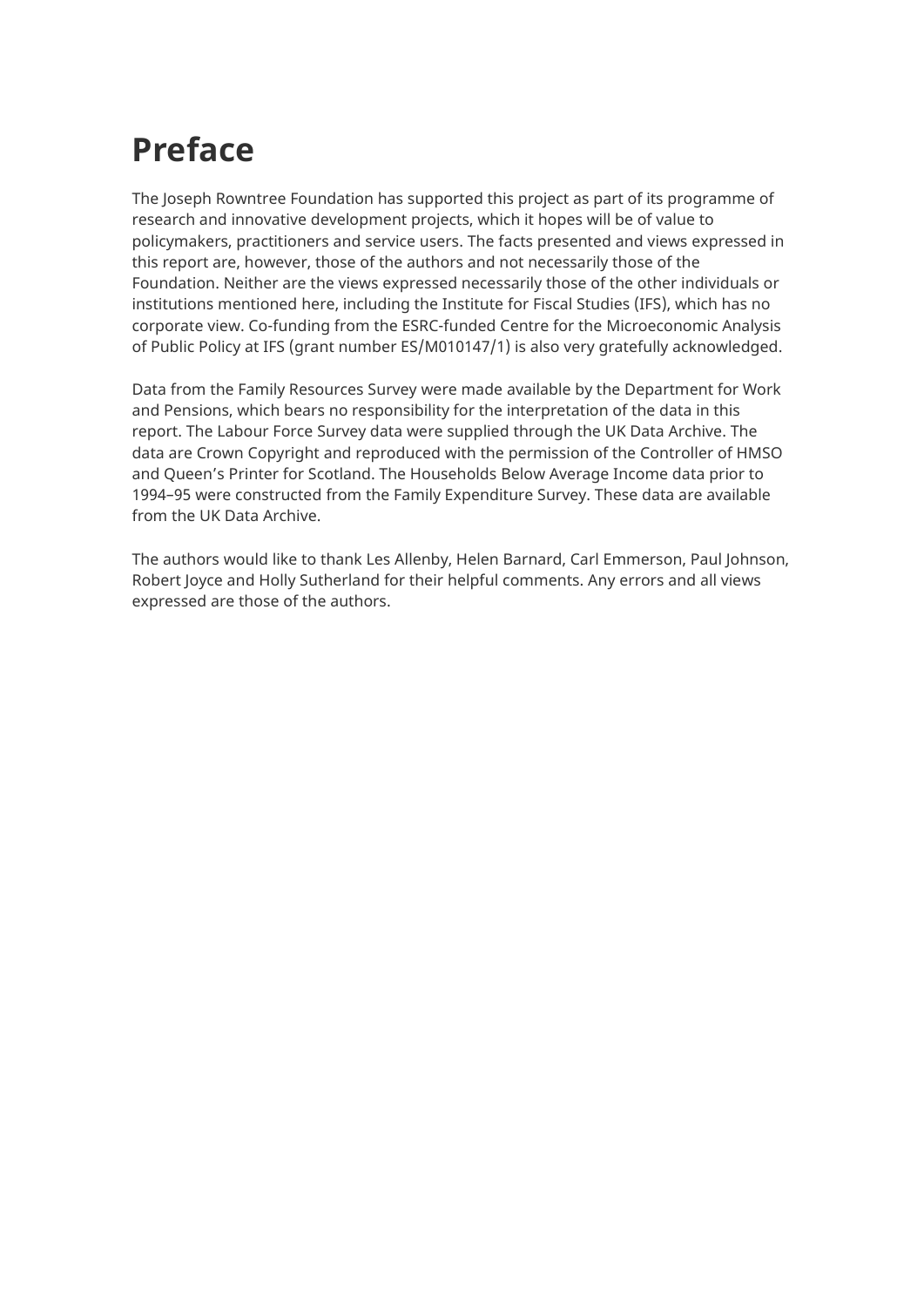## **Contents**

| <b>Executive Summary</b>      |                          | 5                                                                                                                              |
|-------------------------------|--------------------------|--------------------------------------------------------------------------------------------------------------------------------|
| <b>Introduction</b><br>1.     |                          | 7                                                                                                                              |
| <b>Data and Methods</b><br>2. |                          | 9                                                                                                                              |
| 2.1                           |                          | 9                                                                                                                              |
| 2.2                           | Macroeconomic scenarios  | 10                                                                                                                             |
| 2.3                           | Projecting housing costs | 12                                                                                                                             |
| 2.4                           |                          | 13                                                                                                                             |
|                               |                          | 14                                                                                                                             |
| 3.<br><b>Projections</b>      |                          | 16                                                                                                                             |
| 3.1                           | Median income            | 16                                                                                                                             |
| 3.2                           | Income inequality        | 20                                                                                                                             |
| 3.3                           | Income poverty           | 25                                                                                                                             |
|                               |                          | 29                                                                                                                             |
| <b>Conclusion</b><br>4.       |                          | 37                                                                                                                             |
| <b>Appendix A</b>             |                          | 39                                                                                                                             |
| <b>Appendix B</b>             |                          | 41                                                                                                                             |
| <b>References</b>             |                          | 42                                                                                                                             |
|                               |                          | Overview<br>Other modelling improvements since our last report<br>2.5 Uncertainty<br>3.4 The effect of tax and benefit reforms |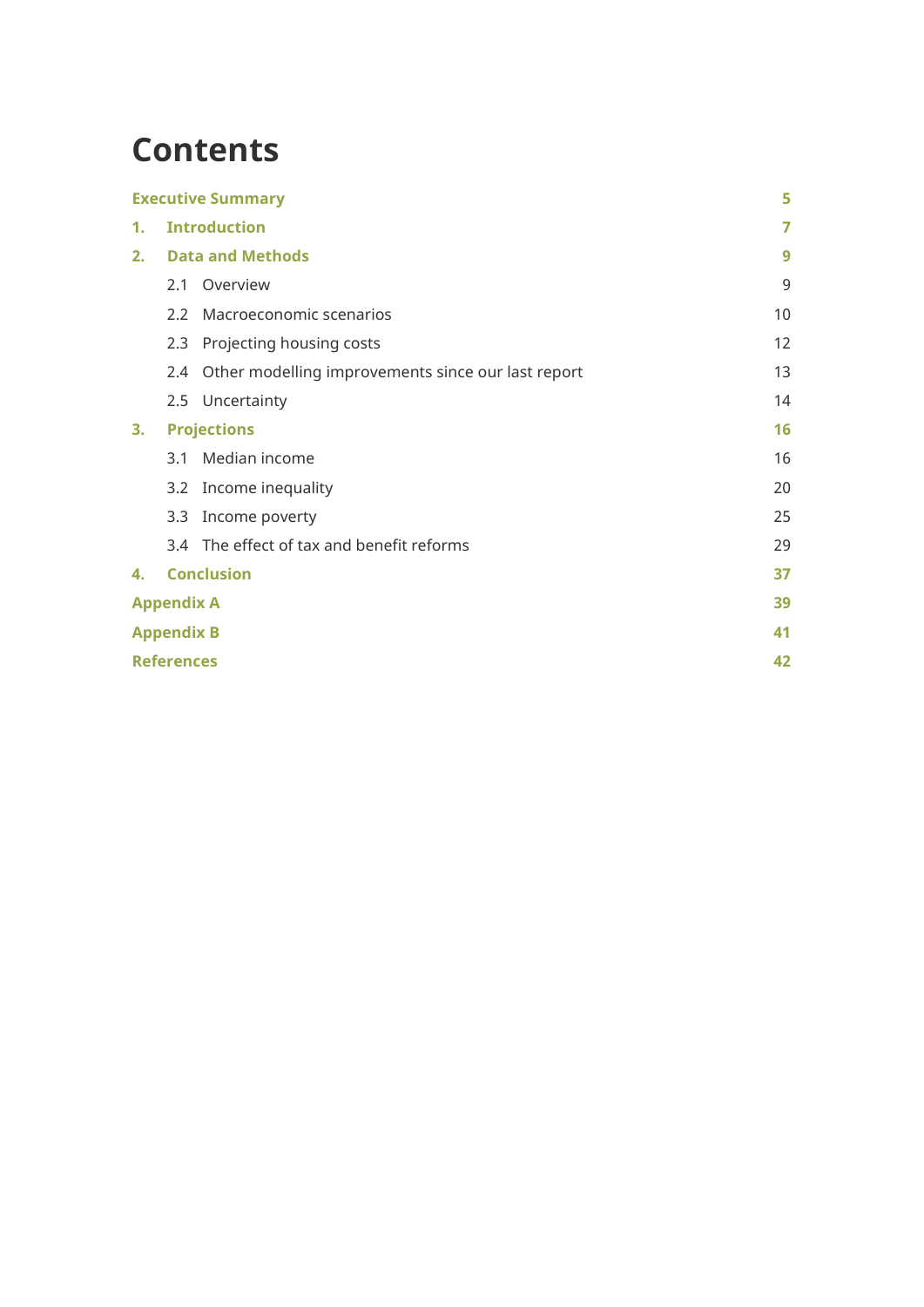# <span id="page-5-0"></span>**Executive Summary**

Debates over living standards, poverty and inequality in the UK are often hampered by the fact that official data on household incomes are available only with a significant lag. Currently, the latest statistics are for 2014–15. In this report, we attempt to fill this gap by estimating what has happened to household incomes between 2014–15 and 2016–17 based on other data sources and changes to direct tax and benefit policy.

We then estimate how the incomes of different households would evolve up to 2021–22 if current tax and benefit policy plans are kept to and if the macroeconomic forecasts from the Office for Budget Responsibility (OBR) – for things such as earnings and employment – were correct. We also consider macroeconomic scenarios that are more and less optimistic than the OBR's central forecast.

| <b>Key findings</b>                                                                                                                                          |                                                                                                                                                                                                                                                                                                                                                                                                                             |
|--------------------------------------------------------------------------------------------------------------------------------------------------------------|-----------------------------------------------------------------------------------------------------------------------------------------------------------------------------------------------------------------------------------------------------------------------------------------------------------------------------------------------------------------------------------------------------------------------------|
| Real median income is<br>projected to grow by<br>3.8% between 2016-17<br>and 2021-22, but this<br>projection is highly<br>sensitive to future pay<br>growth. | If workers' earnings grow in line with the OBR's forecast,<br>we project that real median income growth will be close<br>to zero over the next two years, before picking up after<br>2018-19. If average earnings grow 1 percentage point<br>(ppt) per year faster or slower than the OBR expects, our<br>projections for real median income growth between<br>2016-17 and 2021-22 are 6.8% and 1.0% respectively.          |
| If earnings grow in line<br>with the OBR forecast.<br>we project median<br>income in 2021-22 will<br>be only 10% higher<br>than it was in 2007-08.           | This is very slow growth by historical standards. Average<br>income in 2021-22 is projected to be more than 15%<br>lower than if income growth since 2007-08 had been in<br>line with the long-run trend (equivalent to more than<br>£5,000 a year for a couple without children).                                                                                                                                          |
| We project that<br>median income will<br>continue to rise more<br>quickly for pensioners<br>than for the rest of the<br>population.                          | If earnings grow in line with the OBR's forecast, we<br>project that median income for pensioners will grow by<br>6.8% between 2016-17 and 2021-22, compared with just<br>3.3% for non-pensioners. After housing costs have been<br>deducted (AHC), median pensioner income is projected<br>to be 7.7% higher than median income for the rest of<br>population by 2021-22, having been nearly 10% lower in<br>$2007 - 08$ . |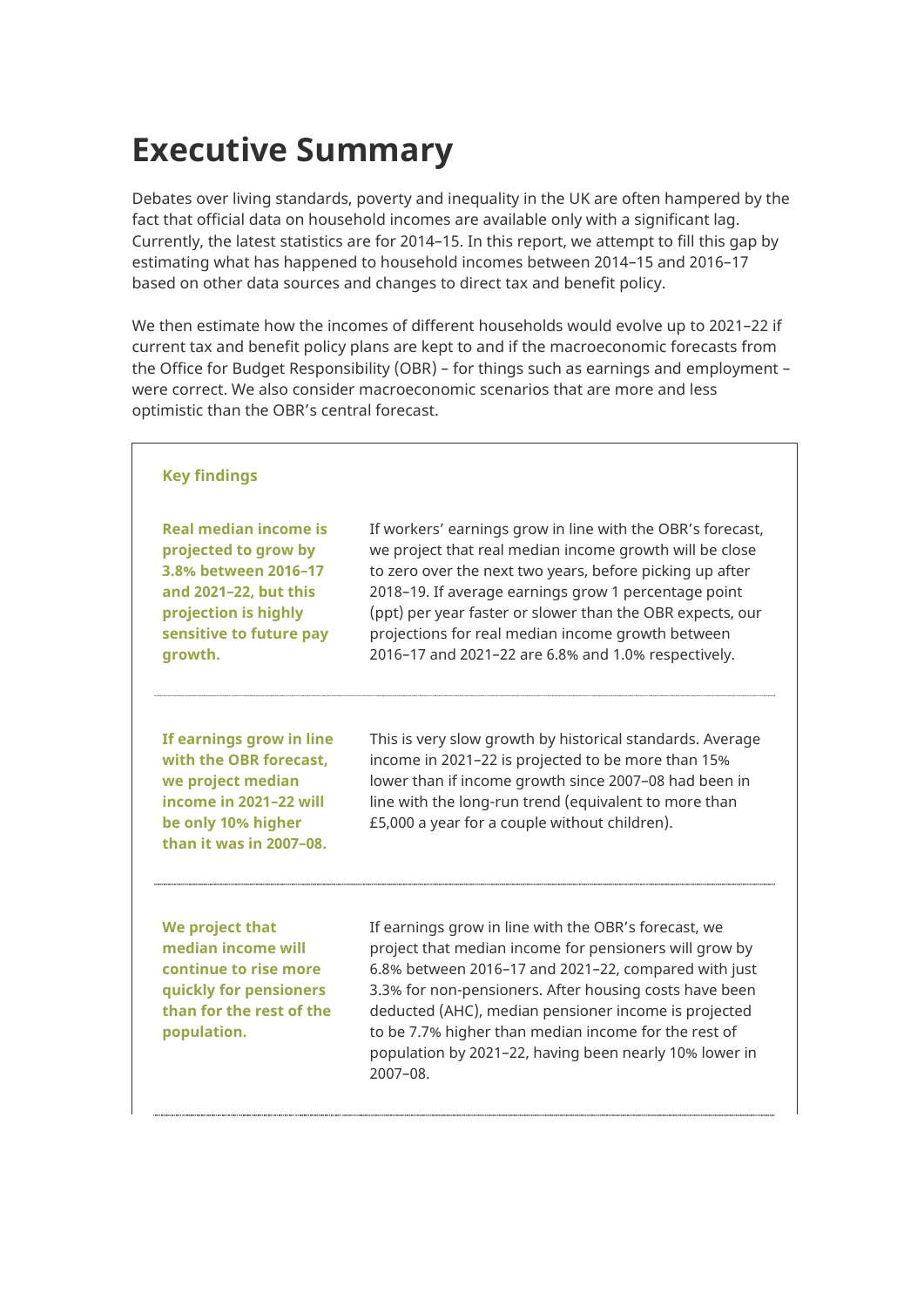**We project an increase in income inequality over the coming years, particularly if incomes are measured after housing costs have been deducted.**

The main reason is that real earnings growth tends to benefit high-income households more than low-income households. But planned cuts to working-age benefits also act to increase inequality: higher forecast inflation means that the benefit freeze is now expected to reduce the value of those benefits by 6%, and housing benefit will often no longer cover rent increases faced by lowincome private renters. In fact, real AHC incomes are projected to fall between 2014–15 and 2021–22 for the poorest 15% of households on average.

**As a result, the official rate of relative AHC poverty is projected to rise by 2.3ppts from 21.3% in 2014–15 to 23.6% in 2021–22.**

The direct impact of tax and benefit reforms over this parliament explains about one-third of this projected increase, as cuts to working-age benefits primarily affect low-income households. But most of the increase is again explained by earnings growth benefiting middleincome households more than lower-income ones.

**The official rate of absolute AHC poverty is projected to fall slightly, from 20.3% to 19.8% between 2014–15 and 2021–22.**

In the absence of tax and benefit changes, we would project a 1.1ppt fall in absolute AHC poverty (to 19.2%), but once these changes are incorporated the expected decline is roughly halved. Between 2007–08 and 2021–22, we project a 2.3ppt fall in absolute poverty – over the previous 14 years, it fell by 19ppts.

**But we project that absolute AHC child poverty will rise from 27.5% in 2014–15 to 30.3% in 2021–22.** 

This increase is entirely explained by the impact of tax and benefit reforms over this parliament. On the other hand, we project falls in absolute AHC poverty rates among pensioners (from 12.8% to 10.9%) and workingage adults without children (from 17.6% to 15.6%).

**Cuts to universal credit work allowances explain around a third of the increase in the absolute AHC poverty rate for children in working households.**

Work allowances in universal credit – the amount a claimant can earn before their benefits start to be withdrawn – were cut in the 2015 Summer Budget. This £3 billion takeaway from low-income working households increases projected absolute AHC poverty among children in working households in 2021–22 from 22.6% to 23.3%, compared with a 2014–15 level of 21.2%. The cut to the taper rate announced in the 2016 Autumn Statement provided only partial compensation.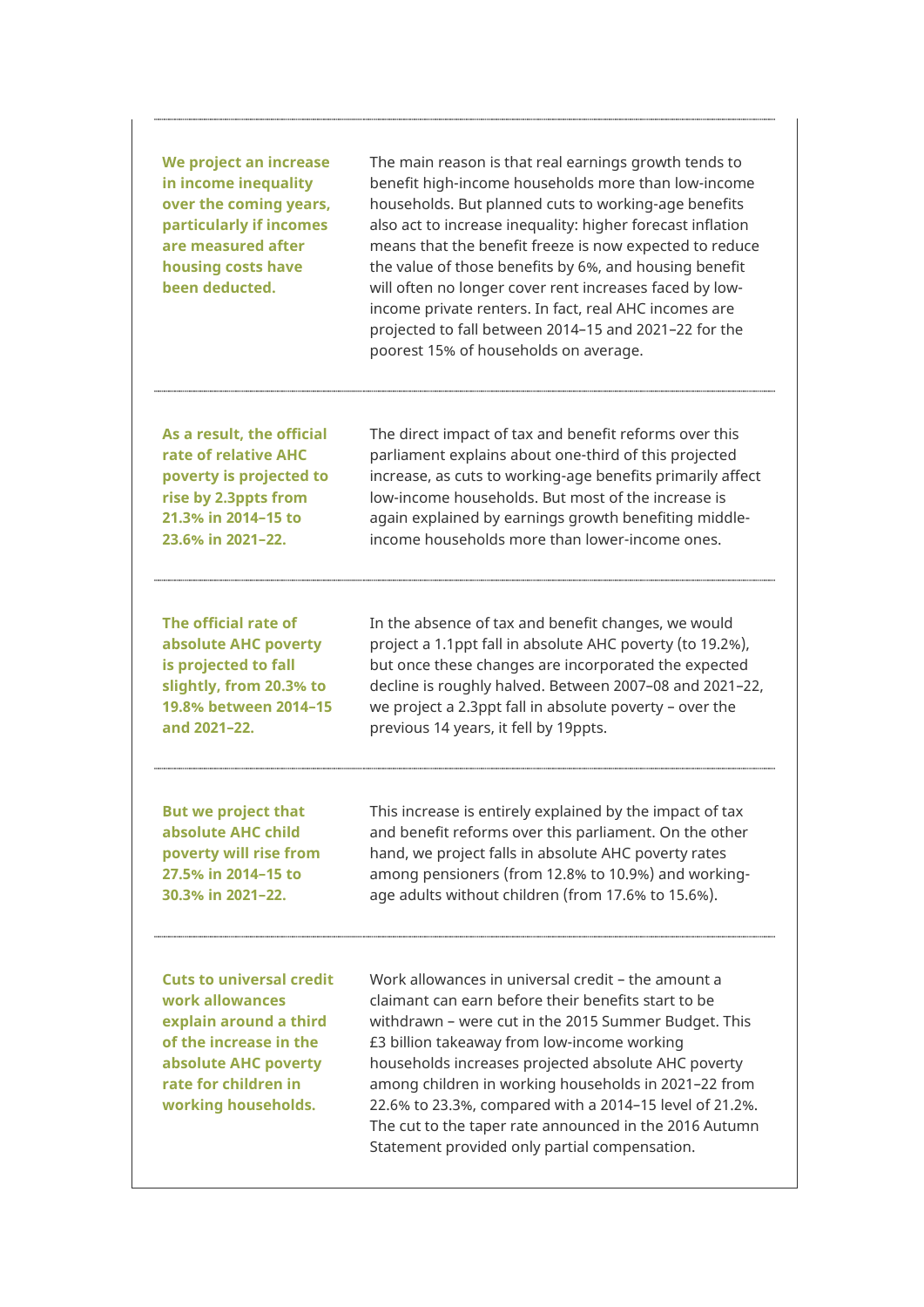# <span id="page-7-0"></span>**1. Introduction**

As is now well documented, incomes in the UK fell sharply in the immediate wake of the Great Recession, and have recovered only slowly since. The latest available data show real median income in 2014–15 just 2.2% above its 2007–08 level. This poor performance is largely due to wages (and ultimately productivity) – the large falls in real wages that characterised the recent recession and the weakness of real pay growth since. Hence it is no surprise that the picture looks even worse if we exclude pensioners: among the rest of the population, average incomes were essentially the same in 2014–15 as back in 2007–08.

Since earnings are a more important source of income for higher-income households, the falls in real earnings associated with the recession had a greater impact on the incomes of high-income households than on those towards the bottom of the distribution. This reduced inequality – the 90:10 ratio fell from 4.2 in 2007–08 to 3.9 in 2014–15 – and relative poverty, defined as the proportion of those with an income of less than 60% of the median. Absolute poverty – defined using a fixed real poverty line – also fell, as increases in the generosity of benefits and tax credits between 2007–08 and 2011–12 led to a real rise in the incomes of low-income households on average.

The picture of recent changes in inequality and poverty is somewhat different if incomes are measured after housing costs have been deducted (AHC). While inequality in AHC incomes did decrease between 2007–08 and 2014–15, the decrease was much smaller than on a before-housing-costs (BHC) basis. This is because of large falls in the housing costs of higher-income households, driven by the sharp fall in mortgage interest payments between 2007–08 and 2009–10; since low-income households are less likely to have a mortgage, they benefited to a much lesser extent. These differential trends in housing costs also have implications for trends in poverty: the falls in both relative and absolute poverty have been smaller when incomes are measured AHC.

A challenge in assessing trends in living standards, poverty and inequality in the UK is that official data on household incomes are released with a significant time lag. At the time of writing, the latest available data cover the financial year 2014–15. In this report, we project changes in household incomes up to the present, based on what we know about changes in earnings and other sources of income from other data and on changes to the direct tax and benefit system. We then provide projections of future trends up to 2021–22. Since we do not produce our own forecasts for key determinants of incomes such as earnings and employment, these projections are our estimates of what would happen to incomes under current policy plans if the latest macroeconomic forecasts (November 2016) from the Office for Budget Responsibility (OBR) were correct.

There is, of course, always significant uncertainty around any macroeconomic forecasts, [1](#page-7-1) and hence around any projection of future trends in household incomes. But this uncertainty is even greater than usual, given the vote to leave the EU; researchers from Oxford Economics state that 'we are in a time of virtually unprecedented uncertainty in the last 60 years' (Beck and Goodwin, 2017, p. 67). In light of this, we show the sensitivity of our projections to different macroeconomic outcomes over the period to 2021–22. In

<span id="page-7-1"></span> $^\text{1}$  An indication of the uncertainty surrounding the OBR's forecasts can be found in Office for Budget Responsibility (2016a), which gives the latest appraisal of their accuracy.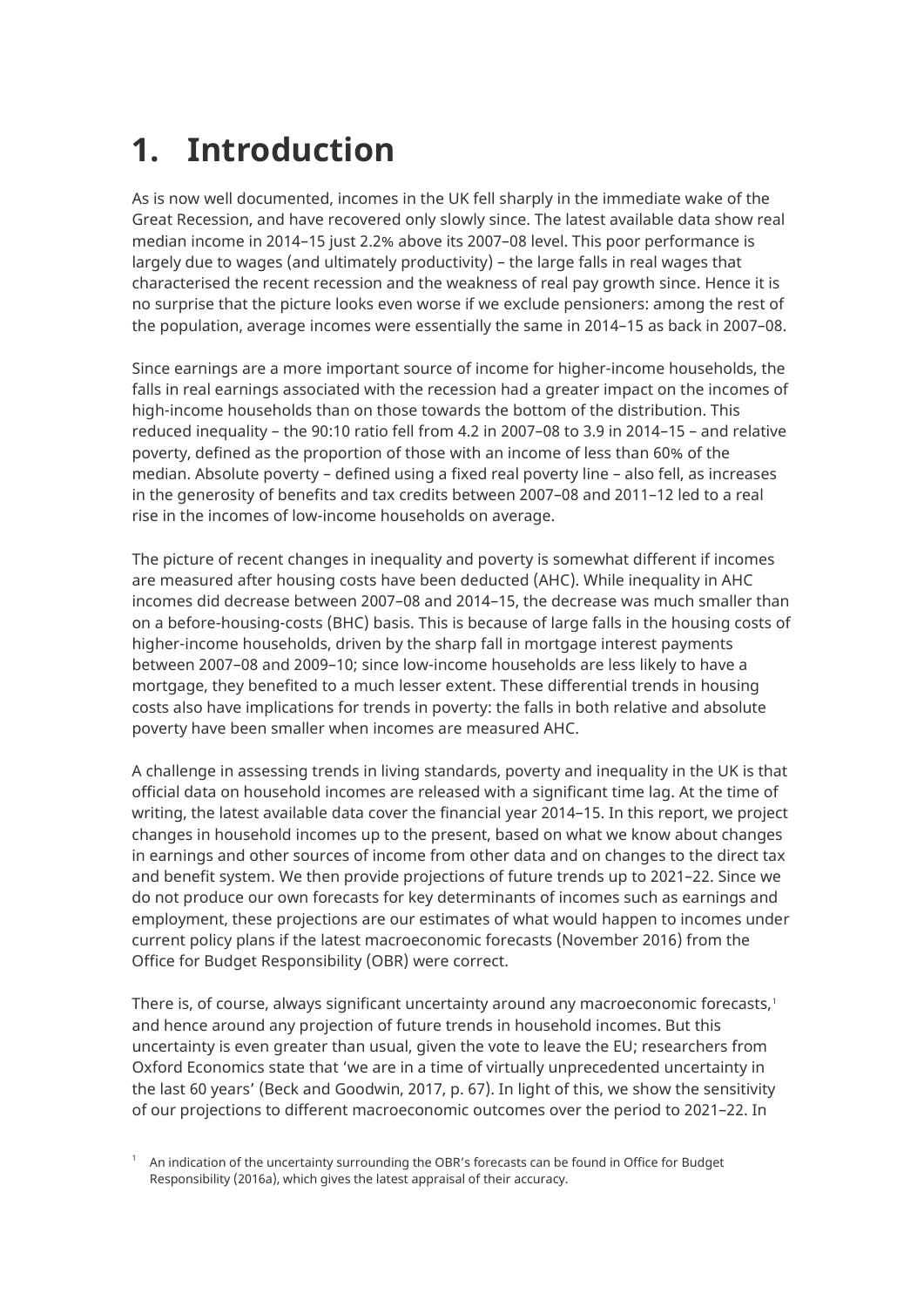particular, we present our projections under three different scenarios for real earnings growth, based on the OBR's own 'low', 'central' and 'high' scenarios for trend productivity growth.

It is important to note, however, that the uncertainty around macroeconomic forecasts is not the only source of uncertainty in our projections. Uncertainty around the demographic forecasts we use, further changes in policy, and year-on-year sampling variation in the official household income data will all cause the out-turn results to differ from our projections. Hence, this report should be used as a guide to the broad trends we might expect, rather than being interpreted as a precise projection.

Throughout our analysis, we measure income in the same way as the official Households Below Average Income (HBAI) statistics: at the household level, after deducting taxes and adding on state benefits and tax credits, and rescaled ('equivalised') to take into account the fact that households of different sizes and compositions have different needs. We consider incomes measured both before and after housing costs are deducted (BHC and AHC). All cash figures are given in 2016–17 prices.

The rest of this report proceeds as follows. In Chapter 2, we provide an overview of how we produce our projections. Chapter 3 presents our projections for living standards, inequality and poverty through to 2021–22 in the three different earnings growth scenarios. We then turn to consider the effects of this government's implemented and announced direct tax and benefit reforms on inequality and poverty, isolating the impact of cuts to universal credit work allowances in particular. Chapter 4 concludes.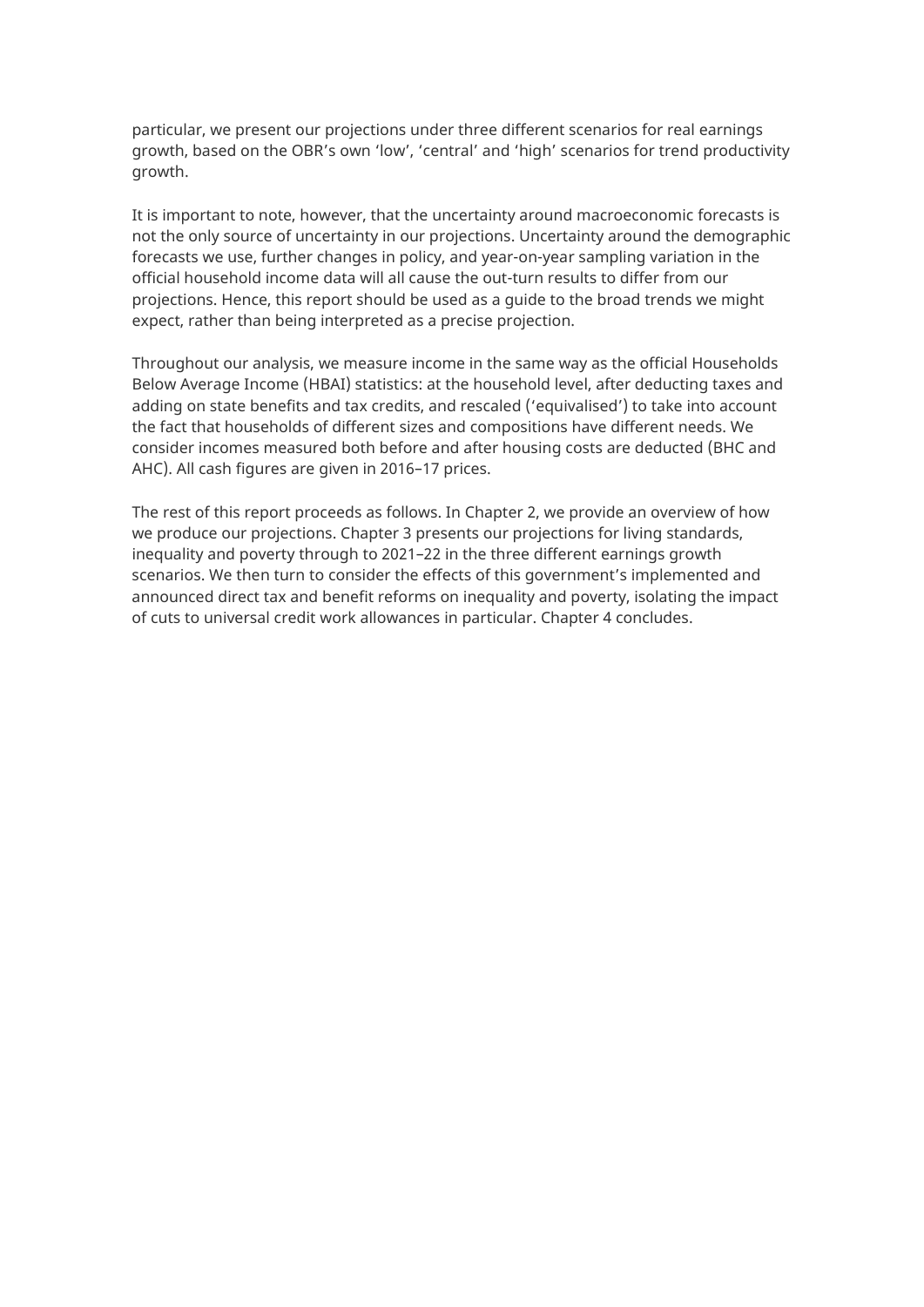# <span id="page-9-0"></span>**2. Data and Methods**

This chapter explains the approach we take in producing our projections. The first section gives a short overview of the methodology. We then turn to modelling changes made since our last report, including macroeconomic scenarios, the projection of housing costs and other technical improvements. Finally, we discuss a number of different sources of uncertainty around our projections.

### <span id="page-9-1"></span>**2.1 Overview**

This section gives a short overview of how we produce our projections of living standards, poverty and inequality. A full description can be found in chapter 2 and appendix A of Browne and Hood (2016).

In broad terms, we take the latest data used to produce official income and poverty statistics and adjust these data for relevant known and forecast changes – e.g. demographic and labour market trends, and changes to direct tax and benefit policy – to create a projected distribution of household incomes in each year up to 2021–22. For later years we largely rely on external forecasts, but for 2015–16 and 2016–17 alternative outturn data sources with more detailed information are available, enabling us to make a greater number of adjustments. Our approach is similar to that used by IFS researchers for a number of years to project the path of household incomes in the UK, and more recently others have conducted similar exercises using similar methods (Office for National Statistics, 2015; Rastrigina et al., 2016; Corlett and Clarke, 2017).

The base data we use are taken from the 2014–15 Family Resources Survey (FRS), a survey of around 20,000 households carried out in the UK that contains information about income sources and household characteristics. The data are supplied with 'weights' that ensure sample totals (e.g. number of men in the sample or number of people aged 25) match the actual population in 2014–15. For projecting future years, we change these weights such that sample totals match the forecast demographic characteristics of the future population, including age, sex, region, employment rates and household type. $2$ Most financial variables (such as gross earnings) are increased in line with the average earnings and minimum wage forecasts from the OBR. An important exception is income from private pensions, which rises in line with projections from IFS's RetSim model. $^{\text{3}}$  $^{\text{3}}$  $^{\text{3}}$ 

To simulate future tax liabilities and benefit entitlements, we use the IFS tax and benefit microsimulation model, TAXBEN. We assume that the direct tax and benefit system of future years reflects the government's existing announcements (for a full list of which direct tax and benefit reforms are included in our analysis, see Appendix B). Where policies are only partially rolled out, we use OBR and HM Treasury forecasts to apply them to the appropriate proportion of our simulated population. Once we have calculated

<span id="page-9-2"></span> $^{\rm 2}$  We use the household projections from the Department for Communities and Local Government and the national statistical agencies: see Department for Communities and Local Government (2011 and 2014), StatsWales (2011), National Records of Scotland (2012) and Northern Ireland Statistics and Research Agency (2012).

<span id="page-9-3"></span><sup>3</sup> See Browne et al. (2014). The model suggests that private pension income will continue to rise faster than earnings throughout the period we consider in this report.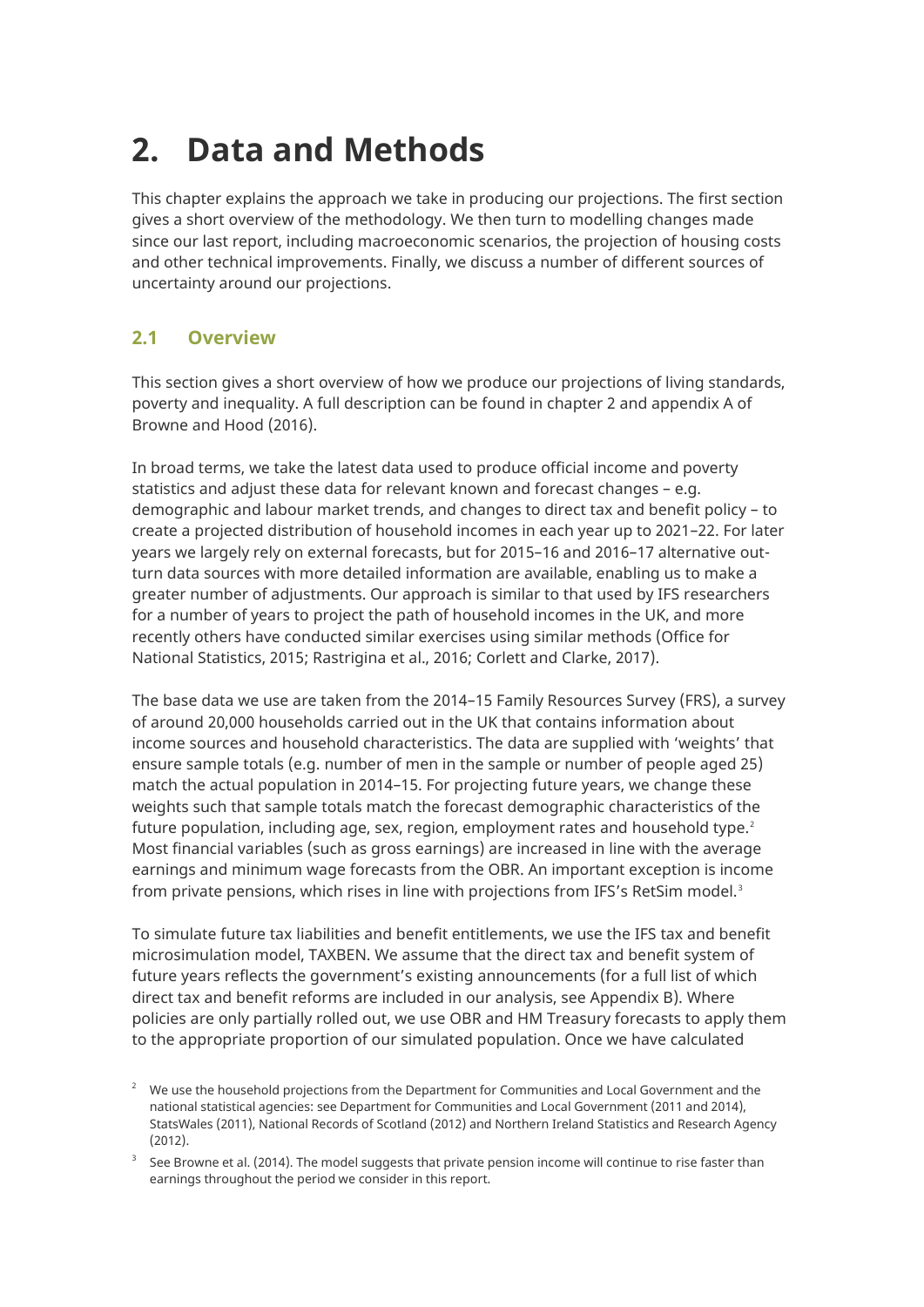benefit and tax credit entitlements, we adjust for the fact that not everyone who is entitled to benefits and tax credits claims their entitlements.

Finally, we use announced policy and OBR forecasts to project housing costs for households in different housing tenures in future years. This allows us to simulate the distribution of AHC incomes and calculate the associated projections for poverty and inequality statistics.

### <span id="page-10-0"></span>**2.2 Macroeconomic scenarios**

Our projections for living standards, inequality and poverty are all highly dependent upon the OBR macroeconomic forecast we use. These forecasts always come with significant uncertainty, but that uncertainty is clearly greater than usual given the vote to leave the EU.

To help illustrate this, we highlight the sensitivity of our projections to future growth in real earnings – by far the largest source of household income, and one that is highly sensitive to changes in macroeconomic performance. Specifically, we present projections under three scenarios, described throughout as 'central', 'high earnings' and 'low earnings'. For our central projection, we use the forecast for average real earnings growth given by the OBR in its latest *Economic and Fiscal Outlook* (Office for Budget Responsibility, 2016b)*.* [4](#page-10-1) These OBR forecasts incorporate the forecast impact on earnings of a number of government policies (discussed in Box 2.1), as well as underlying macroeconomic factors. For the high and low earnings scenarios, we have used the alternative scenarios for trend productivity studied by the OBR from 2017–18 onwards. Under the 'high productivity' scenario, productivity growth returns to 2.8% a year – its average over the second half of the 20<sup>th</sup> century. Under the 'low productivity' scenario, it only reaches 0.8% per year – around its average in 2015. We assume that under these scenarios, productivity growth feeds through to earnings growth.<sup>[5](#page-10-2)</sup> The low earnings, central and high earnings scenarios respectively imply real average earnings growth between 2016–17 and 2021–22 of 0.8%, 5.3% and 10.0% (equating to annual average growth of 0.2%, 1.0% and 1.9% respectively).

One way to get a sense of how optimistic or pessimistic these different scenarios are is to compare them with the external forecasts for average real earnings growth collected by HM Treasury (2017), as shown in Figure 2.1. The OBR high earnings scenario is considerably stronger than the forecasts of almost all other external forecasters, and even its central scenario is toward the upper end of these forecasts. The figure also suggests that the OBR's low earnings scenario is not necessarily a 'worst-case scenario' – two other external forecasters expect average earnings growth to be worse still.

These high and low earnings variants are presented to highlight one important source of uncertainty in the projections, but they by no means capture all of the uncertainty in this exercise. Other sources of uncertainty in our projections are discussed in Section 2.5.

<span id="page-10-1"></span> $^4$  We apply the OBR's forecast growth in average earnings to both employee earnings and income from selfemployment.

<span id="page-10-2"></span><sup>5</sup> Specifically, we adjust private sector earnings in line with productivity, but for public sector earnings we use the OBR's central forecast until the 1% pay cap ends in 2020–21. After that point, we adjust public sector earnings in line with productivity.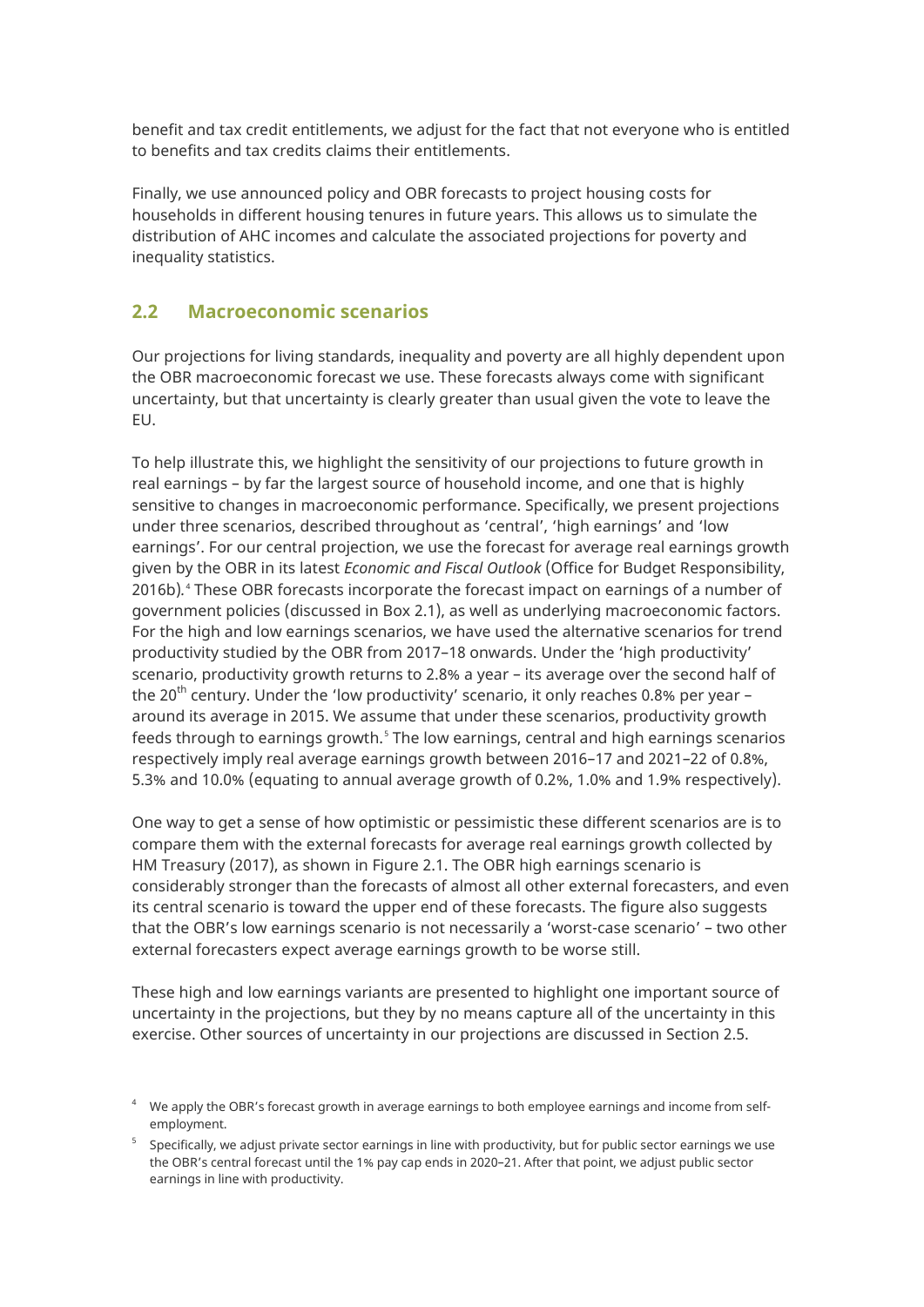

**Figure 2.1. Forecasts for real average earnings**

Note: Nominal earnings are deflated using CPI inflation. Only external forecasters that supply average weekly earnings and CPI forecasts for every year to 2021 are included. These are (ordered by their forecast for real average earnings in 2021, highest to lowest): Liverpool Macro Research, Natwest Markets, Oxford Economics, Commerzbank, Experian, ING, Beacon Economic Forecasting, Daiwa CM, NIESR, Citigroup and Societe Generale.

Source: HM Treasury (2017) and authors' calculations.

#### **Box 2.1. The effect of government policies on OBR forecasts of earnings**

The OBR adjusts its average earnings forecasts to account for the expected effects of government policies. This box summarises the OBR's expectations for the earnings consequences of these policies, and outlines how these interact with our income projections.

• In the 2015 Summer Budget, the Chancellor set out plans to limit public sector pay rises to 1% per year in nominal terms for four years from 2016–17. This policy substantially reduces the forecast earnings of the roughly 16% of employees who work for the public sector, and hence the projected incomes of their households. The OBR forecasts that public sector pay will in fact increase a little faster than 1% per year – with nominal growth at 1.5–2% per year over the period – on the basis of historical rates of pay 'drift' (the extent to which actual pay awards exceed government plans). This is significantly slower than expected nominal earnings growth for private sector employees, which is forecast to be 3.0% a year on average over the same four-year period. Overall, this implies that real-terms average earnings will grow by 4.2% in the private sector and fall by 1.2% in the public sector between 2016–17 and 2020–21. We use these forecasts in our projections by applying the respective pay growth rates to public and private sector employees.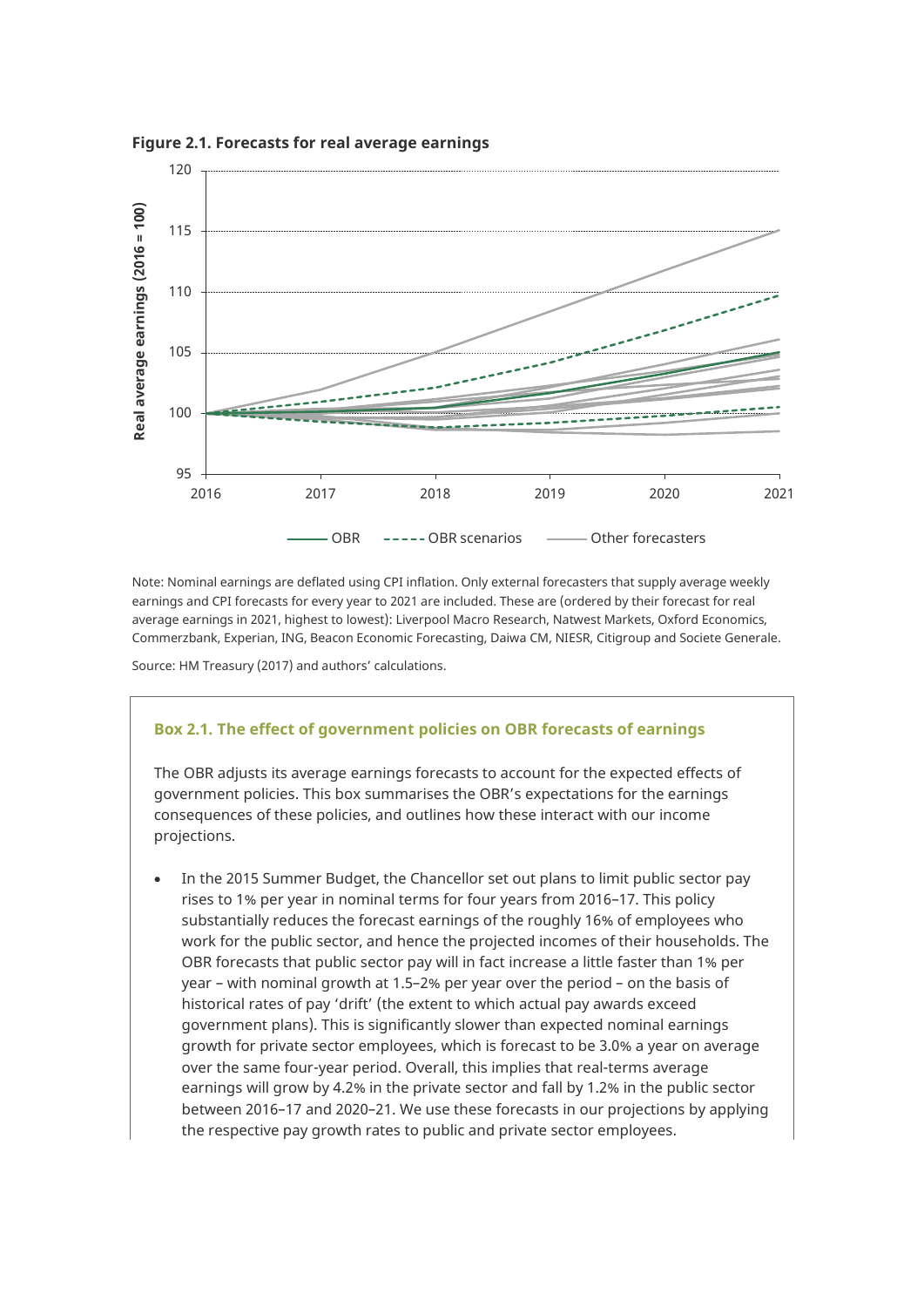- The national living wage (NLW) increases the hourly wage floor for workers aged 25 and over. The OBR expects it to reach £8.80 by April 2020 and to increase average earnings by 0.2% in that year. In our projections, we apply the NLW as a wage floor to workers aged 25 or older. For those with higher hourly wages, we assume that their earnings increase in line with what the OBR average earnings forecast would have been in the absence of the NLW policy – we do not allow for any 'spillover' effects of the NLW on those with higher wages. By using the OBR's forecasts for inflation and employment, we also incorporate some of the expected 'knock-on' effects of the NLW in increasing prices and reducing employment (see Section 2.4 for more details).
- The apprenticeship levy, announced by the Chancellor at Summer Budget 2015, is essentially a payroll tax for the 2% of employers large enough to be subject to it. Previous IFS research has estimated that this small fraction of employees nevertheless employ at least 60% of employees (Amin-Smith, Cribb and Sibieta, 2017). At least some of this tax is likely to be passed through to workers: the OBR estimates that the policy will reduce average earnings by 0.3% by 2020–21. By using the OBR average earnings forecast in our projections, we implicitly assume that this effect reduces the earnings of all workers equally.
- A final policy that impacts average earnings is the 'auto-enrolment' of workers into workplace pension schemes. This policy directly affects both employers and employees. On the employer side, there is a minimum contribution requirement, which operates in a similar way to a payroll tax and so is likely ultimately to reduce workers' earnings (though of course – unlike a payroll tax – employees also directly benefit from the policy because of higher pension entitlement). The OBR estimates that this effect will reduce average earnings by 0.4% by 2021–22. As with the apprenticeship levy, we implicitly assume that all workers are affected by this equally. On the employee side, early evidence suggests that auto-enrolment will act to increase the amount of earnings employees choose to contribute to a pension (Cribb and Emmerson, 2016). This would not affect gross earnings (and hence is not reflected in the OBR forecast), but would affect incomes as measured in HBAI, since these are net of pension contributions. We do not account for this effect in our projections: to the extent that employee pension contributions do increase over the coming years, household incomes will grow less quickly than these projections suggest. However, it is worth noting that this does not imply lower lifetime living standards, since increased pension saving defers income rather than reducing income.

### <span id="page-12-0"></span>**2.3 Projecting housing costs**

In the results below, we measure income both before and after housing costs have been deducted (described as BHC and AHC incomes respectively). In order to do this, we project housing costs for each household in our data in each year between 2015–16 and 2021–22. These projections are made on a relatively simple basis, depending only on the housing tenure of the household in question. For owner-occupiers, our measure of housing costs (following the HBAI methodology) consists largely of the mortgage interest payments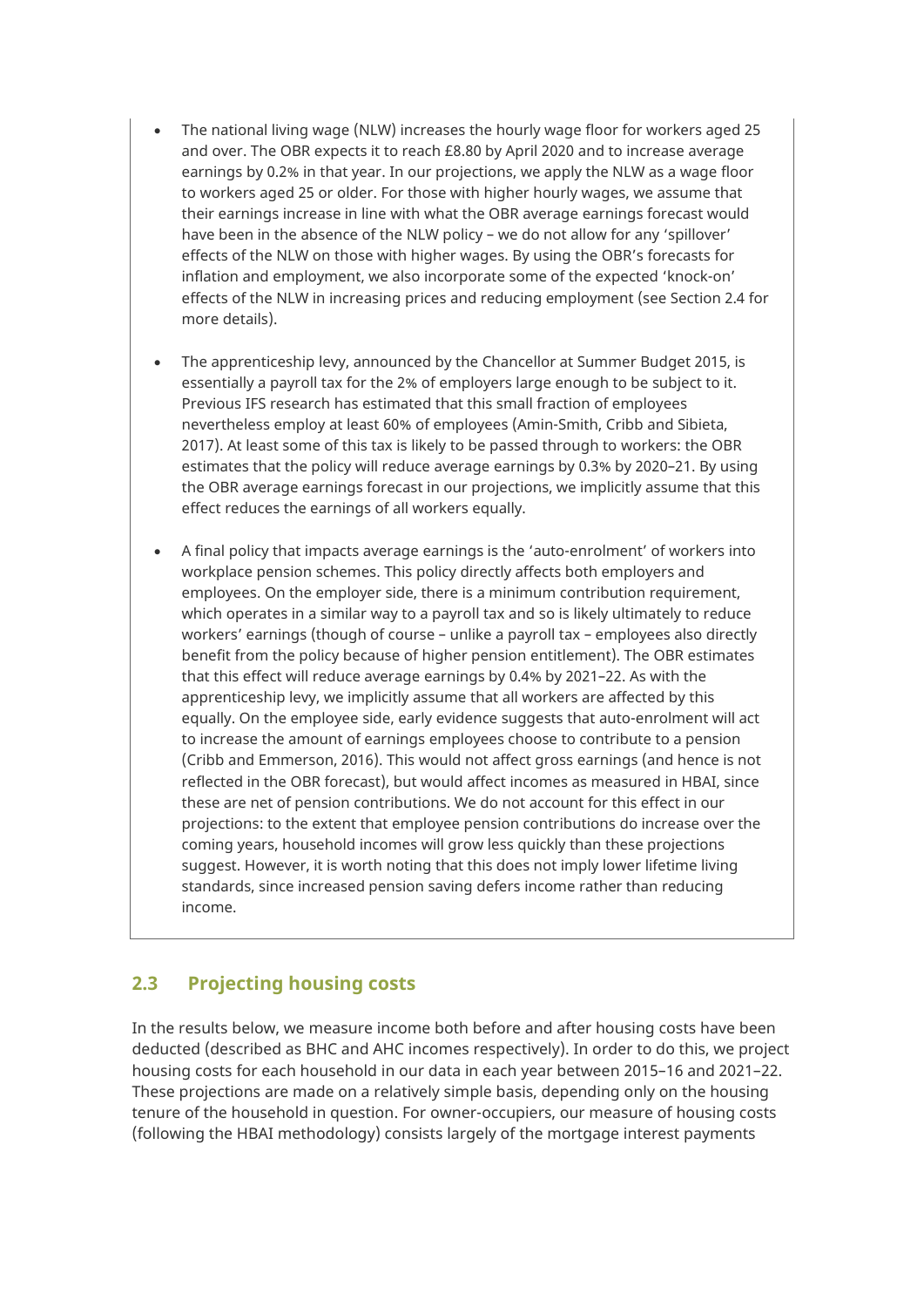they make (capital repayments are not included).<sup>[6](#page-13-1)</sup> We therefore project the future housing costs of owner-occupiers by increasing their observed housing costs in 2014–15 in line with the OBR forecast for changes in mortgage interest payments. For private renters, we uprate housing costs in line with the OBR's forecast for private rents (which is simply average earnings growth).<sup>[7](#page-13-2)</sup> Finally, for social renters, we uprate housing costs in line with the nation-specific policies for social rent levels. For example, in England we assume that the housing costs of social renters fall by 1% a year in nominal terms for each year from 2016–17 to 2020–21.

### <span id="page-13-0"></span>**2.4 Other modelling improvements since our last report**

We have made a number of further small improvements to our methodology since our last report of this kind (Browne and Hood, 2016).

- In our previous report, we adjusted incomes for inflation (i.e. 'deflated' incomes) using the Consumer Prices Index (CPI), as this is the only measure of consumer price inflation forecast by the OBR (excluding the discredited Retail Prices Index). However, in this report, we follow the HBAI methodology in deflating BHC and AHC incomes using different (appropriate) variants of the CPI.<sup>[8](#page-13-3)</sup> BHC incomes are deflated using a variant that includes mortgage interest payments (MIPs), dwellings insurance and ground rent, while AHC incomes are deflated using a variant of CPI that excludes rent.<sup>[9](#page-13-4)</sup> In our projections, we use the OBR's forecast for CPI, MIPs and rent to construct implied forecasts for these variants of the CPI.
- We have increased the accuracy with which we model the unemployment effect of the national living wage. The OBR estimates that the NLW will increase the overall unemployment rate by 0.2 percentage points (ppts), but it seems reasonable to expect this effect to be concentrated in those demographic groups who are the most likely to earn less than the NLW. Hence, we assume that the increase in the structural unemployment rate resulting from this policy will affect demographic groups in proportion to the share of that group currently earning less than the NLW.
- We now incorporate a cyclical (business-cycle-related) unemployment forecast. We assume that the cyclical component of the OBR unemployment forecast will apply equally to workers in all demographic groups – so if the unemployment rate increases, the proportional rise is spread equally across the population. Whereas previously we only used the OBR's age- and sex-specific participation rate forecast, adding the unemployment forecast defines an employment rate projection for each age and sex group.

<span id="page-13-1"></span> $^{\rm 6}$   $\,$  Also included are water rates, structural insurance premiums, ground rent and service charges.

<span id="page-13-2"></span><sup>7</sup> This means that in our macroeconomic scenarios, different earnings growth profiles imply different private rent profiles. As a result, the increased incomes that employed private renters receive in the high earnings variant is (on an AHC basis) partially offset by an increase in their housing costs. The inverse is, of course, true for the low earnings variant.

<span id="page-13-3"></span> $^{\rm 8}$  Both of the indices used here are experimental and do not have National Statistics classification.

<span id="page-13-4"></span><sup>9</sup> [https://www.ons.gov.uk/economy/inflationandpriceindices/adhocs/005567dwpdeflatorsrequest.](https://www.ons.gov.uk/economy/inflationandpriceindices/adhocs/005567dwpdeflatorsrequest)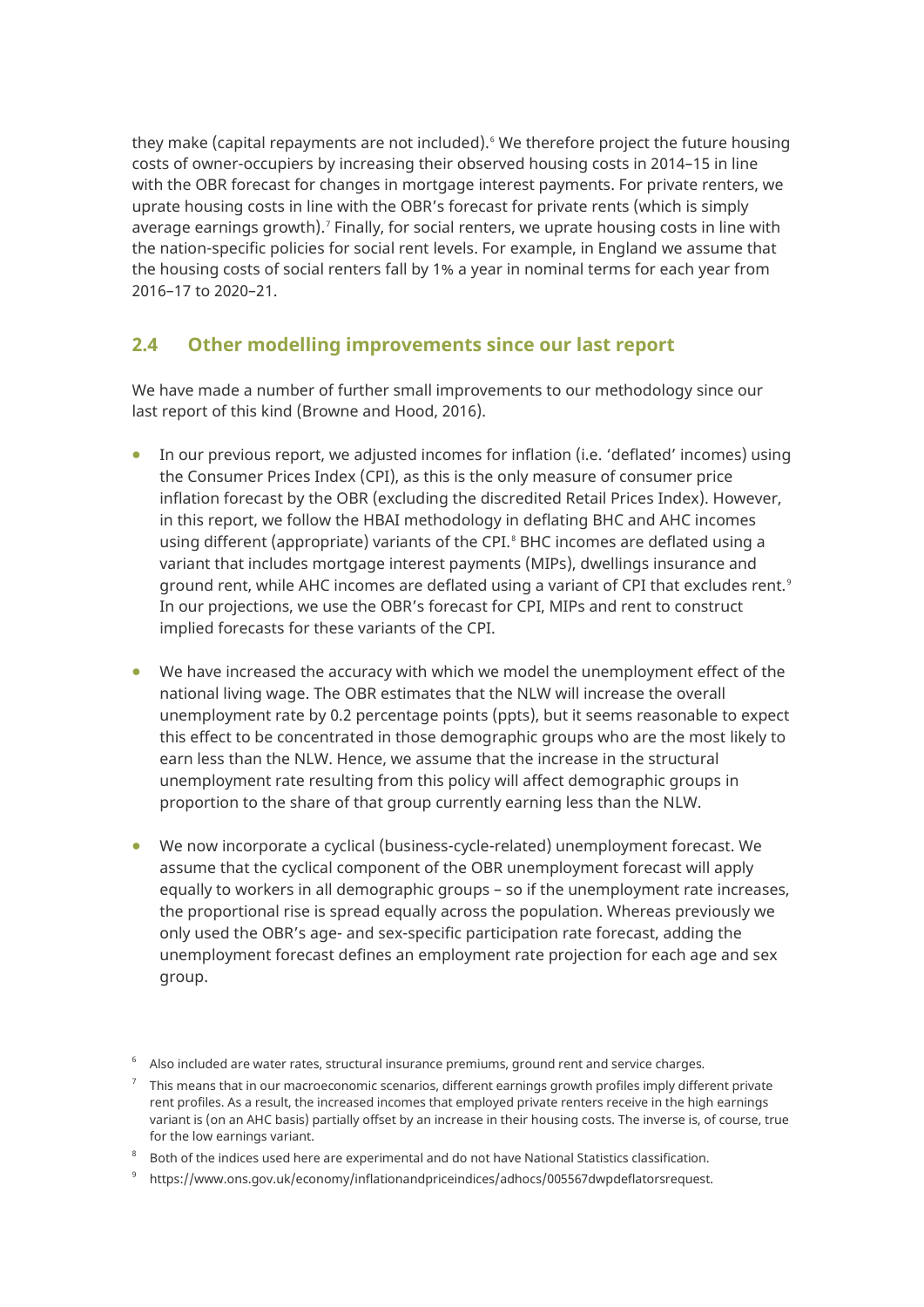#### <span id="page-14-0"></span>**2.5 Uncertainty**

As stated above, growth in average earnings constitutes a major source of uncertainty in our projection. In this section, we outline several other important sources of uncertainty that will cause our projections to differ from the eventual out-turn.

First, even if the OBR's average earnings growth forecast turns out to be right, our assumption for the distribution of that growth might not be. In the absence of any official forecast for earnings inequality, we assume in our projections that all workers earning above the NLW see an equal proportional rise in earnings. It remains to be seen how good an approximation this is, but there have certainly been times when earnings have grown very differently for different kinds of workers. Looking at recent history, between April 2007 and April 2016, the Annual Survey of Hours and Earnings<sup>[10](#page-14-1)</sup> indicates that while the median, 75<sup>th</sup> percentile and 90<sup>th</sup> percentile of employee earnings grew at around the same pace (17–18% in nominal terms), growth at the 10<sup>th</sup> percentile was somewhat quicker, at 24%. If future earnings growth is concentrated among high- or low-income households, the picture for poverty and inequality could differ substantially from our projections.

Second, uncertain future trends in macroeconomic and demographic variables have implications for income and poverty statistics. We use other institutions' forecasts for employment rates, the number of people living in different household types, and the age and sex composition of the population – but these forecasts all come with substantial uncertainty attached.

Third, differences between actual and forecast inflation would have consequences for living standards, poverty and inequality above and beyond the effect on real earnings. For example, even if the real earnings forecast turns out to be correct, the path of inflation could have important consequences. If, as the Bank of England expects, inflation were to peak higher than the OBR predicts and persist for longer, then the real incomes of those receiving working-age benefits would fall by more than in our projections. [11](#page-14-2)

Fourth, in our projections of housing costs (and hence AHC incomes), we use the OBR forecast that private rents grow in line with average earnings. There are two main possible sources of error here: average rents might grow more quickly or more slowly than earnings, and rents might grow at different rates in different parts of the country. This is a particularly important source of uncertainty around our AHC poverty projections, as housing costs take up a sizeable fraction of income for many low-income households.

Fifth, direct tax and benefit policies may end up differing from the government's current plans. A particularly important example of this is the roll-out of universal credit (UC). For our projections, we use the OBR's latest forecast for roll-out (see section A.4 of Browne and Hood (2016) for more details). However, the expected roll-out of UC has been continually pushed back over the past four years, and if the UC timetable were to slip again, it could have a material impact on our projections for low-income households. A

<span id="page-14-1"></span><sup>&</sup>lt;sup>10</sup> See 'Annual Survey of Hours and Earnings: 2016 provisional results', [https://www.ons.gov.uk/employmentandlabourmarket/peopleinwork/earningsandworkinghours/bulletins/a](https://www.ons.gov.uk/employmentandlabourmarket/peopleinwork/earningsandworkinghours/bulletins/annualsurveyofhoursandearnings/2016provisionalresults) [nnualsurveyofhoursandearnings/2016provisionalresults.](https://www.ons.gov.uk/employmentandlabourmarket/peopleinwork/earningsandworkinghours/bulletins/annualsurveyofhoursandearnings/2016provisionalresults)

<span id="page-14-2"></span> $11$  Pensioner incomes could also be affected in certain circumstances: if 2½% is the highest component in the 'triple lock' formula, higher subsequent inflation would reduce the real value of the state pension.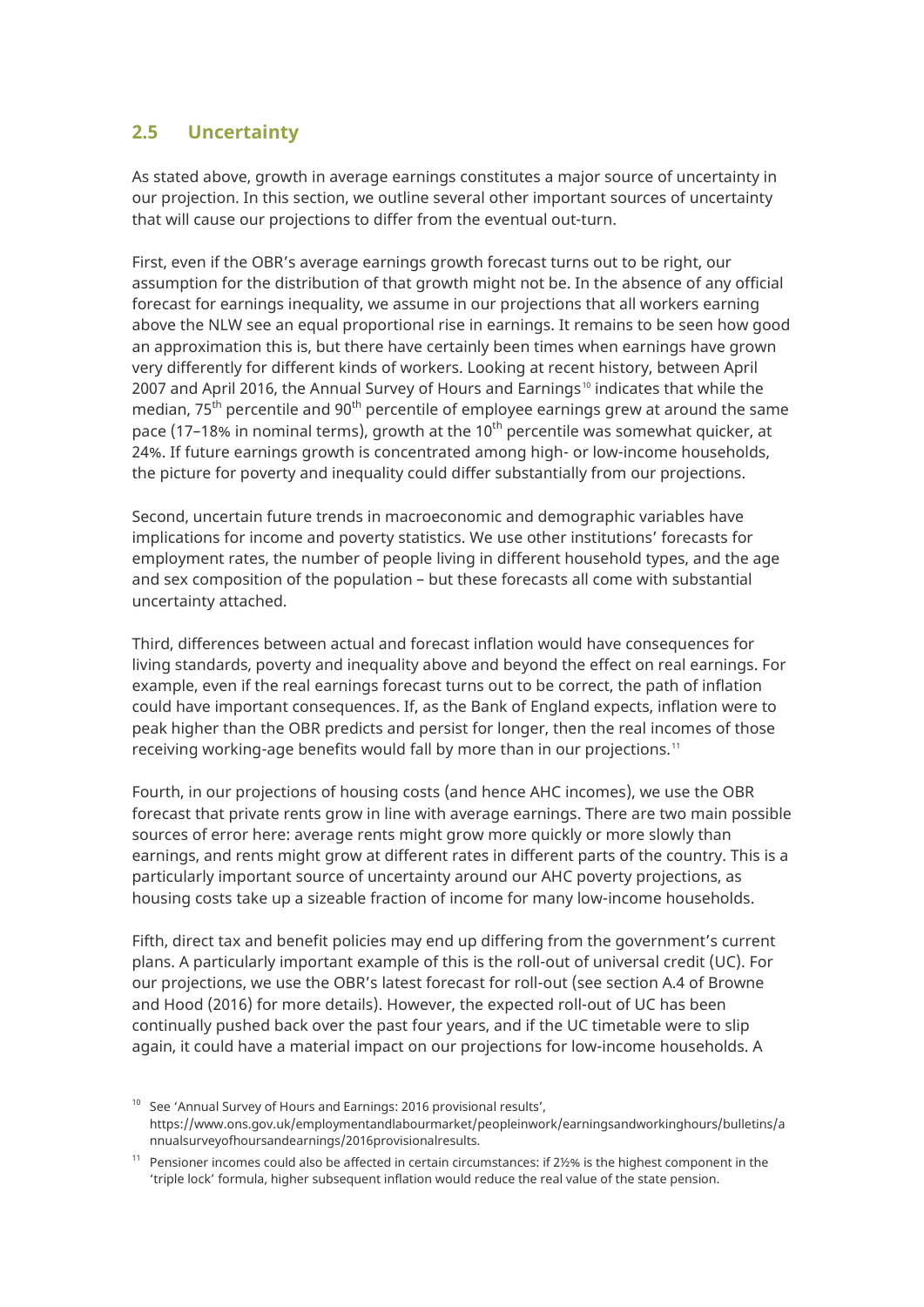related uncertainty is the extent to which the take-up of benefits changes following the roll-out of new benefits and developments in the economic environment. If, for example, some households find their incomes falling in real terms due to changes in the labour market, they may respond by increasing their take-up of benefits. We do not account for that in this report, and we use existing take-up rates from administrative data.

Finally, sampling variation in the FRS data we use can affect both the base data underlying our projections and the future HBAI measures of income and poverty that we are trying to project. Particularly in the projection of year-to-year changes, random variation in the sample of households included in the FRS can substantially affect income and poverty growth rates – although this effect should be smaller when measuring broad trends over longer periods of time.

This last source of uncertainty in particular means that the projections for 2015–16 and 2016–17 – years for which we can draw on other data sources rather than just forecasts in making our projections – also come with a large degree of uncertainty. The lack of variants for those years should not be interpreted as a claim about the accuracy of our projections for those years.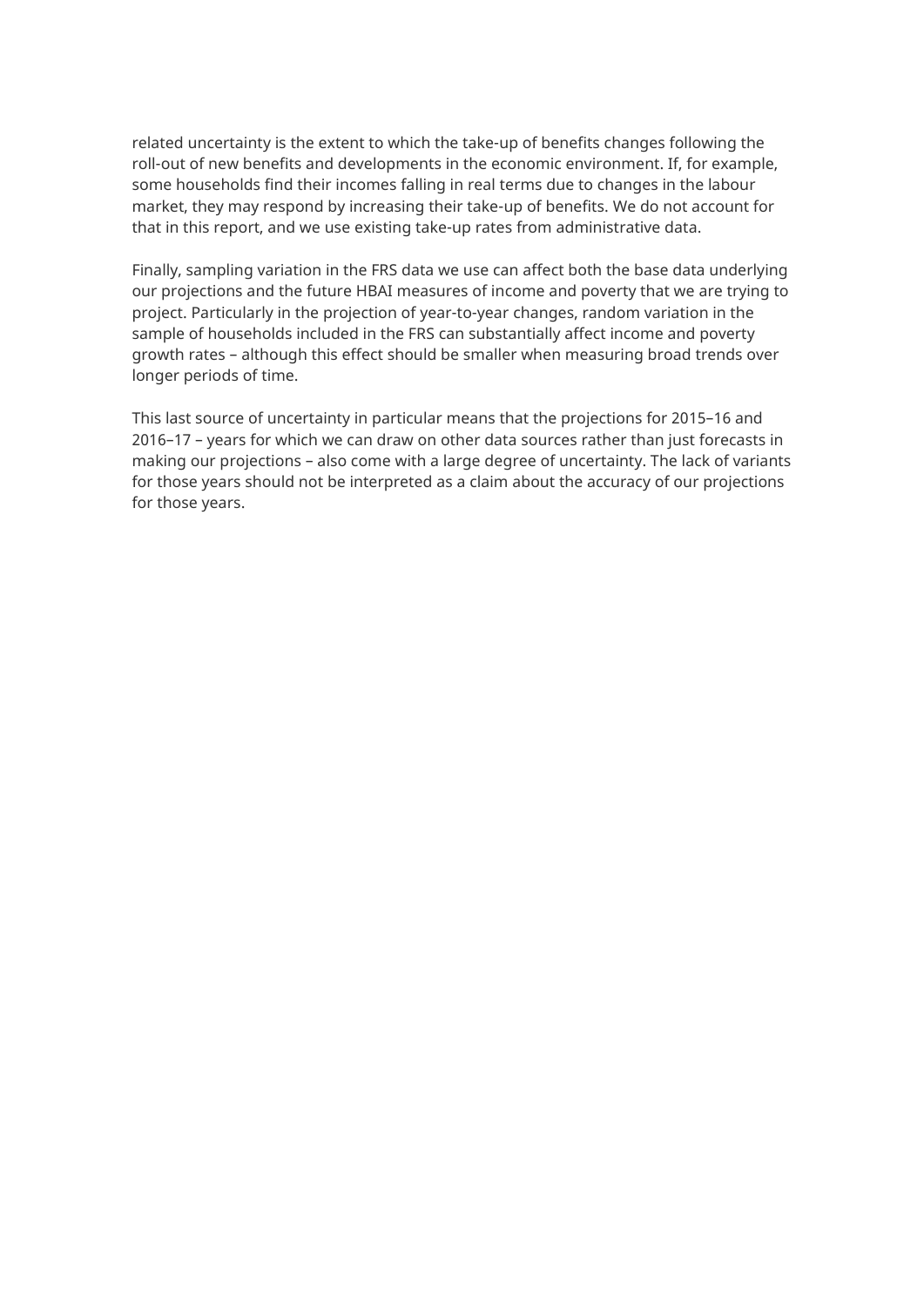# <span id="page-16-0"></span>**3. Projections**

In this chapter, we provide our projections for median income, income inequality and income poverty from 2015–16 to 2021–22. We then isolate the effect of direct tax and benefit reforms implemented and planned by the current government on inequality and poverty.

## <span id="page-16-1"></span>**3.1 Median income**

Figure 3.1A shows how real median equivalised household incomes evolved between 2007–08 and 2014–15, along with our projections for the path of incomes out to 2021–22. It also shows how incomes would have evolved had they grown in line with the average annual growth in median income between 1961 (the first year in our consistent series of income data) and 2007–08.

Focusing first on what has in fact happened to household incomes since 2007–08, the figure shows that after rising slightly during the recession itself, household incomes fell sharply between 2009–10 and 2011–12, as a result of large falls in real earnings. The slow growth in real median income in the next two years was the result of the weakness of real earnings growth, before strong employment growth and rising real earnings led to a rise of 3.4% in median income in 2014–15 – finally raising it above its pre-recession level.

For 2015–16 and 2016–17, we expect the data to show moderate growth in real median income. The Labour Force Survey (LFS) indicates employment growth of around 1.6% in both 2015–16 and 2016–17. LFS earnings data suggest a 2.4% real rise in average earnings in 2015–16, but available LFS data for 2016–17 combined with the OBR forecast suggest that real earnings growth has slowed to 0.6% in 2016–17, thanks to both weaker nominal earnings growth and higher inflation. Taking these together, we project growth of 3.4% in real median income between 2014–15 and 2016–17.

Beyond 2016–17, the prospects for median income depend largely on the strength of real earnings growth, with the OBR forecasting a slight decline in the overall employment rate. Real earnings growth depends both on rises in the cash earnings of workers and on future prices (inflation). In its latest *Economic and Fiscal Outlook*, the OBR cut its forecast for cash earnings growth, on the basis that it expects the uncertainty created by the vote to leave the EU to reduce firm investment, which will in turn reduce workers' productivity. At the same time, the OBR increased its forecast for inflation, as the depreciation of the pound is expected to continue to feed through to higher prices for UK consumers. The net result is that the OBR's central forecast is for no growth in real earnings in 2017–18 and a rise of just 0.5% in 2018–19. Over the same two-year period, unemployment is expected to rise by 0.5ppts, and the nominal freeze in most working-age benefit rates means that workingage benefits will fall in real terms.

The net effect of all these changes in earnings, employment and benefits is that in our central scenario, real median income is essentially unchanged for two years between 2016–17 and 2018–19. Beyond that, the steady rise in real earnings growth forecast by the OBR, and the (assumed) ending of the working-age benefit freeze in 2020–21, push up real median income growth for the last three years of the projection to an annual average of 1.2%. Taking the seven years from 2014–15 to 2021–22 as a whole, real median income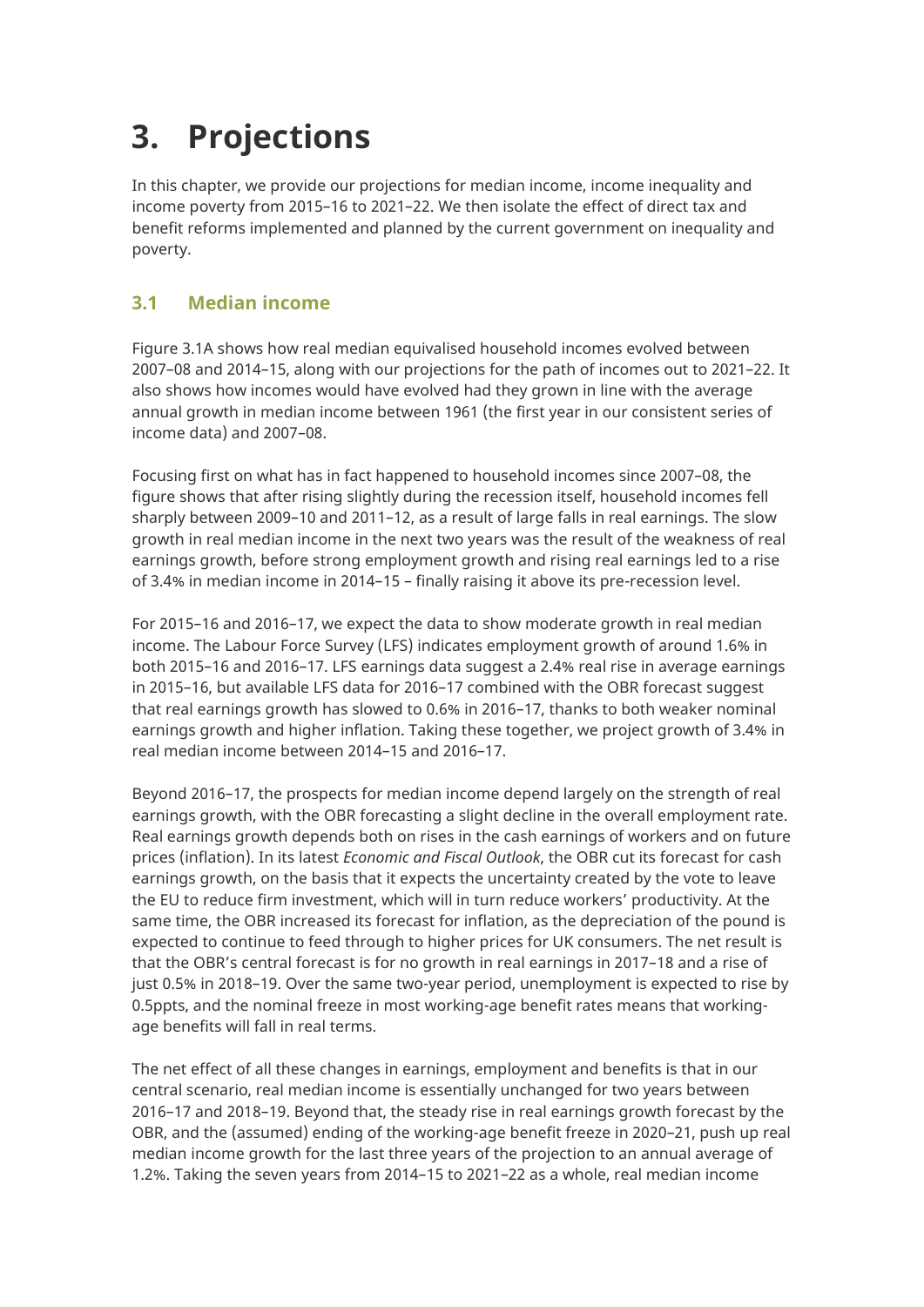grows by an average of 1.0% per year in our central projection – a cumulative increase of 7.4%.



**Figure 3.1A. Real median BHC income, 2007–08 to 2021–22**





Source: Authors' calculations using Family Resources Survey and Family Expenditure Survey, various years, and projections for 2015–16 to 2021–22 using TAXBEN and assumptions specified in the text.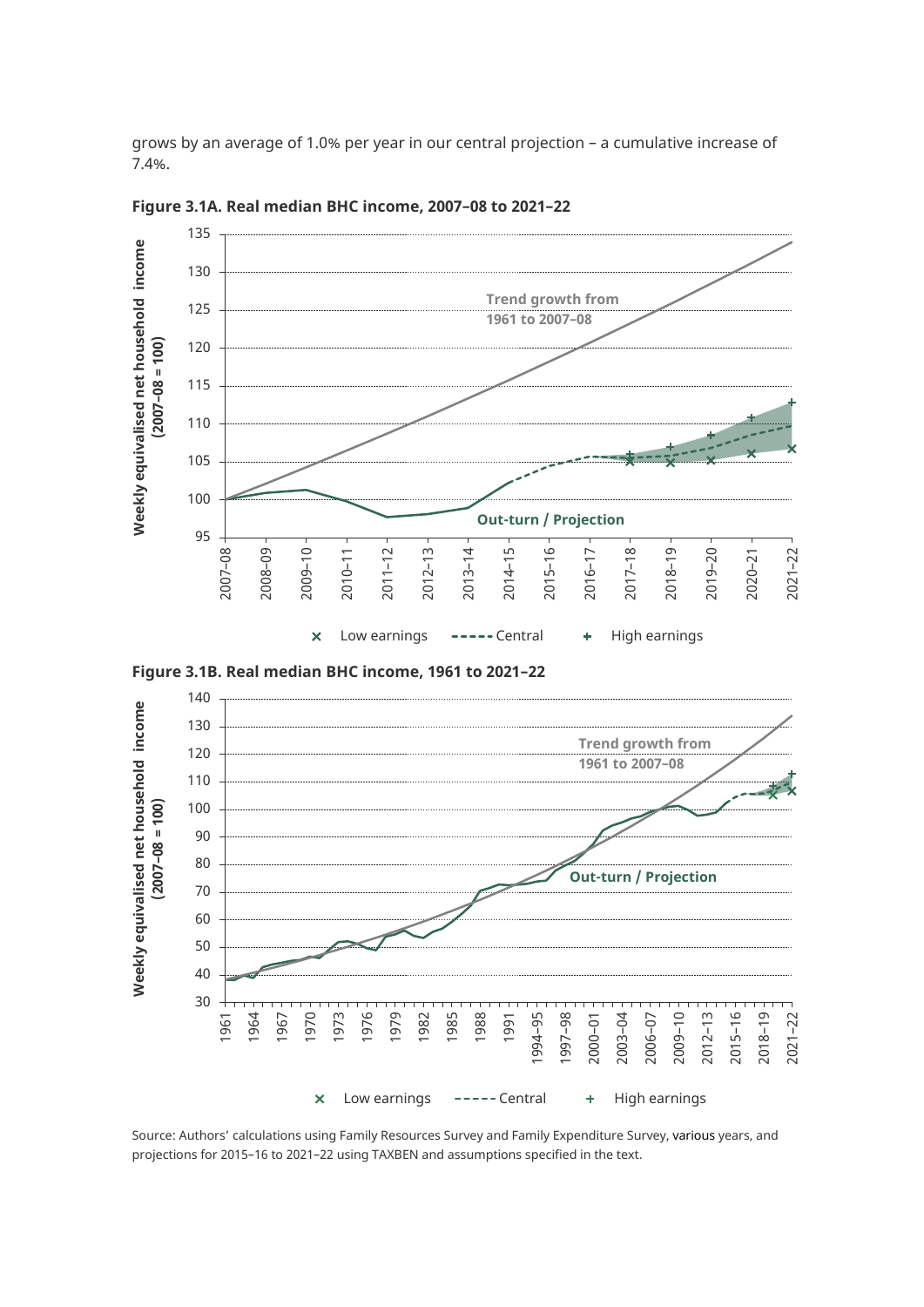Given that incomes in 2014–15 were only 2.2% higher than in 2007–08, this means that our central projection is for median income in 2021–22 to be only 9.7% higher than it was 14 years previously, before the financial crisis. As Figure 3.1A shows, this leaves average household income in 2021–22 around 18% lower than if income growth since 2007–08 had been what one might reasonably have expected at that point: in line with the long-run trend between 1961 and 2007–08. That difference is equivalent to £5,900 per year for a childless couple and £8,300 for a couple with two young children.

The high and low earnings scenarios shown in Figure 3.1A illustrate the importance of real earnings growth for the growth of median income over the next five years. Under the high earnings scenario, real median income rises slowly over the next two years (by 0.3% and 0.9% respectively) and more rapidly thereafter, leading to cumulative growth of 6.8% over the next five years. But under the low earnings scenario, real median income falls in both of the next two years, and is only 1.0% higher in 2021–22 than it is now. However, the figure also shows that even in the event of unexpectedly strong earnings growth, average incomes in 2021–22 will still be much lower than one might have expected back in 2007– 08. Even in our high earnings scenario, median income is projected to be 16% lower in 2021–22 than if income growth since 2007–08 had instead been in line with the long-run trend (equivalent to £5,100 per year for a childless couple and £7,200 for a couple with two young children).

Figure 3.1B puts the recent weakness of median income growth in its long-run context, showing median income since 1961 (when our data begin), along with our projections and the trend between 1961 and 2007–08. There are two main things to note from this figure. First, the current and projected weakness of median income growth relative to trend is unprecedented in the last 60 years. The falls in median income after the recessions of the early 1980s and early 1990s took it 8% and 9% respectively below its long-run trend up to that point. In our central projection, as outlined above, median income in 2021–22 is 18% below its long-run trend. Second, despite the actual and projected weakness of income growth after 2007–08, incomes in 2021–22 are still projected to be higher than ever before, and much higher than two or three decades earlier. Even in our low earnings scenario, real median income in 2021–22 is projected to be double what it was in 1982.

Our projections for growth in median income mask very different expected trends in the incomes of different households. Figure 3.2A shows that we are projecting that the divergence in the experiences of pensioners and the rest of the population will continue over the next few years. Non-pensioners, whose incomes were more affected by the falls in real earnings, had essentially the same real median income in the latest data (2014–15) as in 2007–08. Median income among pensioners, however, was 11% higher in 2014–15 than in 2007–08. This was due to real growth in the level of the state pension, higher labour force participation at older ages and a change in the composition of pensioners, with the newly retiring tending to have larger private pension entitlements than previous cohorts of pensioners.<sup>[12](#page-18-0)</sup> Indeed, the importance of this last factor explains why average income among those who were already pensioners in 2007–08 has grown less quickly than average income among pensioners as a whole, as recent work by the Pensions Policy Institute (2017) has shown.

<span id="page-18-0"></span> $12$  See chapter 5 of Cribb et al. (2013).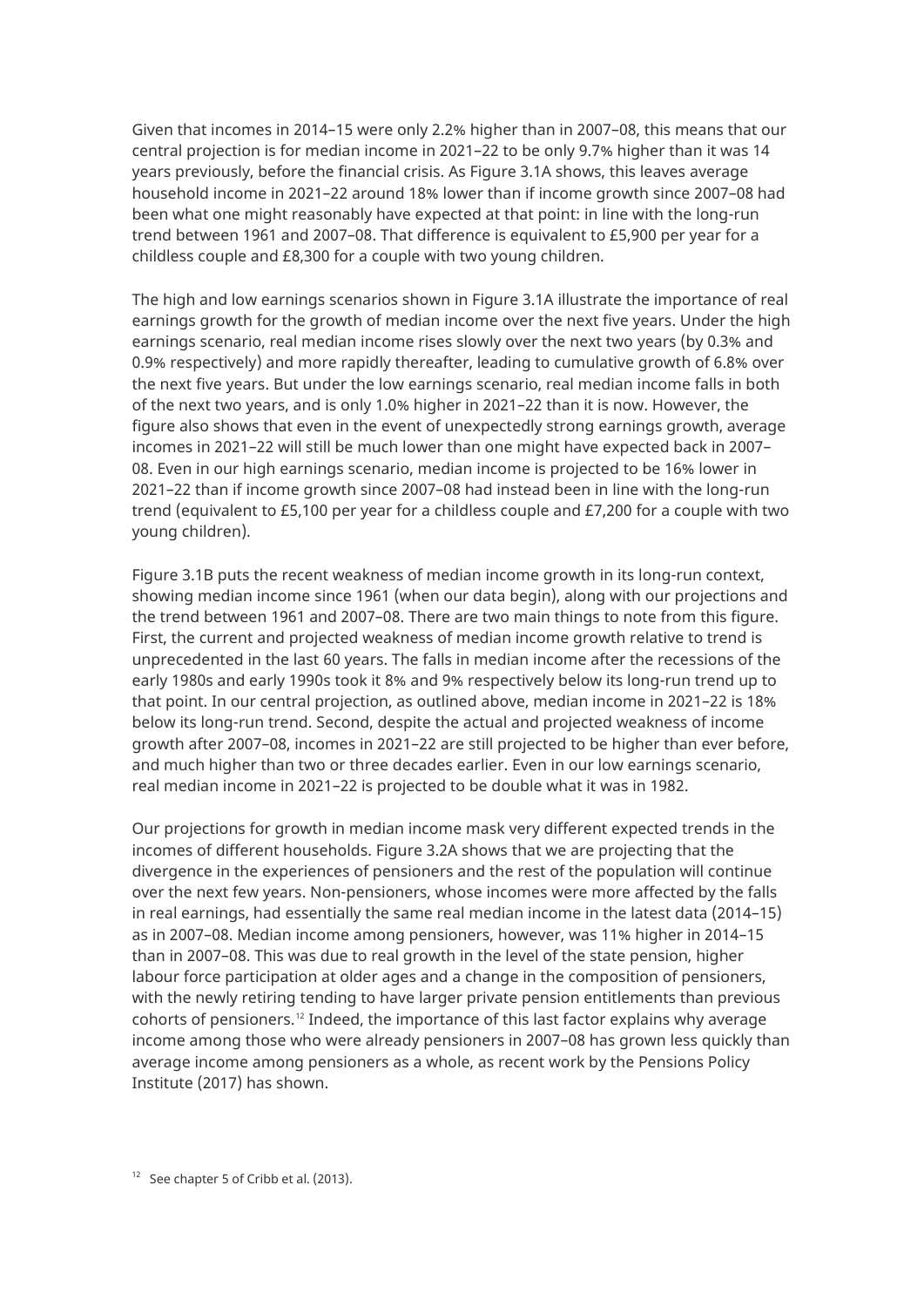

**Figure 3.2A. Real median BHC income: pensioners and non-pensioners** 





Note: Pensioners are defined as those aged 65 or older.

Source: Authors' calculations using Family Resources Survey, various years, and projections for 2015–16 to 2021– 22 using TAXBEN and assumptions specified in the text.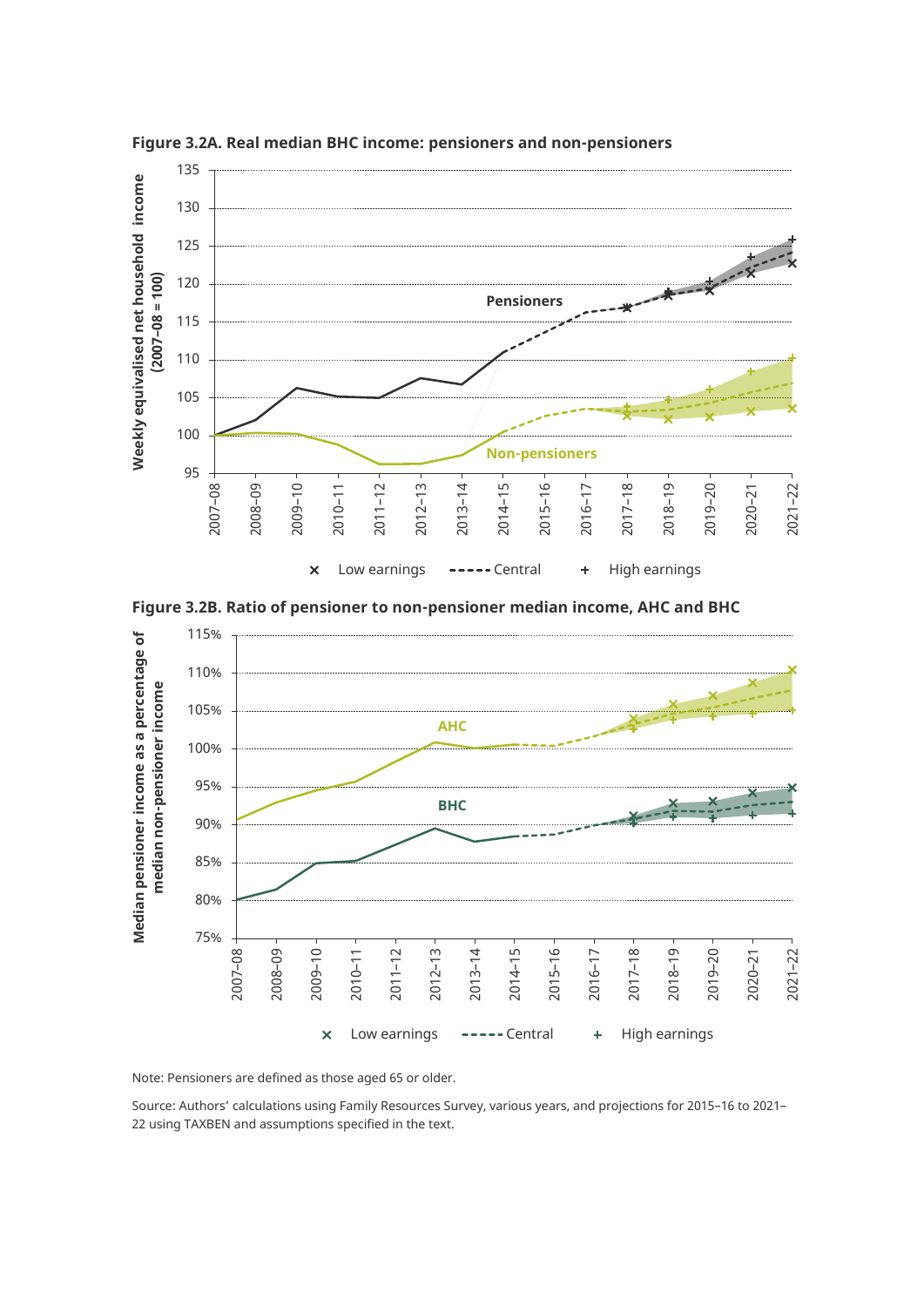Looking forward, we project that growth in incomes will continue to be stronger for pensioners than for the rest of the population: in our central scenario, real median income among pensioners is projected to rise by 2.0% over the next two years, compared with no change for the rest of the population. Median pensioner income growth is projected to continue to outpace that of non-pensioners in the following three years, leaving real median income growth between 2016–17 and 2021–22 at 6.8% for pensioners and 3.3% for non-pensioners. This continued strong growth in pensioner incomes is explained by essentially the same factors as listed above. In combination with the trends described in the previous paragraph, this would leave median pensioner income 24% higher in 2021–22 than in 2007–08, compared with an increase of just 7% for non-pensioners over the same period. Figure 3.2B, which shows the ratio of pensioner to non-pensioner median income, indicates that the result would be a significant 'catch-up' in the incomes of pensioners: before housing costs, median pensioner income is projected to be only 7% below median non-pensioner income by 2021–22, having been 20% lower in 2007–08. Once the lower housing costs of pensioners are taken into account, median income is projected to be 7.7% higher for pensioners than for non-pensioners by 2021–22, having been 9.4% lower in 2007–08.

Meanwhile, non-pensioners will bear the brunt of the effects of the slow real earnings growth forecast over the next couple of years; as a result, our central projection is for no growth at all in median income among non-pensioners between 2016–17 and 2018–19. Figure 3.2A also shows that the incomes of non-pensioners would be more affected by low earnings growth, as would be expected. In the low earnings scenario, we project no growth in real median income for non-pensioners between now and 2021–22, while median income among pensioners is still projected to increase by 5.6% over the same period. This stark difference is partly explained by the 'insurance' provided to pensioners through the triple lock on the state pension. When nominal earnings growth drops below 2.5% in the low earnings scenario, the state pension still rises by 2.5%, thanks to the triple lock.<sup>[13](#page-20-1)</sup> When earnings growth is strong, however, this growth is passed through to the level of the state pension. Hence, in the high earnings growth scenario, trends in median income for the two groups are more similar: we project growth of 6.5% in median incomes for non-pensioners over the next five years, compared with an 8.3% increase for pensioners. Accordingly, Figure 3.2B shows that the ratio of pensioner to non-pensioner median income is projected to rise less quickly in the high earnings scenario – although it does rise between now and 2021–22 in all three scenarios.

#### <span id="page-20-0"></span>**3.2 Income inequality**

In this section, we turn from our projections for median income and instead consider what macroeconomic forecasts and planned direct tax and benefit changes imply for the evolution of income inequality over the next few years. Throughout this section, we discuss our projections for income inequality across the whole population. In Appendix A, we present the equivalent figures excluding pensioners (Figures A.1 and A.2). While income growth across the distribution is lower once pensioners are excluded (as one would expect given the projections for their median income discussed above), there is no material impact on the projected trends in inequality.

<span id="page-20-1"></span><sup>&</sup>lt;sup>13</sup> In the OBR forecast, the relevant measure of inflation never exceeds 2.5%, and so does not affect the level of the state pension.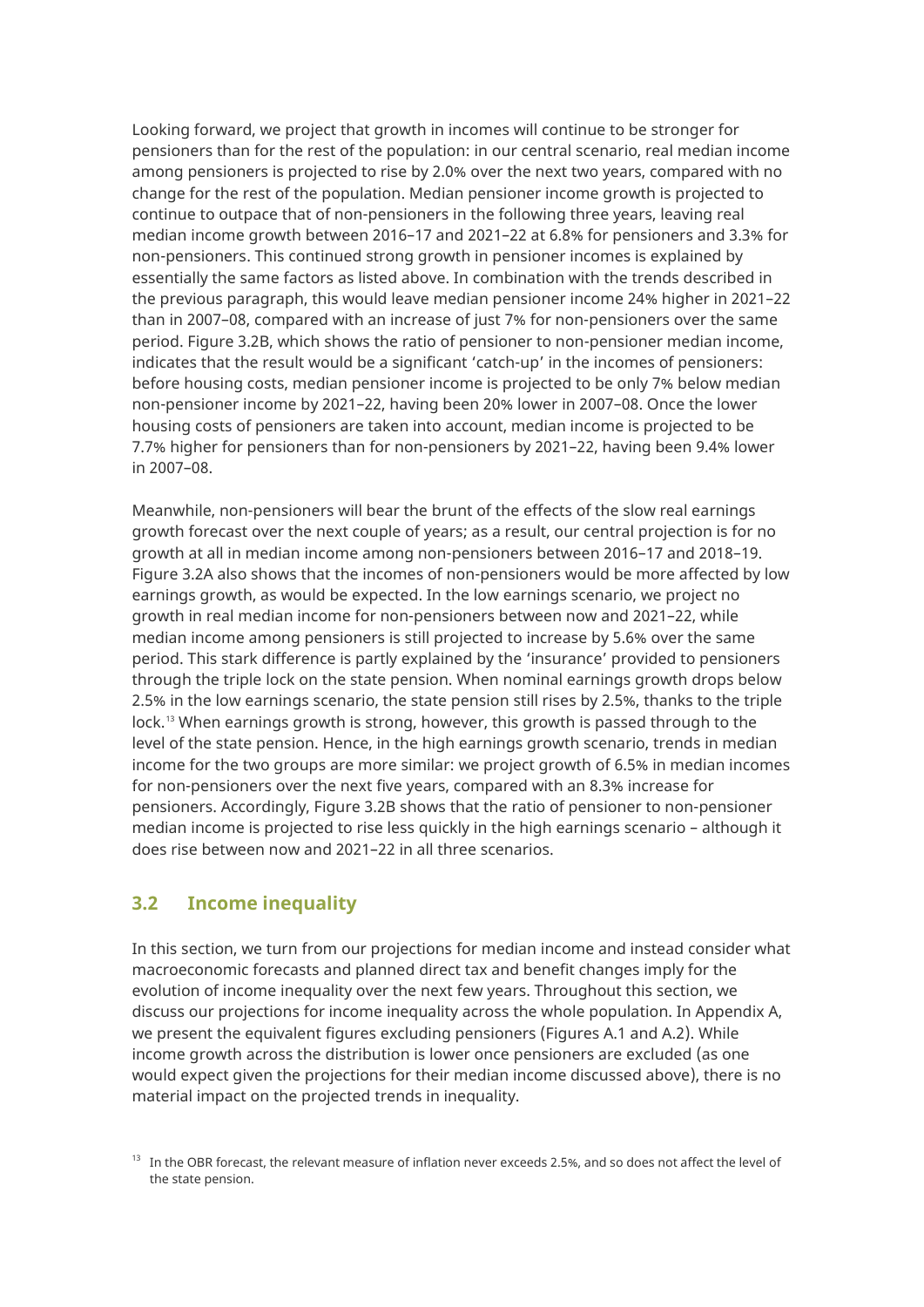

**Figure 3.3A. Change in real household BHC income by percentile point, 2007–08 to 2014–15 and 2014–15 to 2021–22**

Low earnings ----- Central + High earnings  $\overline{\mathsf{x}}$ 

**Figure 3.3B. Change in real household BHC income by percentile point, 2007–08 to 2021–22**



Note: Percentiles 1–4 and 96–99 are excluded due to high levels of statistical and modelling uncertainty.

Source: Authors' calculations using Family Resources Survey, various years, and projections for 2021–22 using TAXBEN and assumptions specified in the text.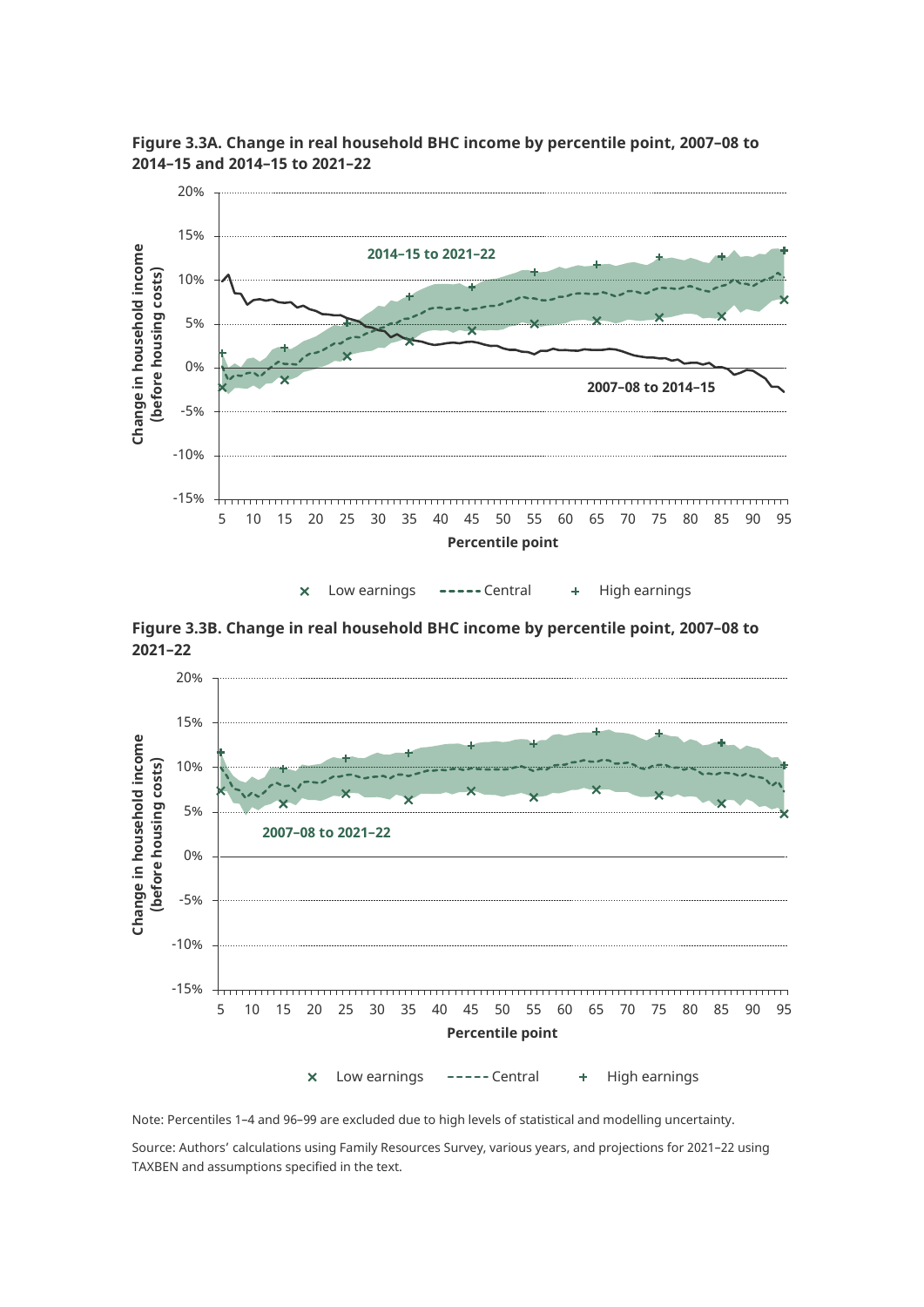Figure 3.3A shows our projections of the change in household incomes at each percentile point of the distribution between 2014–15 and 2021–22, along with the changes in income seen across the distribution since 2007–08. Between 2007–08 and 2014–15, real income growth (measured first on a BHC basis) was considerably stronger for low-income households: real income rose by 8% at the 10<sup>th</sup> percentile and 2% at the median, and it fell slightly at the 90<sup>th</sup> percentile. This led to the 90:10 ratio falling from 4.2 to 3.9.

This fall in inequality might be considered surprising, but it can be explained by two main factors. First, earnings make up a much larger proportion of income for high-income households, and so the falls in real earnings in the aftermath of the recession affected those households more. Second, while cuts to benefits have reduced incomes at the bottom end of the income distribution to some degree, average working-age benefit receipt in fact increased in real terms between 2007–08 and 2014–15 (Belfield et al., 2016). This is partly attributable to several policies that tended to increase benefit awards: most benefits were linked to the higher RPI inflation rate rather than CPI until 2010–11; the child element of child tax credits was overindexed during the recession and in 2011–12; and the real value of many benefits rose substantially in 2012–13 as inflation fell rapidly.

Looking forward, however, we expect the fall in inequality since the recession to be reversed. In our central projection, real incomes fall slightly at the  $10^{th}$  percentile between 2014–15 and 2021–22, while median income is projected to rise by 7% and income at the  $90<sup>th</sup>$  percentile is projected to rise by 9%. As a result, the 90:10 ratio steadily rises from 2015–16 onwards, and is projected to have returned to 4.3 by 2021–22 – around its 2007–08 level.

Two main factors explain this pattern – cuts in the generosity of working-age benefits (the impact of which we quantify in Section 3.4) and expected real earnings growth. Since the vast majority of working-age benefit spending is directed at low-income households, real cuts in those benefits are expected to reduce the incomes of those households the most. At the same time, rising real earnings are expected to mostly benefit higher-income households. [14](#page-22-0) The greater importance of earnings as a source of income for higherincome households also explains why the width of the shaded area in Figure 3.3A increases moving up the income distribution – the incomes of higher-income households are more sensitive to changes in earnings growth (although previous research published by IFS has shown that this is true to a smaller extent than in the past due to rises in employment among low-income households<sup>[15](#page-22-1)</sup>).

Figure 3.3B simply shows the net effect of the fall in household income inequality between 2007–08 and 2014–15 and the projected increase in inequality between 2014–15 and 2021– 22: over the 14 years as a whole, incomes are projected to have risen by a similar amount across the distribution. It is worth noting, however, that average annual growth over the period is projected to be less than 1% right across the income distribution.

All of the analysis presented so far has looked at incomes measured on a BHC basis. However, changes in housing costs have differed markedly across the income distribution in recent years, and are projected to differ again over the next few years. As a result,

<span id="page-22-0"></span> $14$  This feature of the projection is dependent upon the distribution of earnings growth. As highlighted in Section 2.5, our assumption that earnings growth will be uniform for those earning above the NLW is highly uncertain, and stronger earnings growth among lower-income workers could act to reduce inequality.

<span id="page-22-1"></span><sup>&</sup>lt;sup>15</sup> See chapter 3 of Belfield et al. (2016).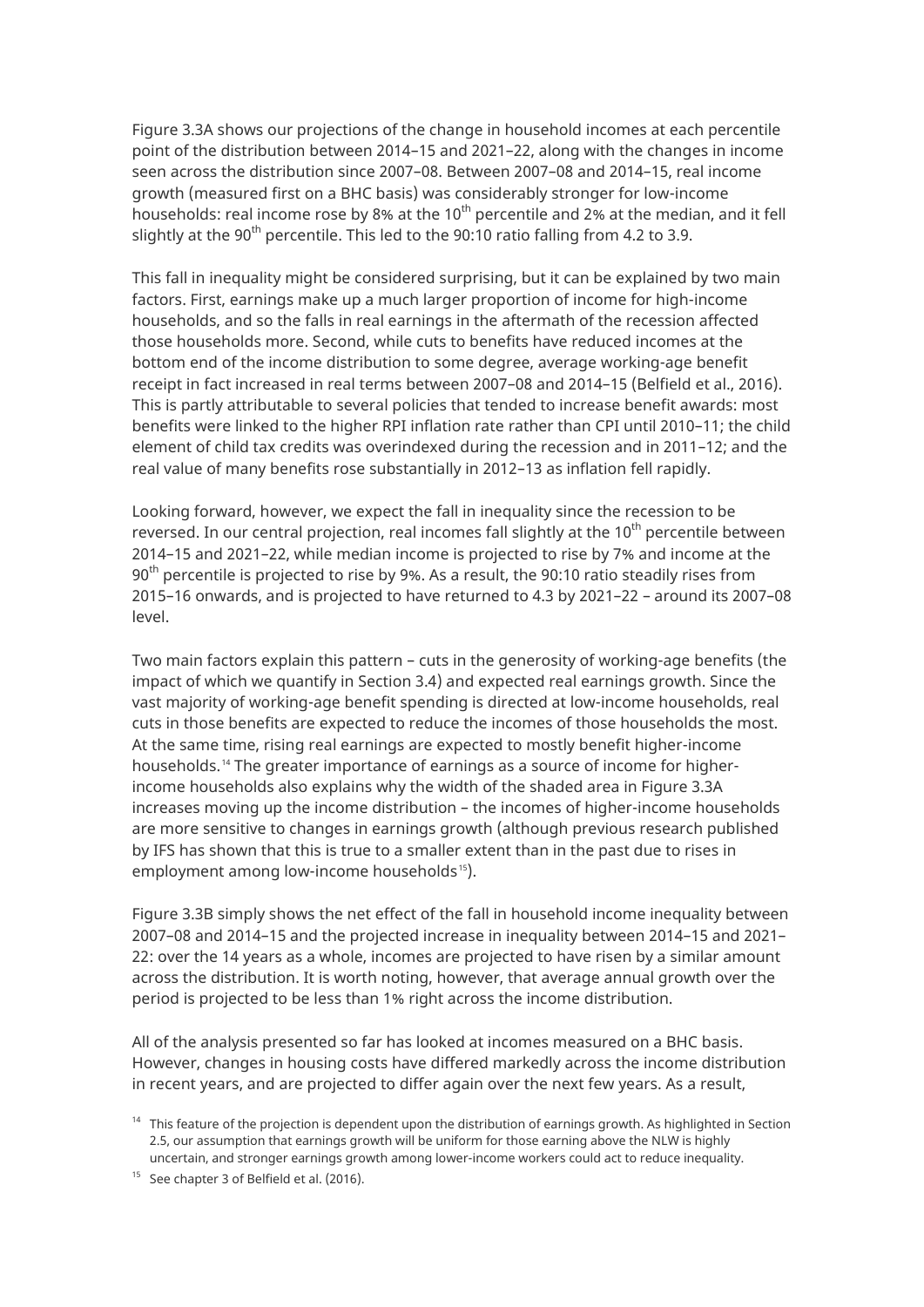

**Figure 3.4A. Change in real household AHC income by percentile point, 2007–08 to 2014–15 and 2014–15 to 2021–22**

Low earnings ----- Central + High earnings  $\overline{\mathsf{x}}$ 

**Figure 3.4B. Change in real household AHC income by percentile point, 2007–08 to 2021–22**



Note: Percentiles 1–4 and 96–99 are excluded due to high levels of statistical and modelling uncertainty.

Source: Authors' calculations using Family Resources Survey, various years, and projections for 2021–22 using TAXBEN and assumptions specified in the text.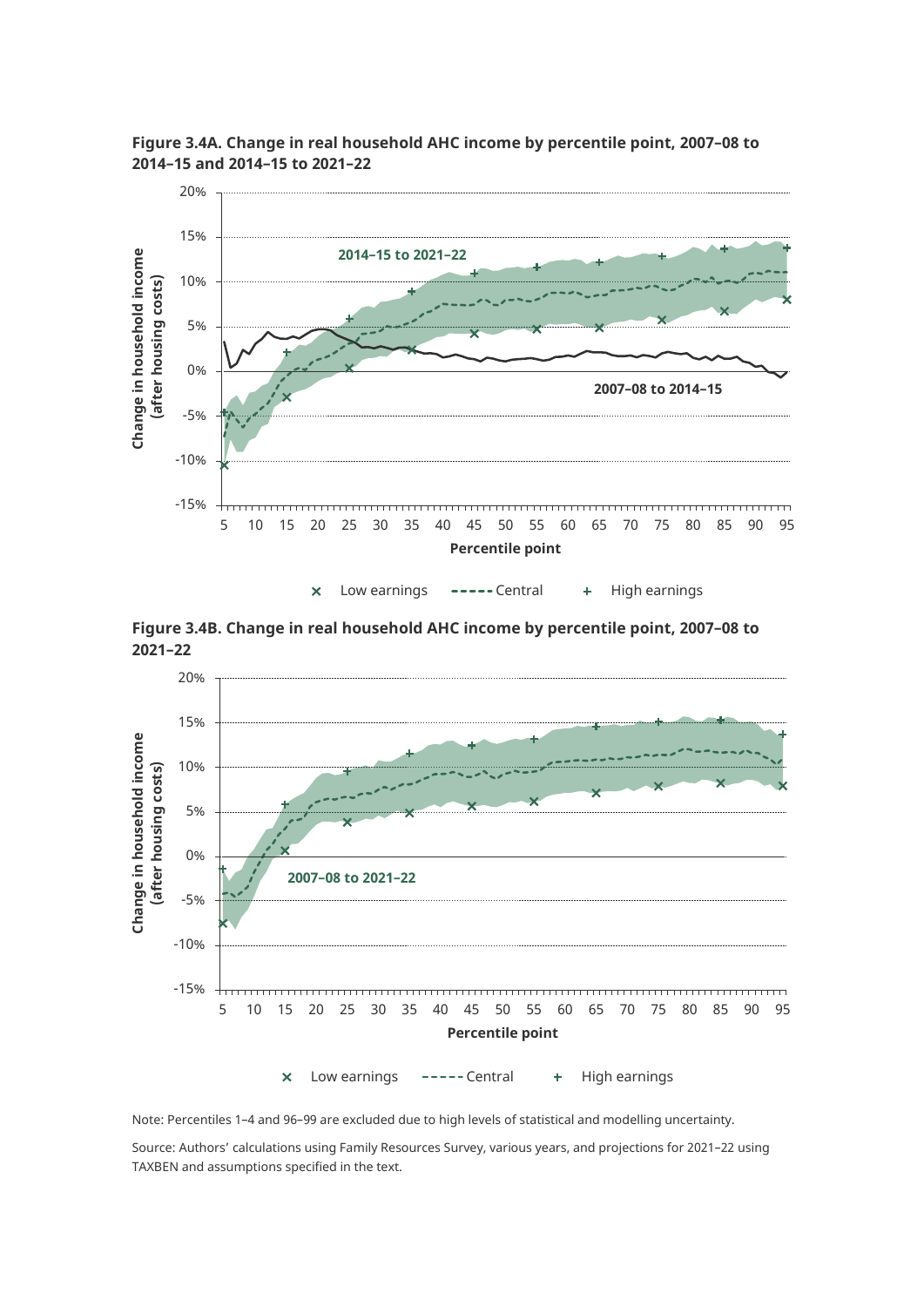changes in income inequality look significantly different when incomes are measured AHC. This is illustrated by Figure 3.4A, which again shows income growth at each percentile point of the distribution between 2007–08 and 2014–15 along with projected growth between 2014–15 and 2021–22, but this time on an AHC basis.

There are two main things to note from this figure. First, AHC income inequality was roughly unchanged between 2007–08 and 2014–15. This reflects the fact that the fall in BHC income inequality shown in Figure 3.3A was offset by the large drop in mortgage interest costs between 2007–08 and 2009–10, which benefited high-income households (as they are more likely to have a mortgage) more than low-income households. Second, we project that real AHC incomes will fall substantially towards the bottom of the income distribution between 2014–15 and 2021–22. This is the combined effect of the small projected falls in the BHC incomes of low-income households shown in Figure 3.3A and rising real rents (since the OBR forecasts that private rents will rise in line with earnings).<sup>[16](#page-24-0)</sup>

#### **Box 3.1. The changing link between rents and housing benefit entitlements**

Entitlements to housing benefit (HB) for most claimants in the private rented sector are capped by their local housing allowance rate, which depends on their family size and the area in which they live. Originally, LHA rates were set each year to be equal to the median rent for a property with the 'appropriate' number of bedrooms for their family type (as determined by the government) in the local area. From April 2011, LHA rates were reduced to the 30<sup>th</sup> percentile (among other cuts in generosity). Since then, a number of reforms have seen LHA rates fall behind rents: most rates were increased in line with CPI in April 2013 and by 1% in cash terms in 2014 and 2015, and are now frozen in cash terms until April 2020.

The net effect of all this is that the rents of most private sector HB claimants now exceed their LHA rate. For this group, any increase in rent will not be covered by higher HB. We estimate that in 2014–15, of those households that rent privately and claim HB, around 70% (800,000 households) have a rent above their LHA rate.<sup>a</sup> In our projection, the average rent of those in this group rises by £21 per week between 2014–15 and 2019–20 – but without any offsetting increase in HB entitlement. With rents rising but LHA rates frozen, the proportion of privately- renting claimants with rents above their LHA rate increases to 86% (1,300,000 households) by 2019–20, the final year of the LHA freeze.

From 2019–20, the LHA rates will also apply to social housing tenants who began their tenancy after April 2016. In our projections, this further increases the number whose HB (or housing component of universal credit) is less than their rent.

<sup>a</sup> This estimate is from the 2014–15 FRS – our base data. Similar results are found in administrative data: Brewer et al. (2014) use the Single Housing Benefit Extract and find that in 2011–12 around 65% of HB claimants in the private sector have rent above their LHA rate.

<span id="page-24-0"></span> $16$  Another contributor to the large AHC falls seen by poorer households is that they spend a larger share of their income on housing – about 30% in the bottom quintile – which means that changes in BHC income that do not reflect housing costs (e.g. the effect of the benefits freeze) are magnified when looked at on an AHC basis. For the same reason, a given rise in housing costs weighs more heavily on the AHC incomes of poorer households.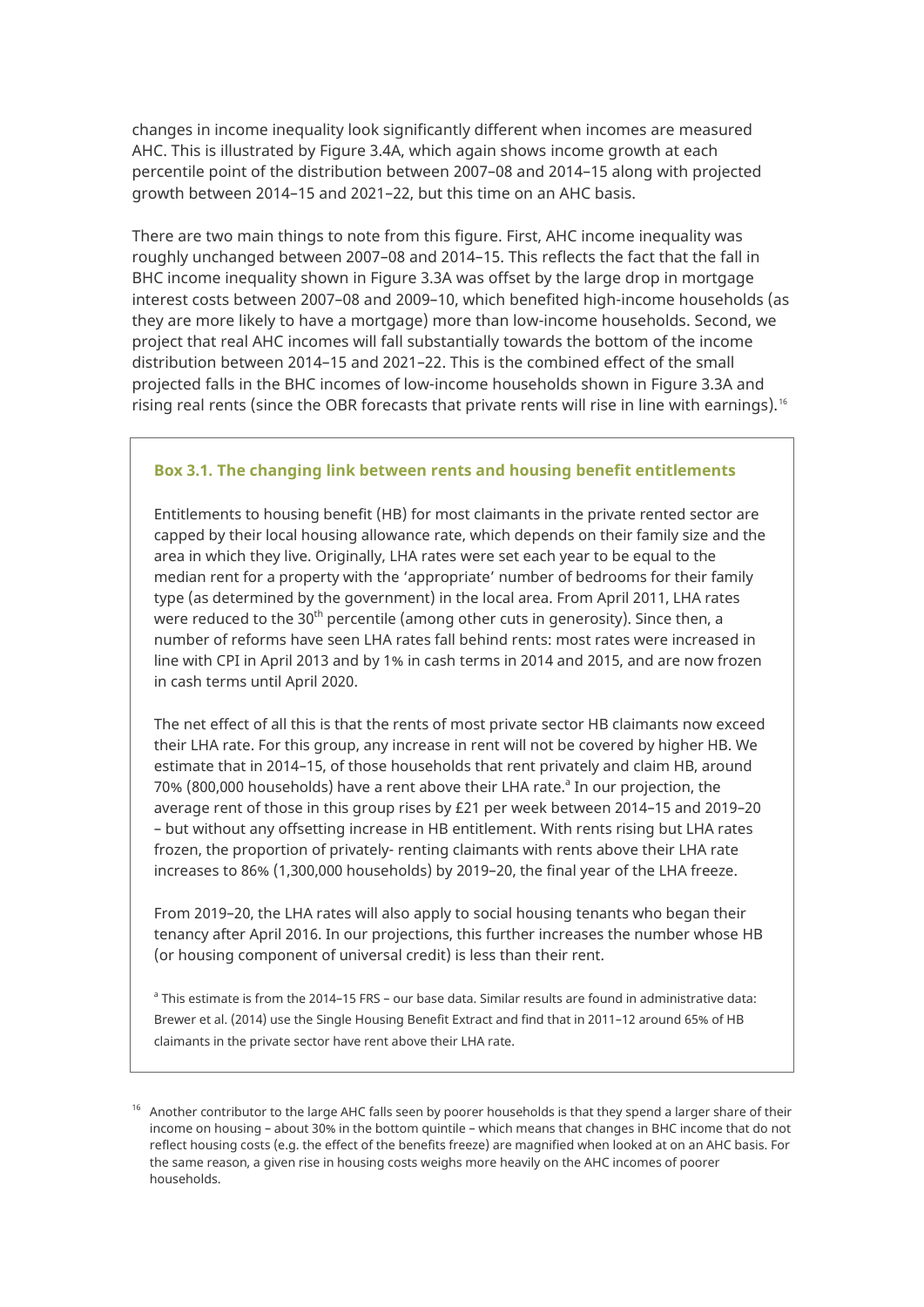Note that rising rents would have a greater impact on the living standards of low-income households than they have in the past. This is because historically increases in housing costs for poorer households in the private rented sector have to a large extent been offset by equal increases in housing benefit. However, the freezing of local housing allowances (LHAs) has significantly reduced the importance of this link, meaning that many poorer households are now fully exposed to rent rises. This point is discussed in further detail in Box 3.1. Of course, it is possible that the freeze in LHA rates (along with other benefit cuts) could weaken the demand for the types of housing typically consumed by low-income households, leading to slower growth in rents for this group (even if average rents do rise in line with the OBR forecast). If this is so, the falls in AHC incomes towards the bottom of the distribution will be smaller than we project.

The result of all this, shown by Figure 3.4B, is that the projected change in inequality over the 14 years from 2007–08 to 2021–22 looks very different when incomes are measured AHC. While BHC incomes are projected to increase by a similar amount across the distribution (leaving income inequality roughly unchanged), our projections suggest a significant increase in AHC income inequality over the period. In our central projection, AHC incomes at the 10<sup>th</sup> percentile are 2% lower in real terms in 2021–22 than in 2007–08, compared with rises of 9% at the median and 12% at the 90<sup>th</sup> percentile.

#### <span id="page-25-0"></span>**3.3 Income poverty**

We now focus on the implications of these projections of the future distribution of household incomes for likely trends in income poverty. Throughout, we measure and project poverty as measured in the official HBAI statistics. We define an individual as being in relative poverty if their equivalised household income is less than 60% of the median income in that year. This is termed relative poverty because the poverty line varies from year to year as median income changes – if median income goes up, then so does the poverty line. Essentially, changes in the relative poverty rate are informative about whether poorer households are keeping up with those on middle incomes. We define an individual as being in absolute poverty if their household income is less than 60% of real median income in 2010–11 (the absolute poverty line used by the government). Changes in the absolute poverty rate are informative of changes in the real incomes of low-income households, irrespective of trends in the incomes of other households. In this section, we focus on relative and absolute poverty rates for different groups; projections for the numbers of individuals of different types in poverty can be found in the online appendix.<sup>[17](#page-25-1)</sup>

Like inequality, income poverty can be measured both before and after housing costs have been deducted. In the following analysis, we focus on changes in poverty measured on an AHC basis. We think this is a preferable way to measure incomes for the purposes of measuring poverty, at least at present, for three main reasons. First, while to some extent the cost of housing is a choice and it reflects the quality of housing enjoyed, for some relatively poor groups (particularly social housing tenants) this is less likely to be a reliable rule of thumb. Second, for many of those on housing benefit, their HB receipt rises and falls in line with their rent.<sup>[18](#page-25-2)</sup> For these households, a rise in rent would increase their BHC

<span id="page-25-1"></span><sup>17</sup> Available a[t https://www.ifs.org.uk/publications/8907.](https://www.ifs.org.uk/publications/8907)

<span id="page-25-2"></span><sup>&</sup>lt;sup>18</sup> A complication here is that LHA rates cap HB receipt for private renters (and, from 2019, some social renters). For households caught by the cap, an increase in rent will not be met with an offsetting increase in HB.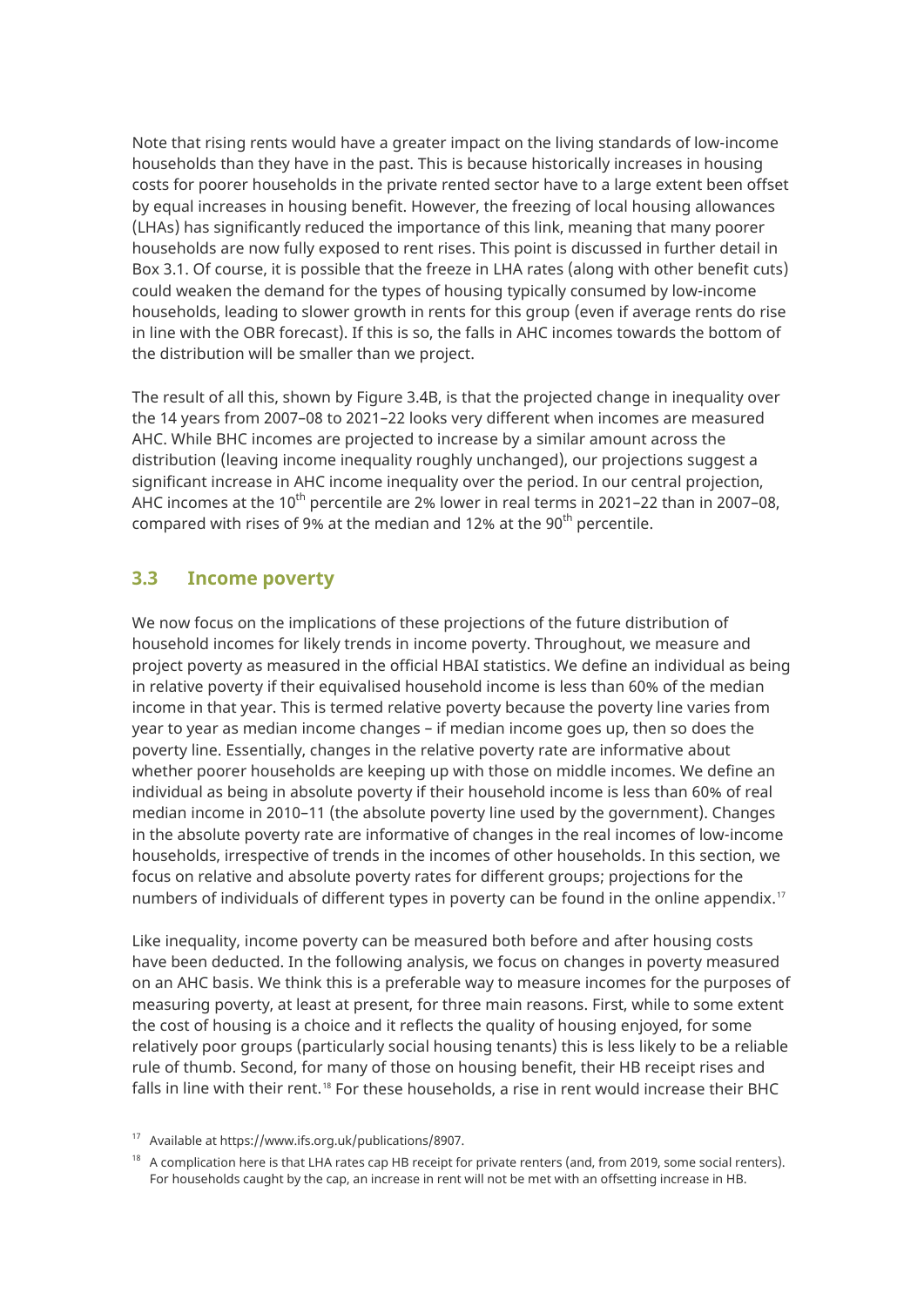income by increasing their HB, but without their standard of living changing – a fact captured by the AHC measure, which nets off the increase in rent. This issue is of particular importance in the period we are projecting: at Summer Budget 2015, the government announced that for each year between 2016–17 and 2019–20, English social rents would fall by 1% in nominal terms. Since this will also reduce claimants' HB entitlement, their incomes measured on a BHC basis will fall, leading to an increase in measured poverty. AHC income measures avoid this undesirable property by netting out the fall in rents and the fall in HB. Third, more recently, housing cost trends have been very different for low- and high-income groups, so the distinction between BHC and AHC measures has become particularly important. Tables showing equivalent statistics to those in this section on a BHC basis are available in the online appendix – though, for the statistics reported, trends in both measures are similar.

Figure 3.5 shows actual and projected relative poverty rates for the population as a whole and for selected demographic subgroups, from 2007–08 through to 2021–22. The overall poverty rate fell between 2007–08 and 2010–11, from 22.5% to 21.1%, and remained relatively constant up to 2014–15. Relative child poverty and relative pensioner poverty also fell between 2007–08 and 2014–15, from 31.5% to 29.0% and from 17.7% to 13.8% respectively. This fall was explained by the fact that, as shown in Section 3.2, the incomes of low-income households rose faster than median income over that period. For pensioners, this continues a longer-running trend – back in 1997–98, relative pensioner poverty stood at 30.6%.





Note: Poverty line is 60% of contemporaneous median income. Pensioners are those aged 65 or over.

Source: Authors' calculations using Family Resources Survey, various years, and projections for 2015–16 to 2021– 22 using TAXBEN and assumptions specified in the text.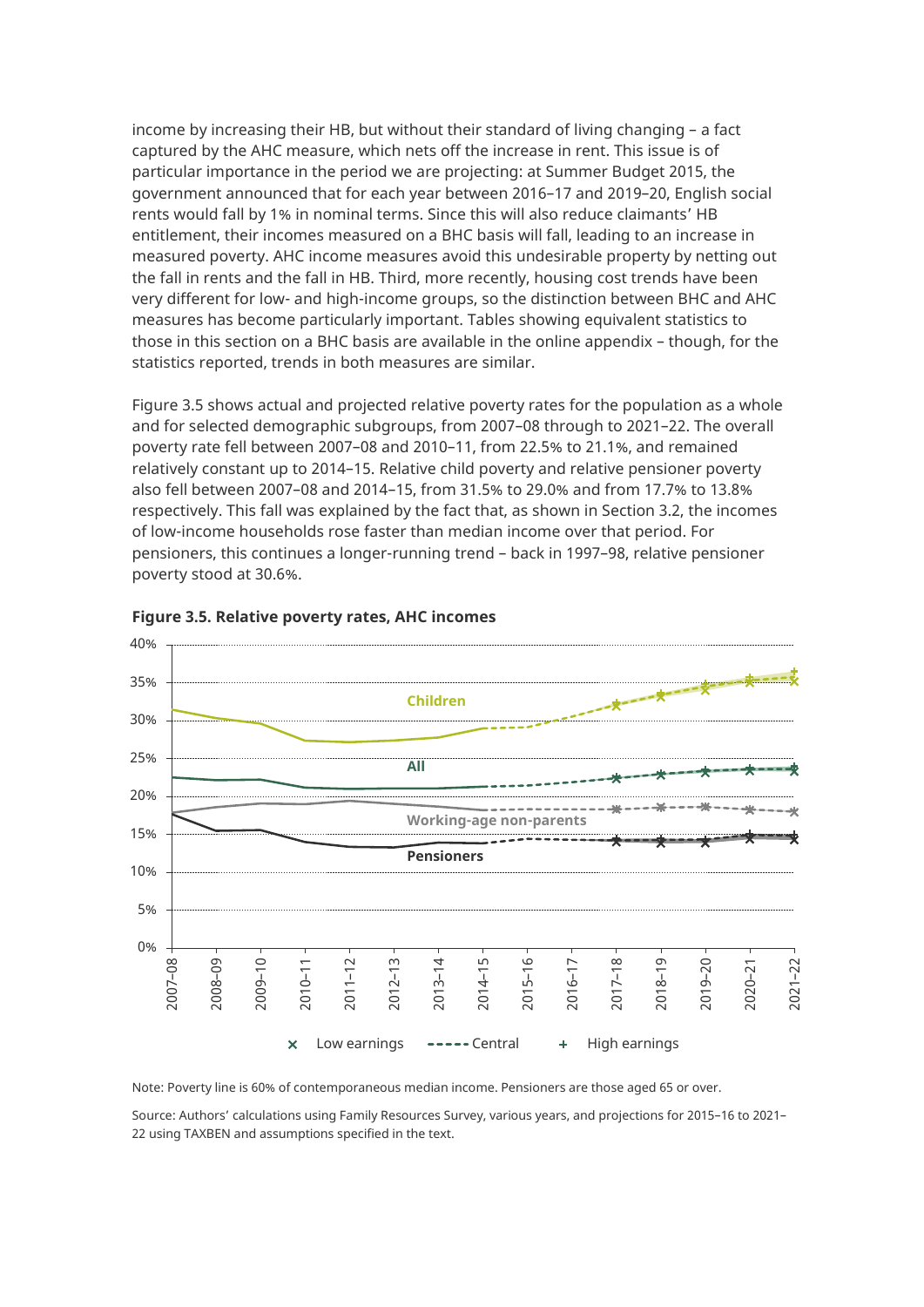In our projections, the overall relative poverty rate increases gradually in each year from 2014–15 to 2020–21, and remains flat in 2021–22. The total projected rise is 2.3ppts, from 21.3% to 23.6%. But this overall increase masks significant differences in the projected trends in relative poverty rates for different groups.

Relative child poverty rises significantly in our projections, from 29% in 2014–15 to 36% in 2021–22. This is for two main reasons. First, low-income households with children receive a large share of their income from benefits – Belfield et al. (2016) show that households in the bottom quintile of the child income distribution received 61% of their income from benefits in 2014–15. This means that the working-age benefit freeze represents a substantial cut to the real incomes of poor households, as do the roll-out of universal credit and the phased introduction of the two-child limit in tax credits (which is mirrored in UC). Second, low-income households with children gain less from real earnings growth than households around the median, as a smaller share of their income comes from employment. Thus if real earnings rise as projected, median income will grow faster than the incomes of low-income households with children.

On the other hand, we project that relative poverty among pensioners and working-age adults without dependent children (henceforth 'working-age non-parents') will change little over the period to 2021–22, ending at around 15% and 18% respectively. This is because real earnings growth does more to increase the incomes of low-income households in these groups than is the case for low-income households with children. In the case of low-income pensioners, the reason is that income from the state pension rises at least in line with average earnings growth, thanks to the triple lock. In the case of lowincome working-age non-parents, the reason is that they get a larger share of their income from employment. However, as with our projections for inequality, this latter result is sensitive to the assumption of uniform earnings growth among those above the NLW: if, for example, earnings grow faster for low-income households than for those around the median, relative poverty among working-age non-parents could fall.

Figure 3.5 also shows that our projections for the relative poverty rate, both overall and for different subgroups, are relatively insensitive to the path of real earnings. For example, overall relative poverty in 2021–22 is projected to vary by only around 0.7ppts between the three different scenarios. This is in large part because higher earnings growth raises the relative poverty line as well as the income of low-income households.

The insensitivity of our relative poverty projections to earnings growth should not be interpreted as indicating a high degree of certainty around these projections. Other sources of uncertainty are more important in the case of poverty – future government policy, inflation, employment growth and its distribution, and the distribution of earnings.

Figure 3.6 shows actual and projected absolute poverty rates between 2007–08 and 2021– 22. Overall absolute poverty declined from 22.1% in 2007–08 to 20.3% in 2014–15. As with relative poverty, this was mainly driven by falls in absolute pensioner and child poverty, of 4.1ppts and 3.5ppts respectively (absolute poverty among working-age non-parents was roughly unchanged).

Looking forward, however, our projections suggest a different trend. Absolute child poverty rises in all three scenarios: in our central projection, the increase is from 27.5% in 2014–15 to 30.3% in 2021–22, returning absolute child poverty to its 2008–09 level. This rise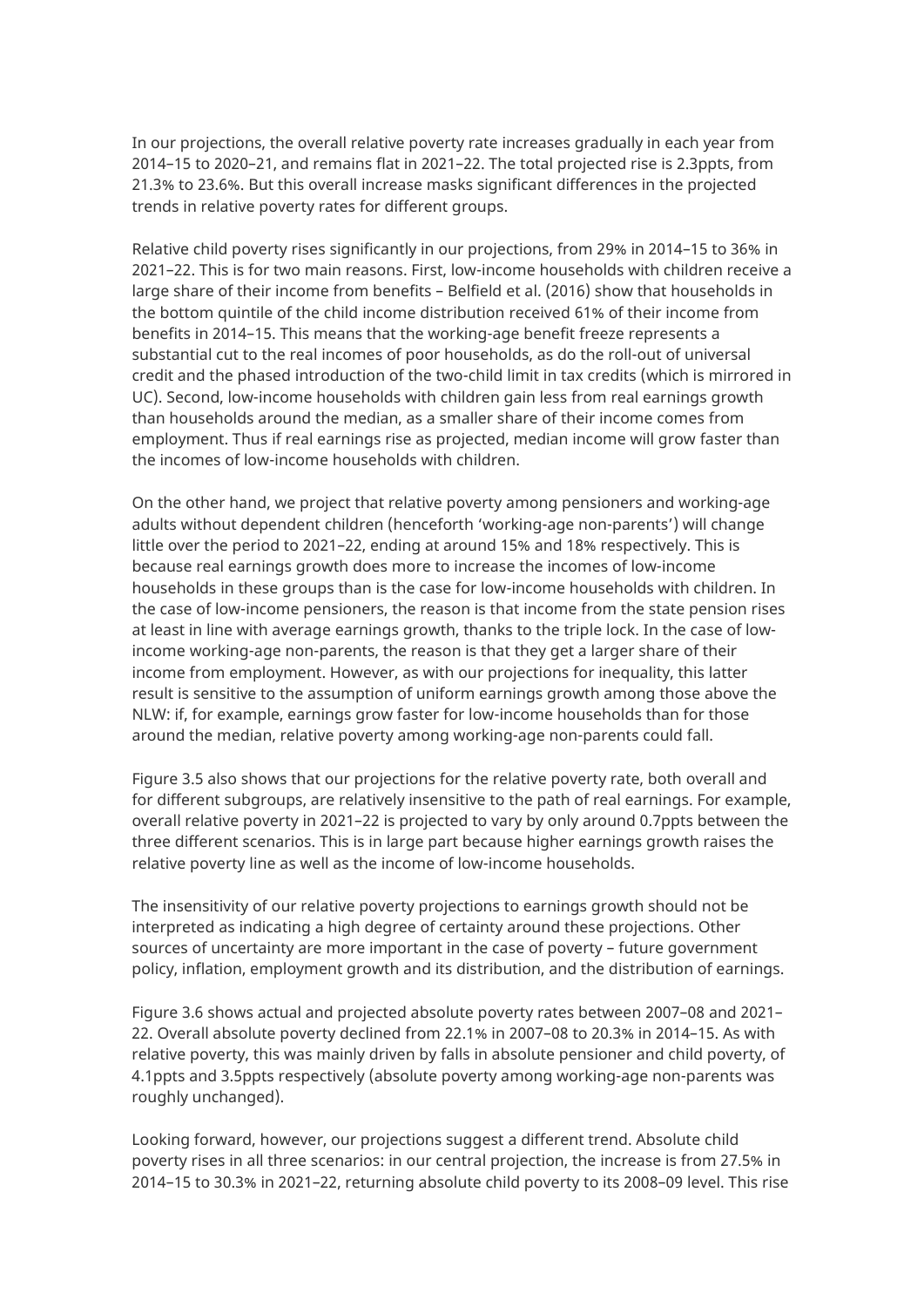

**Figure 3.6. Absolute poverty rates, AHC incomes**

Note: Poverty line is 60% of median income in 2010–11, adjusted by CPI excluding rent. Pensioners are those aged 65 or over.

Source: Authors' calculations using Family Resources Survey, various years, and projections for 2015–16 to 2021– 22 using TAXBEN and assumptions specified in the text.

is explained by the same sorts of reasons that explain the projected increase in relative child poverty: cuts to working-age benefits act to substantially reduce the incomes of lowincome households with children, and rises in real earnings have only a moderate offsetting effect.

On the other hand, working-age non-parents and pensioners see steady falls in absolute poverty in our central scenario. These falls occur for much the same reason as relative poverty does not rise for these groups: real earnings growth either directly (in the case of working-age non-parents) or indirectly (via the triple lock in the case of pensioners) increases the incomes of low-income households in these groups. Overall absolute poverty is projected to fall by around half a percentage point, from 20.3% in 2014–15 to 19.8% in 2021–22. Looking at 2007–08 to 2021–22 as a whole, this suggests a fall of 2.3ppts. This is a small fall by historical standards: in the previous 14-year period (1993 to 2007–08), overall absolute poverty fell by 19ppts. Similarly, absolute child poverty is projected to fall by 0.8ppts between 2007–08 and 2021–22, but it had fallen by 21ppts in the previous 14 years.

In Section 3.2, we saw that in our central projection real AHC incomes fall significantly at the bottom of the income distribution between 2014–15 and 2021–22. It might therefore seem surprising that the overall absolute poverty rate declines – albeit only slightly – over that period. This apparent discrepancy is explained by the fact that the overall absolute poverty rate in 2014–15 was 20% – in other words, the absolute poverty line is at approximately the  $20^{th}$  percentile of incomes – and in our central projection AHC incomes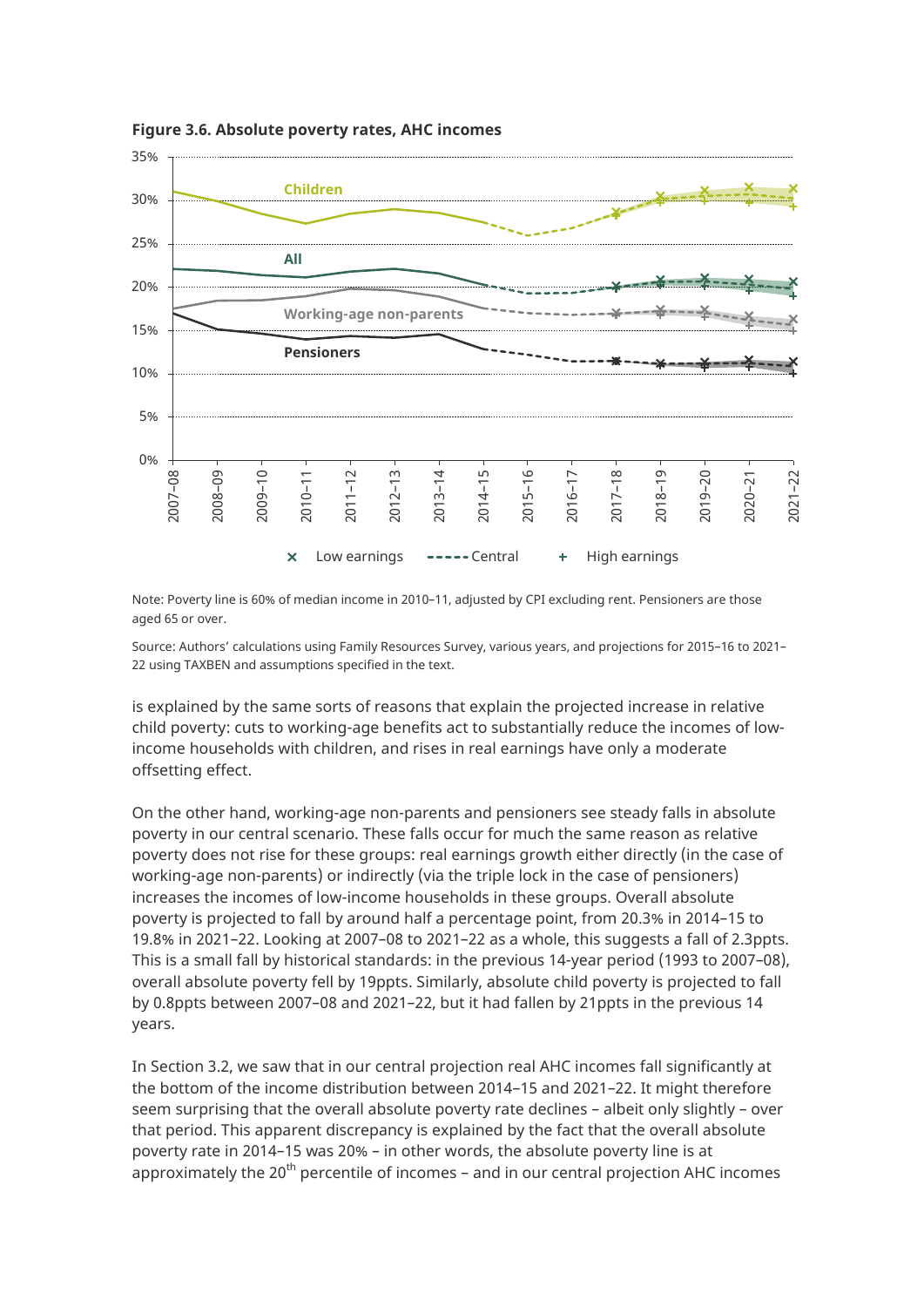fall only in the bottom 15% of the distribution. Hence these falls in incomes right at the bottom do not tip more households below the poverty line – though clearly they would mean that some households are further below the poverty line than they would have been.

#### <span id="page-29-0"></span>**3.4 The effect of direct tax and benefit reforms**

For households across most of the income distribution, including those around the median, changes in incomes are largely driven by changes in real earnings (and, to a lesser extent, employment), rather than by government tax and benefit policy. However, for lower-income households, who are more likely to receive a significant share of their income from benefits or tax credits, changes to the tax and benefit system can have a substantial impact on incomes and hence on rates of income poverty. In this section, we first analyse how tax and benefit reforms between 2015–16 and 2021–22 affect our projections for household incomes and poverty. We then focus on one policy in particular – the cut to UC work allowances announced in the 2015 Summer Budget. For ease of exposition, we look only at how tax and benefit reforms affect our income projections in our central scenario – their effect would be similar in our alternative scenarios.

So far, all the income projections we have presented have incorporated the direct tax and benefit reforms implemented or announced by the current government. In this section, we show projections for household incomes assuming instead that tax thresholds and benefit rates rise in line with the default indexation rules that the government inherited (which in the vast majority of cases means they rise in line with CPI inflation) and that there are no other changes to the tax and benefit system. By comparing these two sets of projections, we can isolate the direct impact of the tax and benefit reforms implemented or planned to be implemented during this parliament. Note that while our central projections incorporate other government policies that affect household incomes – such as the introduction of the national living wage and the nominal cuts to social rent levels in England – we isolate here the direct impact of tax and benefit policy only: other government policies are incorporated in both our central and 'counterfactual' projections.

An important limitation of this analysis is that we look only at the direct impact of tax and benefit reforms on household incomes: we do not allow for behavioural responses to changes in policy.[19](#page-29-1) This means our results will not include the effect on incomes of people moving into or out of work, or working more or fewer hours, as a result of changes in their benefit entitlements or tax liabilities. We will also fail to capture any effect on incomes of changes in the take-up rates of means-tested benefits in response to changes in their generosity.

Figure 3.7 shows our central projection for changes in BHC incomes between 2014–15 and 2021–22 at each percentile, along with our projection for income changes in the absence of government tax and benefit reforms (the equivalent figure for AHC incomes is shown in

<span id="page-29-1"></span> $19$  In fact, behavioural responses to planned tax and benefit changes are crudely incorporated in our central results, to the extent that they are reflected in OBR macroeconomic forecasts. Since the impact of tax and benefit reforms on those forecasts is not available, we are unable to remove behavioural responses when looking at this counterfactual scenario.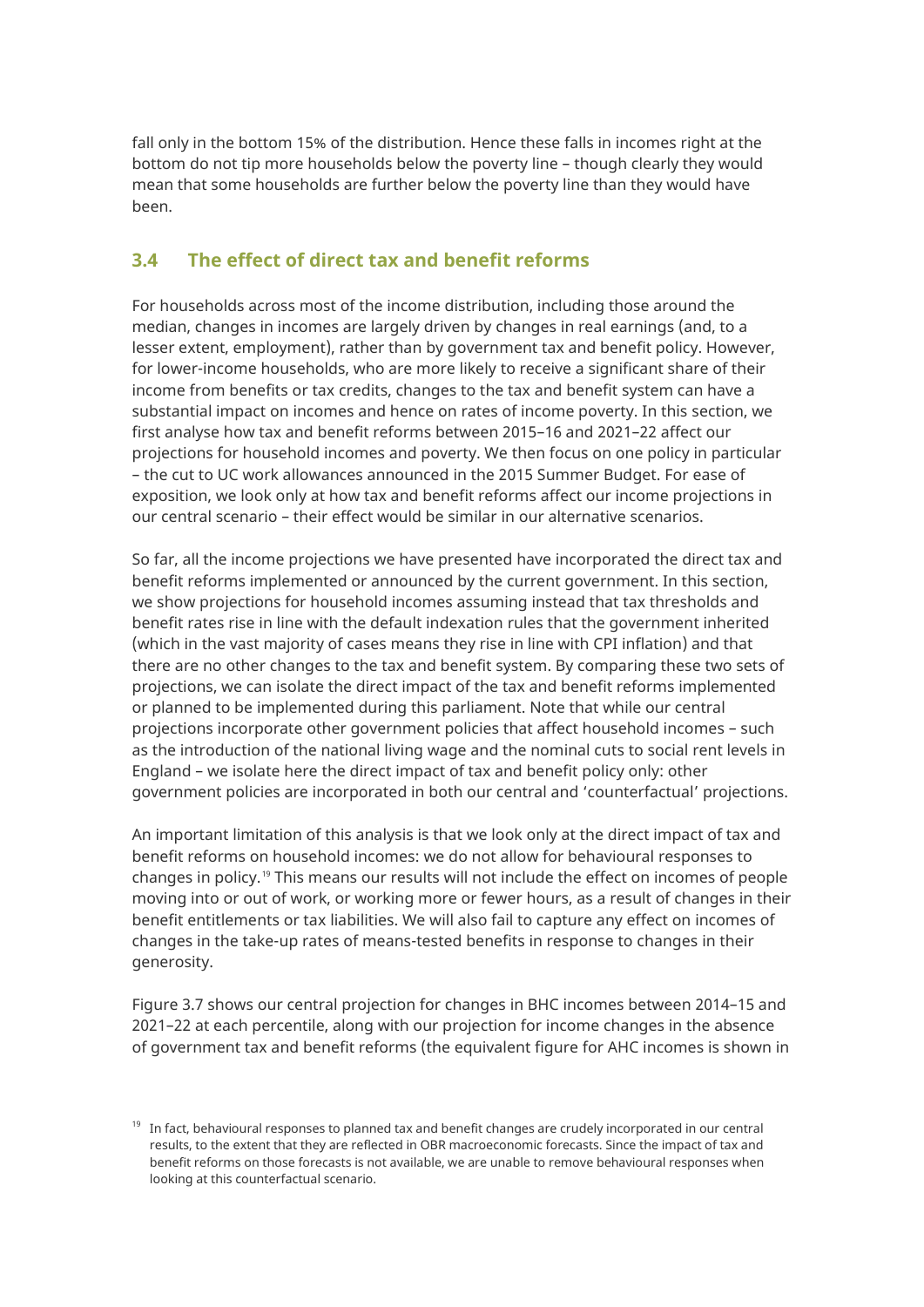Appendix A – Figure A.3). It is immediately apparent from the figure that even in the absence of tax and benefit reforms, we would project an increase in income inequality

**Figure 3.7. Change in real household BHC income between 2014–15 and 2021–22 by percentile point, with and without direct tax and benefit reforms during this parliament**



Note: Percentiles 1–4 and 96–99 are excluded due to high levels of statistical and modelling uncertainty.

Source: Authors' calculations using Family Resources Survey 2014–15 and projections for 2021–22 using TAXBEN and assumptions specified in the text.

over this period. This is because in our counterfactual projections, benefits rise in line with prices while earnings increase in real terms – which, as has been emphasised already, tends to benefit higher-income households more than those towards the bottom of the distribution.

However, the figure also makes clear that government direct tax and benefit reforms will act to increase income inequality over this period. Broadly, the higher-income two-thirds of households gain on average from government reforms, while the lowest-income third lose on average. The losses, however, are much bigger as a percentage of income than the gains: direct tax and benefit reforms increase projected income growth by 0.9ppts at the 90<sup>th</sup> percentile, but reduce it by 3.3ppts at the 10<sup>th</sup> percentile.

What explains this pattern? The gains for higher-income households are largely the result of real increases in the personal allowance (which is £12,590 in 2021–22 in the central scenario as opposed to £11,720 in the counterfactual scenario) and in the higher-rate threshold (£49,490 as opposed to £46,835). The losses for low-income households are the result of cuts to working-age benefits, the most important of which are the nominal freeze in most rates until 2020–21 and the cuts to work allowances in UC (discussed in more detail below). The real impact of the benefits freeze on households is dependent upon the future path of inflation. In March 2016, the OBR's forecast implied that the benefits freeze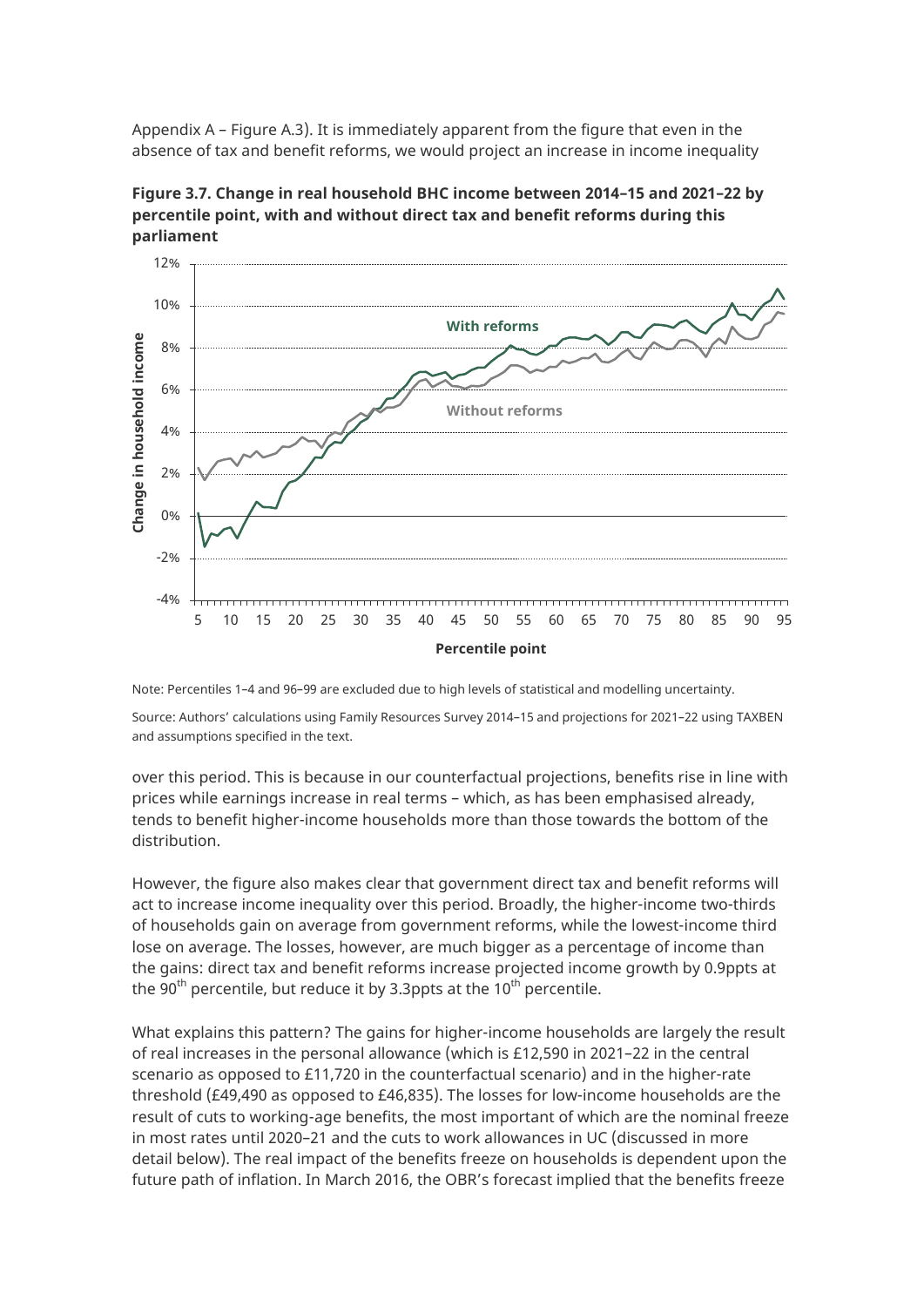represented a 4% cut in the value of benefits. In November, it raised its inflation forecast, largely due to the depreciation in sterling, with the latest forecast implying a 6% cut in the value of benefits.[20](#page-31-0)

When considering the effect of direct tax and benefit reforms in this parliament on inequality, it is important to keep in mind the broader context. As we showed in Section 3.2, on a BHC basis the inequality-increasing impact of direct tax and benefit reforms over the next few years unwinds the falls in inequality that occurred between 2007–08 and 2014–15, leaving inequality roughly the same in 2021–22 as it had been in 2007–08. On an AHC basis, however, inequality fell much less between 2007–08 and 2014–15, and hence direct tax and benefit reforms in this parliament are part of the explanation for the projected increase in inequality between 2007–08 and 2021–22.

<span id="page-31-0"></span>The direct effect of direct tax and benefit reforms on projected relative poverty rates is what one would expect given the pattern shown above: lower incomes for those at the bottom of the distribution together with (slightly) higher incomes at the median imply a higher rate of relative poverty. Below, we focus on the impact on child poverty (as well as documenting the impact on overall rates), as it is poverty among children that is projected to rise most significantly over the next few years. Figure 3.8 compares overall and child relative poverty rates in 2014–15 with projected rates in 2021–22 under our central and counterfactual scenarios. Since inequality between the middle and the bottom of the income distribution is projected to increase in the absence of direct tax and benefit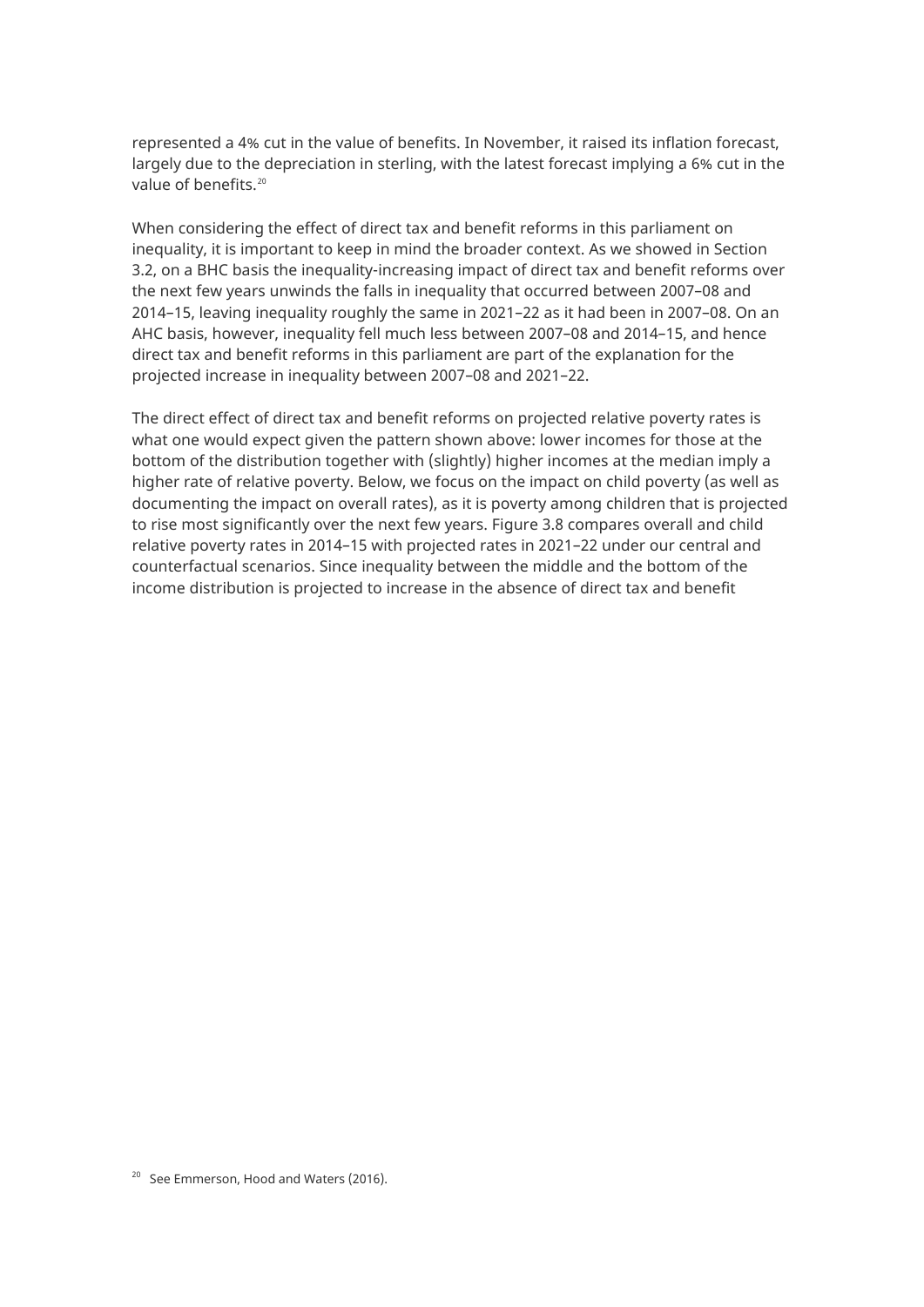

**Figure 3.8. Relative poverty rates with and without direct tax and benefit reforms during this parliament, AHC incomes**

Note: Poverty line is 60% of contemporaneous median income.

Source: Authors' calculations using Family Resources Survey, various years, and projections for 2015–16 to 2021– 22 using TAXBEN and assumptions specified in the text.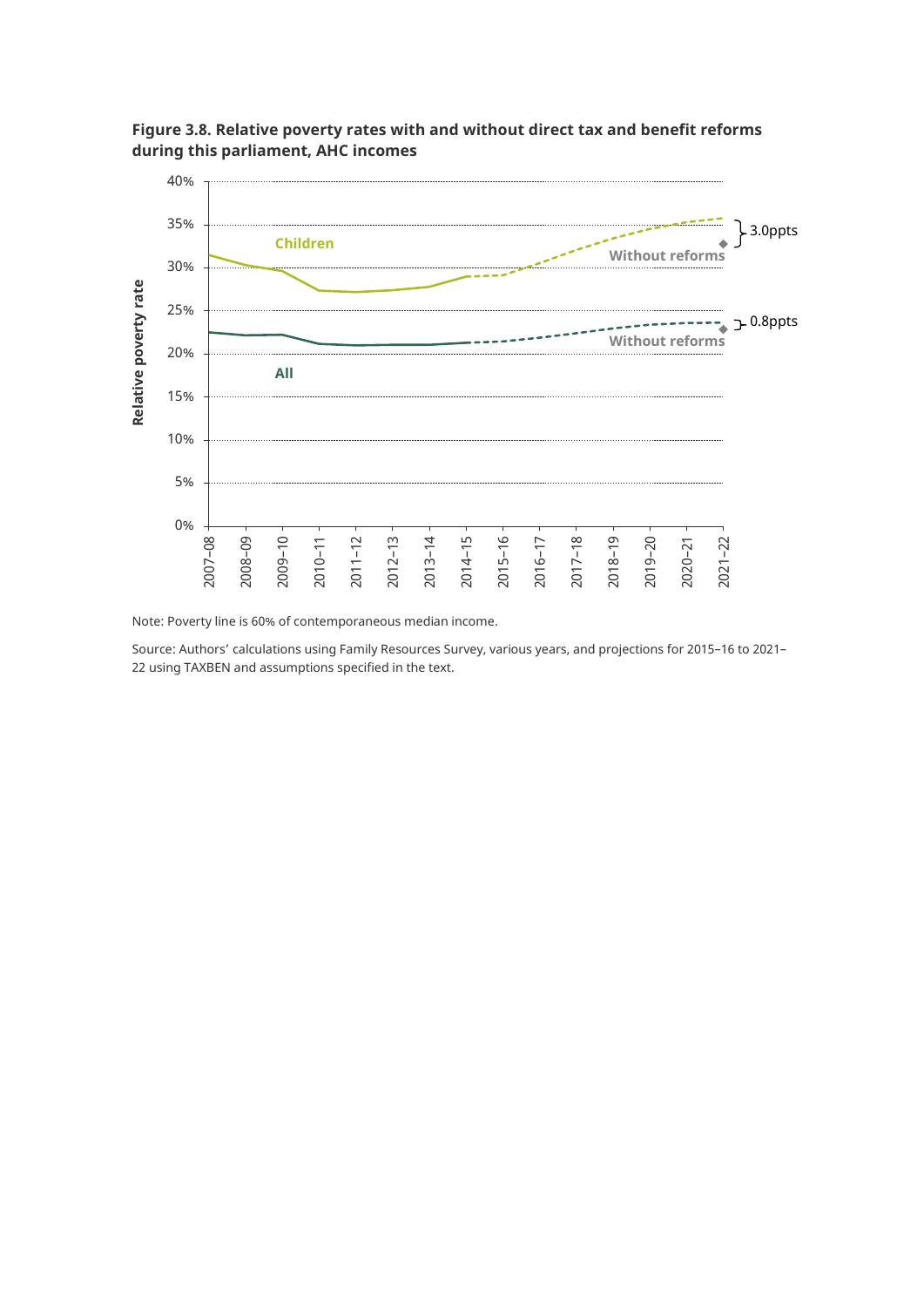

**Figure 3.9. Absolute poverty rates, AHC incomes**

Note: Poverty line is 60% of median income in 2010–11, adjusted by CPI excluding rent.

Source: Authors' calculations using Family Resources Survey, various years, and projections for 2015–16 to 2021– 22 using TAXBEN and assumptions specified in the text.

reforms, we project that relative overall and child poverty would still have risen too, by 1.5ppts and 3.8ppts respectively. However, the direct impact of tax and benefit reforms leads to further increases in projected poverty rates: an increase of 0.8ppts in the overall rate and an increase of 3.0ppts in relative child poverty. But note that these impacts represent less than half of the overall increases.

Figure 3.9 compares overall and child absolute poverty rates in 2014–15 and projected rates in 2021–22 with and without direct tax and benefit reforms. While overall absolute poverty falls by about half a percentage point in our central scenario, the figure shows that in the absence of reforms it would have fallen by around twice that. The figure also shows that direct tax and benefit reforms explain all of the projected 2.8ppt increase in absolute child poverty between 2014–15 and 2021–22, which would have been more or less unchanged in the absence of direct tax and benefit reforms.

It may look surprising, however, that absolute child poverty would not be projected to fall in the absence of reforms: with benefits rising in line with inflation, and real earnings growing, why do we not project a fall in absolute child poverty in this scenario? There are two main reasons. First, there is a demographic shift over the period towards children being in lone-parent households. In 2014–15, 18.3% of children were in lone-parent households, but forecasts suggest that will rise to 19.8% by 2021–22. Since children in lone-parent households are around twice as likely to be in absolute poverty as those with more than one adult in the household, this 'compositional change' adds about 0.4ppts to the rate of absolute child poverty in 2021–22. Second, policies introduced by the coalition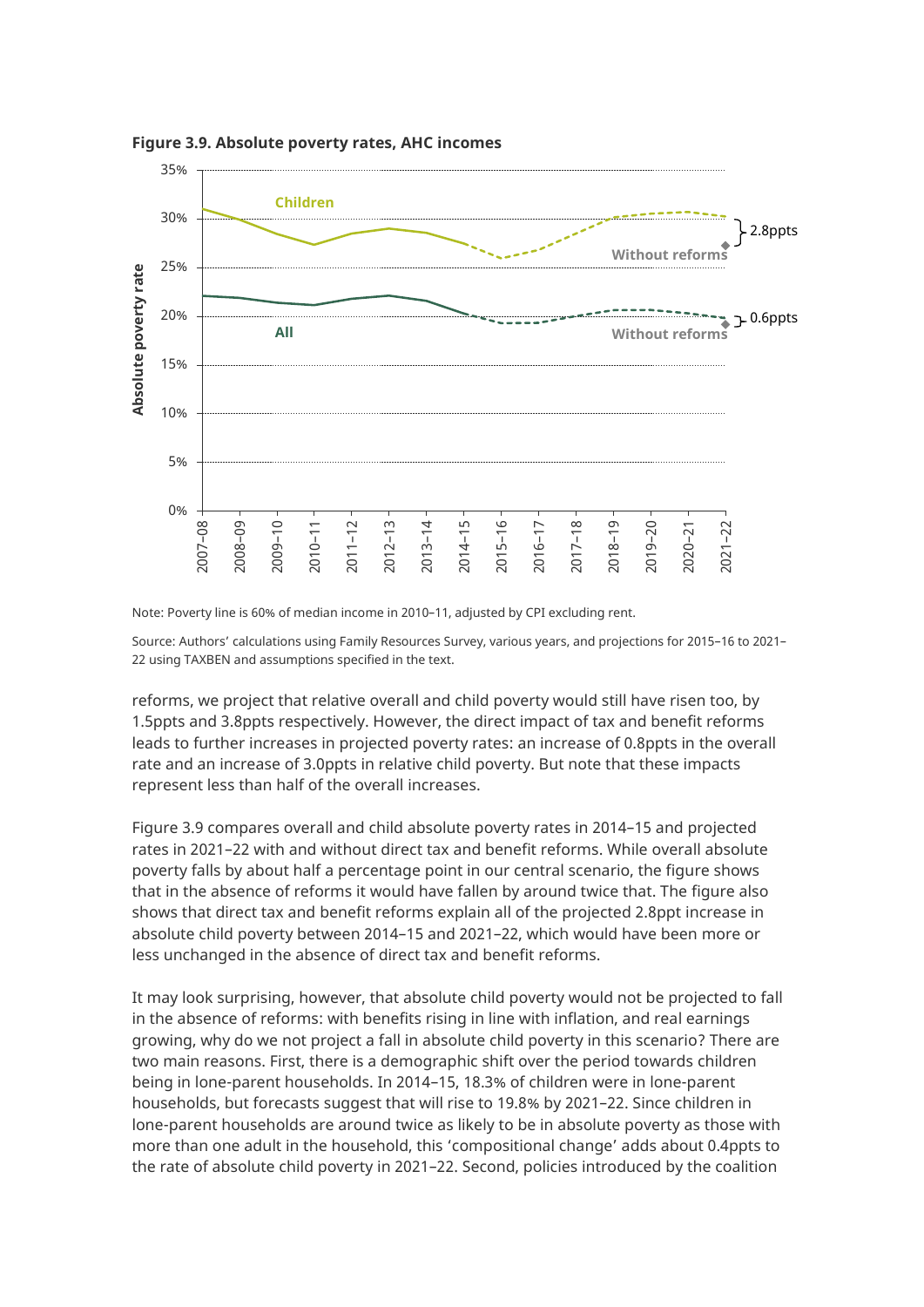government mean that even in the absence of the further reforms under the current government, housing benefit does not rise to offset increasing housing costs for many low-income households. In particular, the cuts in the level of LHA rates (which cap HB entitlements in the private sector) and the decision to change their default indexation to CPI mean that if private rents rise in line with earnings (as is the case in our projections), housing costs rise faster than HB for many households with children around the poverty line. The importance of this second factor is evident from the fact that ignoring housing costs would lead to quite a different result: we project that, in the absence of reforms, absolute child poverty would fall by 1.0ppt on a BHC basis between 2014–15 and 2021–22.

#### **The effect of the cuts to universal credit work allowances**

We now consider the impact on poverty and inequality of a particular reform: the cut to work allowances in universal credit. In the 2015 Summer Budget, the Chancellor announced that work allowances – the amount that a family can earn after direct tax before their entitlement starts to be withdrawn – would be reduced. Non-disabled households without children now have no work allowance, while other households also saw significant cuts in the level of their allowances.<sup>[21](#page-34-0)</sup> This represented a large reduction in the planned generosity of universal credit for low-income working households, and is expected to reduce government expenditure by around £3 billion in the long run. In the run-up to the 2016 Autumn Statement, there was much debate about these measures, especially in the context of the new Prime Minister's expressed wish to help so-called 'justabout-managing' families. $^{22}$  $^{22}$  $^{22}$  But the Chancellor chose not to reverse these work allowance cuts, but instead reduced the rate at which UC is tapered away as the recipient increases their earnings, from 65% to 63%. This represented a £0.7 billion giveaway to broadly the same group of UC claimants from whom the work allowance cuts took £3 billion, i.e. it represented only partial compensation for the losses from the cuts to work allowances. $^{23}$  $^{23}$  $^{23}$ 

Figure 3.10 shows what difference the work allowance cuts make to our projection for real BHC income growth between 2014–15 and 2021–22. In absolute terms, the effect is largest around the  $15<sup>th</sup>$  to  $20<sup>th</sup>$  percentiles, though the impact is similar in proportional terms across the bottom fifth of the distribution. The smaller impact towards the very bottom of the distribution is explained by the fact that this change only benefits working households, and the employment rate near the bottom of the income distribution is relatively low. The effects are smaller above the 20<sup>th</sup> percentile, and essentially zero above the 40<sup>th</sup> percentile, where families are typically earning too much to be on UC and therefore to be affected by this change. This is the sense in which an increase in work allowances is 'well targeted' if the objective is to boost the incomes of low-income working households: any changes to income tax or National Insurance rates or thresholds, for example, would also benefit households much further up the income distribution.<sup>[24](#page-34-3)</sup>

Given that the work allowance cuts will reduce incomes towards the bottom of the distribution while leaving median income roughly unaffected, they are projected to increase both absolute and relative poverty. On an AHC basis, we project that the cuts will

<span id="page-34-0"></span> $21$  See Browne, Hood and Joyce (2016) for further details on this reform.

<span id="page-34-1"></span><sup>22</sup> For example, se[e https://www.theguardian.com/politics/2016/oct/21/theresa-may-tory-backlash-cuts-in](https://www.theguardian.com/politics/2016/oct/21/theresa-may-tory-backlash-cuts-in-work-benefits-universal-credit)[work-benefits-universal-credit.](https://www.theguardian.com/politics/2016/oct/21/theresa-may-tory-backlash-cuts-in-work-benefits-universal-credit) 

<span id="page-34-2"></span><sup>&</sup>lt;sup>23</sup> In addition, the change to the taper rate was a bigger giveaway to the higher-income households that lost from the work allowance cuts than to the lower-income households that lost (see Adam (2016)).

<span id="page-34-3"></span><sup>&</sup>lt;sup>24</sup> See Hood, Joyce and Phillips (2014).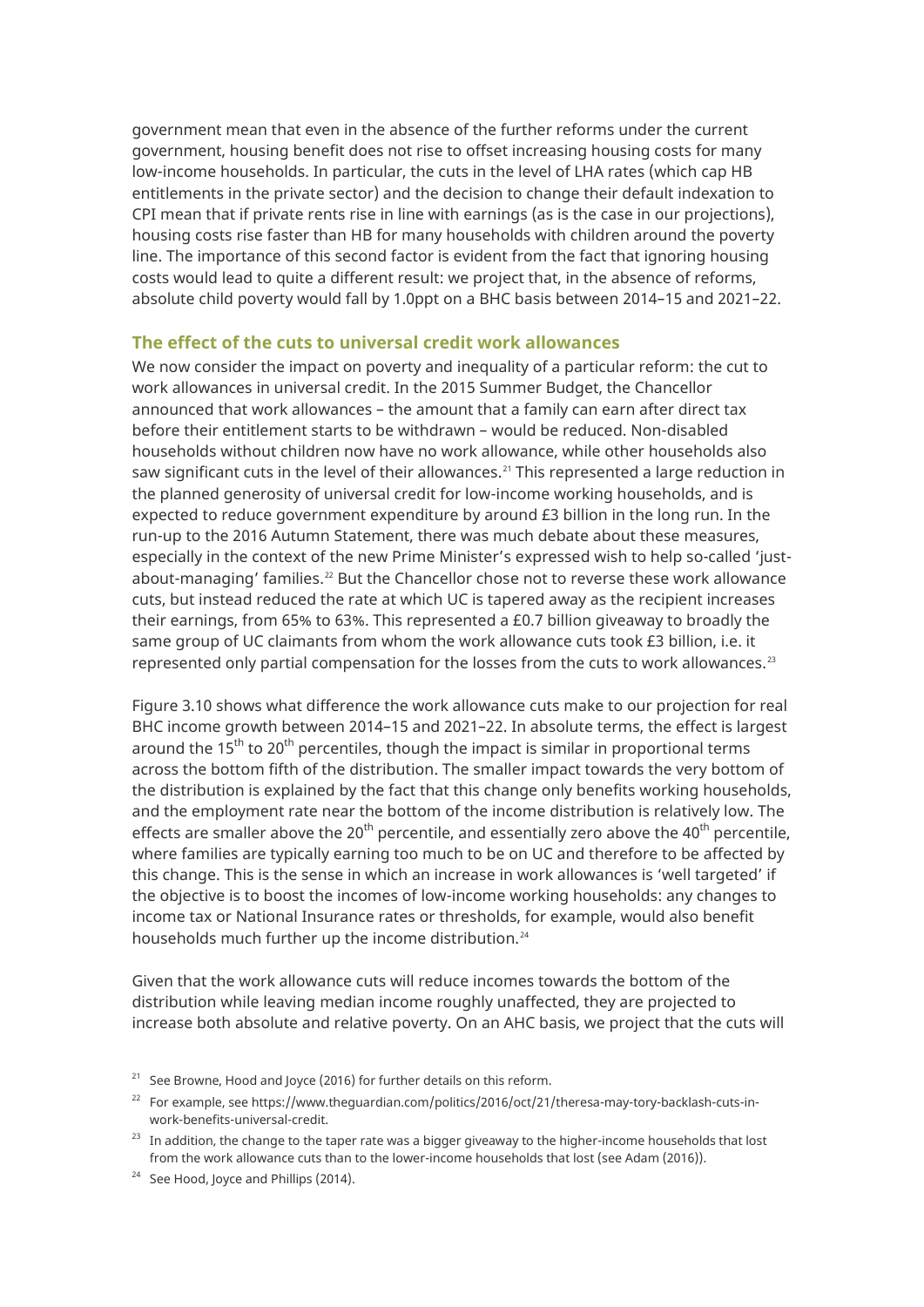

**Figure 3.10. Change in real household BHC income between 2014–15 and 2021–22 by percentile point**

Note: Percentiles 1–4 and 96–99 are excluded due to high levels of statistical and modelling uncertainty.

Source: Authors' calculations using Family Resources Survey 2014–15 and projections for 2021–22 using TAXBEN and assumptions specified in the text.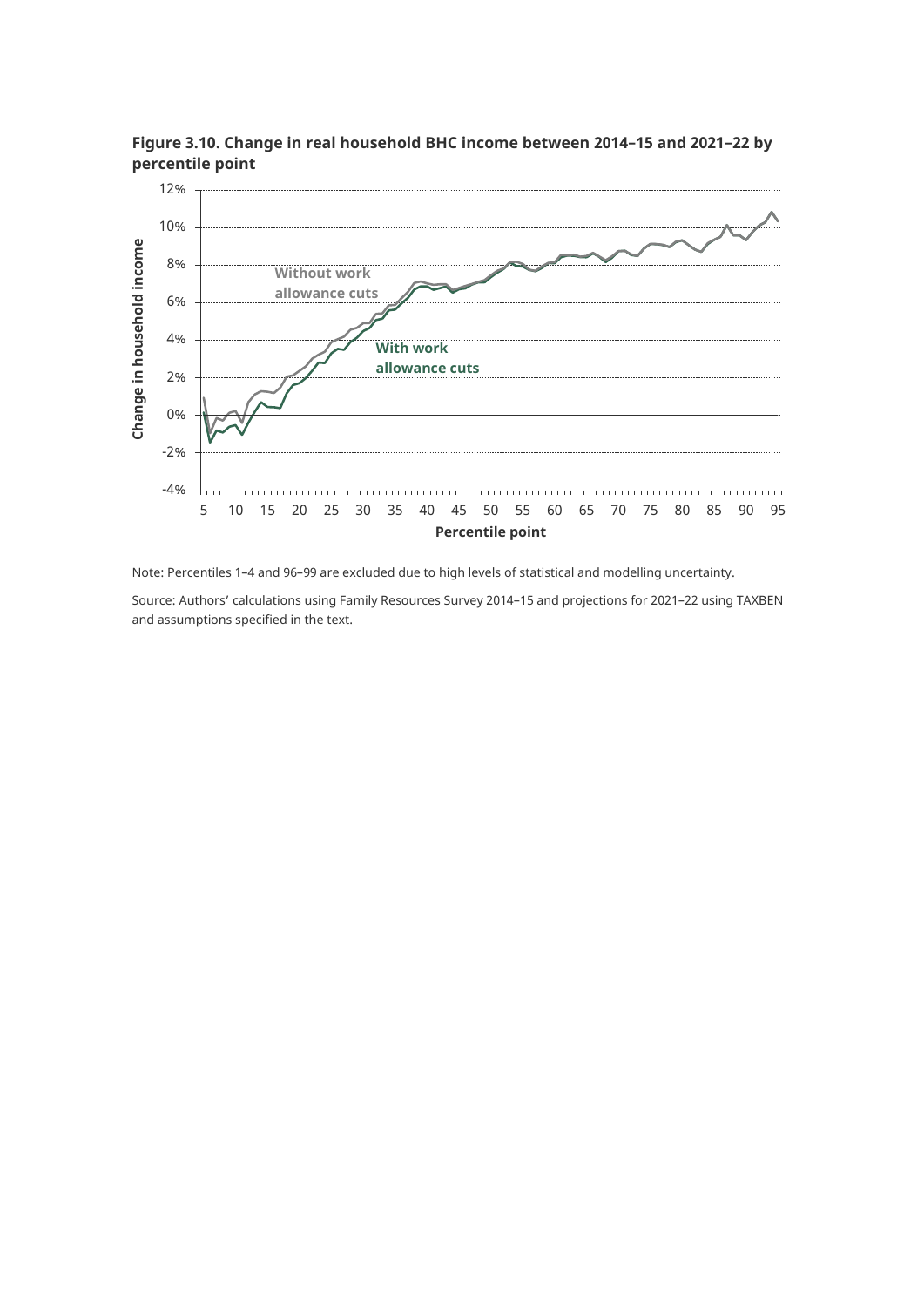

**Figure 3.11. Absolute poverty rates, AHC incomes**

Note: Poverty line is 60% of median income in 2010–11, adjusted by CPI excluding rent. Working households are those where at least one person is in employment.

Source: Authors' calculations using Family Resources Survey, various years, and projections for 2015–16 to 2021– 22 using TAXBEN and assumptions specified in the text.

increase overall absolute and relative poverty in 2021–22 by 0.3ppts and will increase absolute and relative child poverty in 2021–22 by 0.7ppts.

In Figure 3.11, we restrict our attention to working households, since the cuts in work allowances only affect low-income working households. In our central scenario, we project a very slight reduction in AHC absolute poverty in working households, from 16.5% in 2014–15 to 16.4% in 2021–22. But without the work allowance cuts, we project that absolute working poverty would fall by a further 0.4ppts, to 16.0%. The AHC absolute poverty rate among children in working households is projected to increase in our central scenario by 2.1ppts between 2014–15 and 2021–22, from 21.2% to 23.3%. However, around a third of the projected rise is explained by the work allowance cuts: they increase the projected poverty rate for this group by 0.7ppts in 2021–22 (from 22.6% to 23.3%).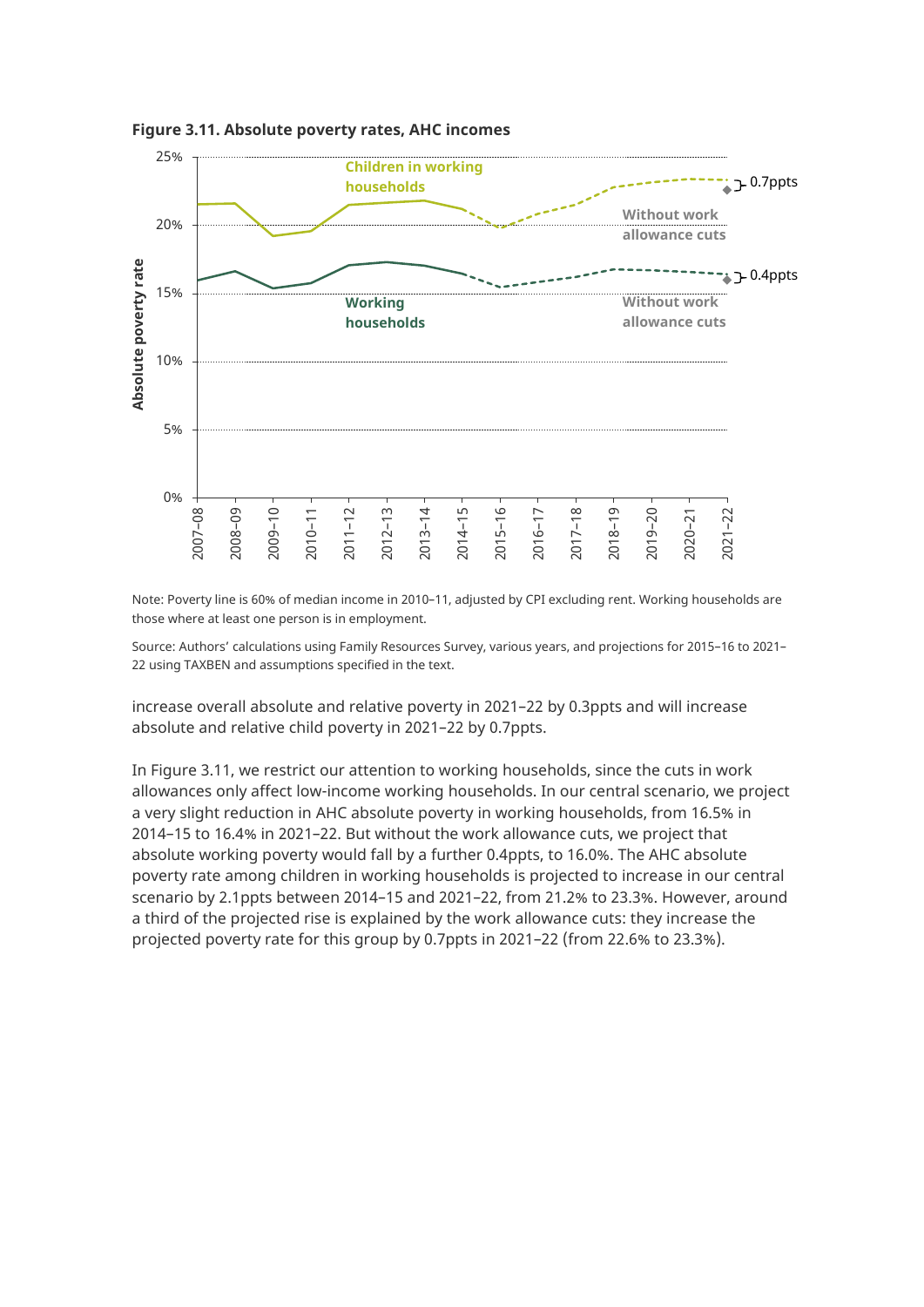# <span id="page-37-0"></span>**4. Conclusion**

Despite reasonably strong growth in 2014–15, real median income in that year (the latest data available) was only 2.2% higher than in 2007–08. We expect the data to show stronger income growth over the past two years – with growth in 2015–16 alone equalling the total growth of the previous seven years – thanks to increases in real earnings and in employment.

However, going forward, we project a return to weak real median income growth if the Office for Budget Responsibility's macroeconomic forecasts are correct. In our previous report, we projected that median income would grow by 5.7% between 2016–17 and 2020– 21. This report revises that number down to 2.7%, with median income stagnant over the next two years. This more pessimistic assessment is due to changes in the OBR's macroeconomic forecast. The OBR now anticipates a substantial slowdown in real average earnings for two reasons, both of which are connected to the vote to leave the EU. First, inflation is predicted to spike following the fall in the value of the pound. Second, the OBR has revised down its forecast for nominal earnings growth as a result of lower forecast productivity.

There is, of course, substantial uncertainty around those OBR forecasts and therefore our projections – which are essentially estimates of the implications for household incomes of the OBR's forecasts – as illustrated by our high and low earnings growth scenarios. While our central scenario projects real median income growth of 3.8% between 2016–17 and 2021–22, the high and low earnings scenarios project growth rates of 6.8% and 1.0%. Note, however, that even under our high earnings scenario, real median income growth over the next five years is only around two-thirds of its historical average, and by 2021–22 median income is 16% below that implied by the pre-crisis trend. Nonetheless, even in the low earnings scenario, median income still grows over the period and in 2021–22 is at its highest level ever.

In the absence of any changes to the direct tax and benefit system, positive (albeit slow) real earnings growth and the uprating of tax thresholds and benefit rates in line with inflation would imply an increase in inequality and relative poverty over the next few years, but a slight reduction in absolute poverty as real incomes increase. Direct tax and benefit reforms are expected to act to reduce the incomes of low-income households, and to raise the incomes of high-income households slightly, further increasing inequality (and hence relative poverty). Our projections imply that inequality in AHC incomes will rise faster than inequality in BHC incomes, in part because cuts in the generosity of housing benefit mean that for many low-income households, HB will not rise to cover increases in rent. In fact, our central projection is for AHC incomes to fall within the bottom 15% of the distribution on average between 2014–15 and 2021–22, meaning there is only a small projected decline in overall absolute AHC poverty over the period.

These changes in incomes and poverty rates across the population as a whole mask significant differences in the projected trends for different household types. Pensioners are expected to see a continued increase in real incomes, driven by the triple lock (which guarantees that the state pension cannot fall in real terms, or indeed relative to average earnings), increasing employment rates, and a compositional effect whereby newlyretiring pensioners have higher pension incomes than older pensioners. On the other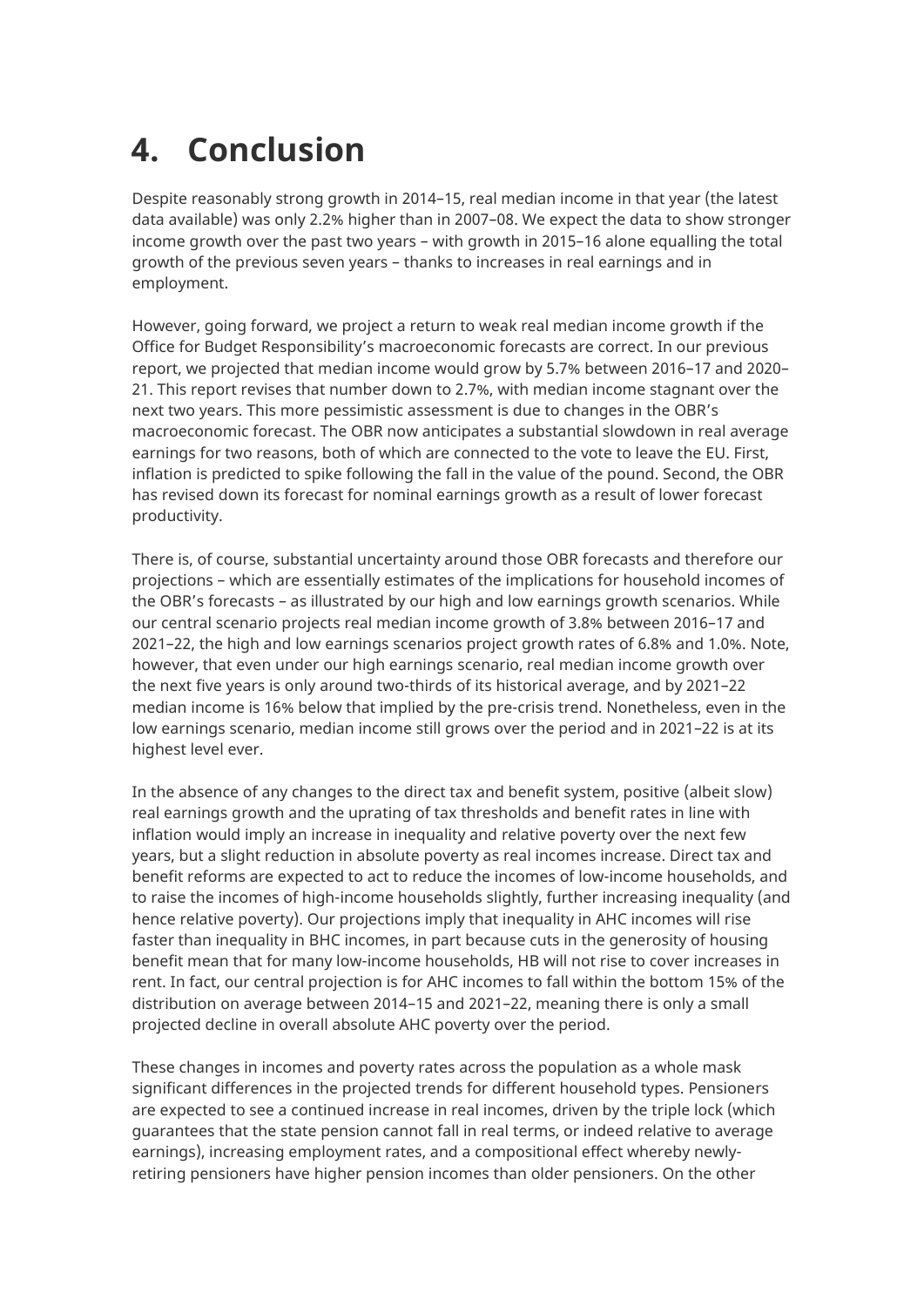hand, the incomes of non-pensioners are more affected by the weak real earnings growth forecast by the OBR. Indeed, in our low earnings scenario, real median income among non-pensioners does not increase at all between now and 2021–22.

These different trends for different groups are reflected in our poverty projections, with the absolute poverty rate among pensioners falling steadily through to 2021–22 (though relative pensioner poverty is projected to change little). This is in contrast to child poverty, which is expected to increase in both absolute and relative terms, partly due to benefit cuts such as the nominal freeze in most working-age benefit rates and the introduction of a two-child limit in tax credits and universal credit.

Any projections relying on macroeconomic forecasts come with substantial margins of error, particularly when the macroeconomic and policy environment is as uncertain as it is now. Here, we have highlighted one important source of uncertainty among many – the future path of real earnings. What is notable is that even in our high earnings growth scenario, real median income growth is below its historical average between 2016–17 and 2021–22, overall absolute poverty falls only slightly, and absolute child poverty increases. While other sources of uncertainty could be resolved favourably for poverty and living standards, the macroeconomic headwinds facing any attempt to increase living standards and reduce income poverty are clear.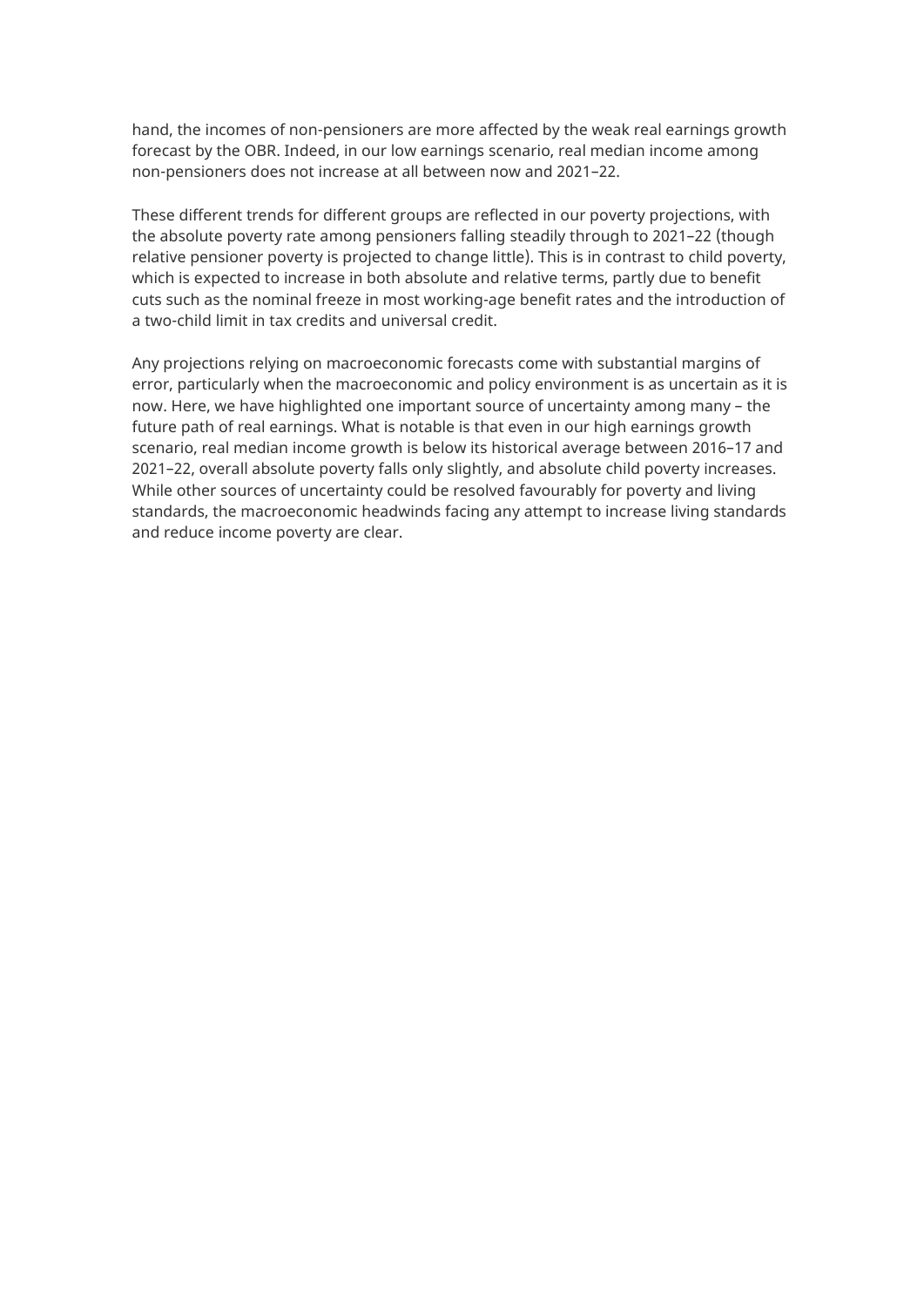## <span id="page-39-0"></span>**Appendix A**





Note: Percentiles 1–4 and 96–99 are excluded due to high levels of statistical and modelling uncertainty.

Source: Authors' calculations using Family Resources Survey, various years, and projections for 2021–22 using TAXBEN and assumptions specified in the text.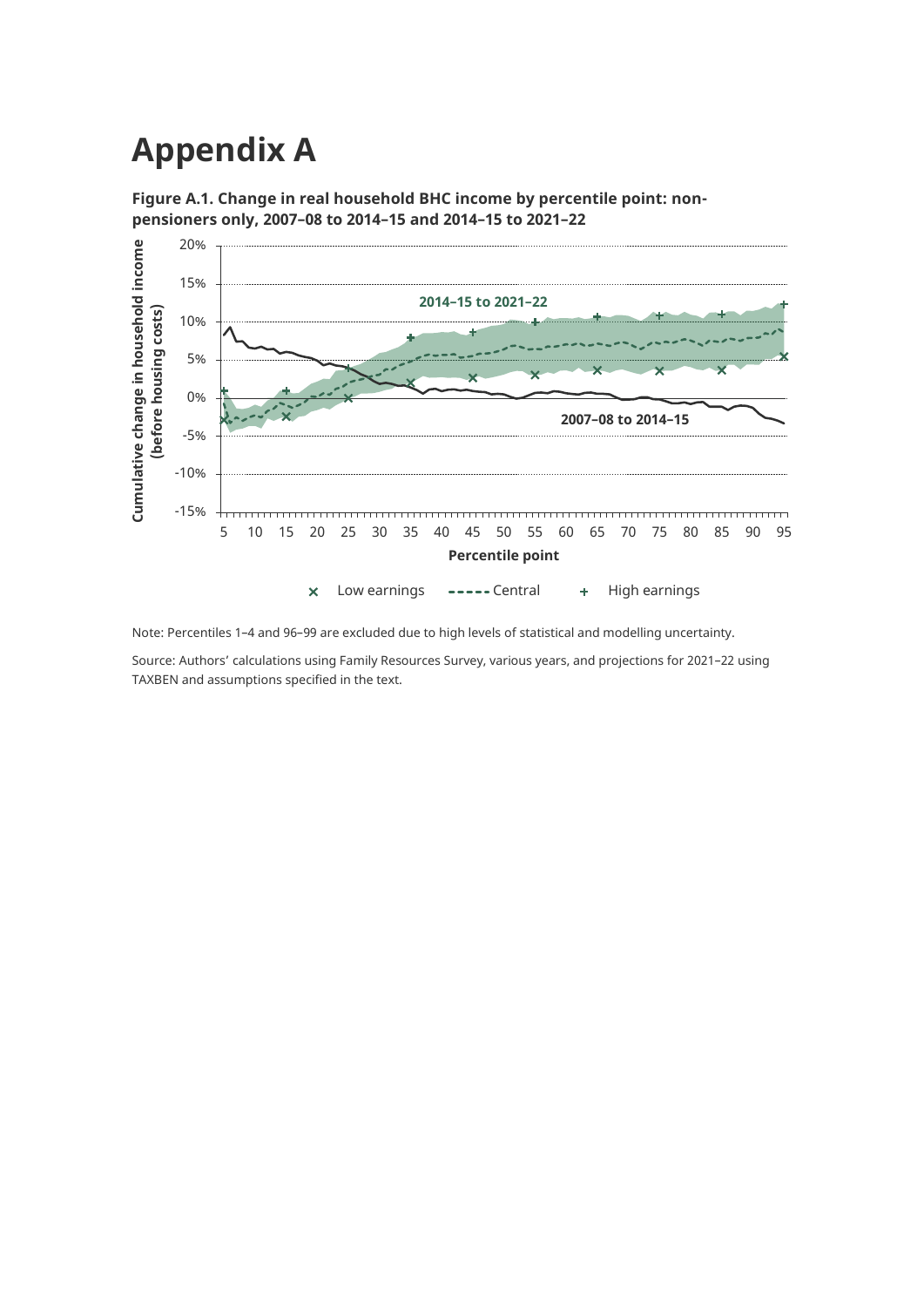

**Figure A.2. Change in real household AHC income by percentile point: nonpensioners only, 2007–08 to 2014–15 and 2014–15 to 2021–22**

Note: Percentiles 1–4 and 96–99 are excluded due to high levels of statistical and modelling uncertainty.

Source: Authors' calculations using Family Resources Survey, various years, and projections for 2021–22 using TAXBEN and assumptions specified in the text.

**Figure A.3. Change in real household AHC income between 2014–15 and 2021–22 by percentile point, with and without direct tax and benefit reforms during this parliament**



Note: Percentiles 1–4 and 96–99 are excluded due to high levels of statistical and modelling uncertainty.

Source: Authors' calculations using Family Resources Survey 2014–15 and projections for 2021–22 using TAXBEN and assumptions specified in the text.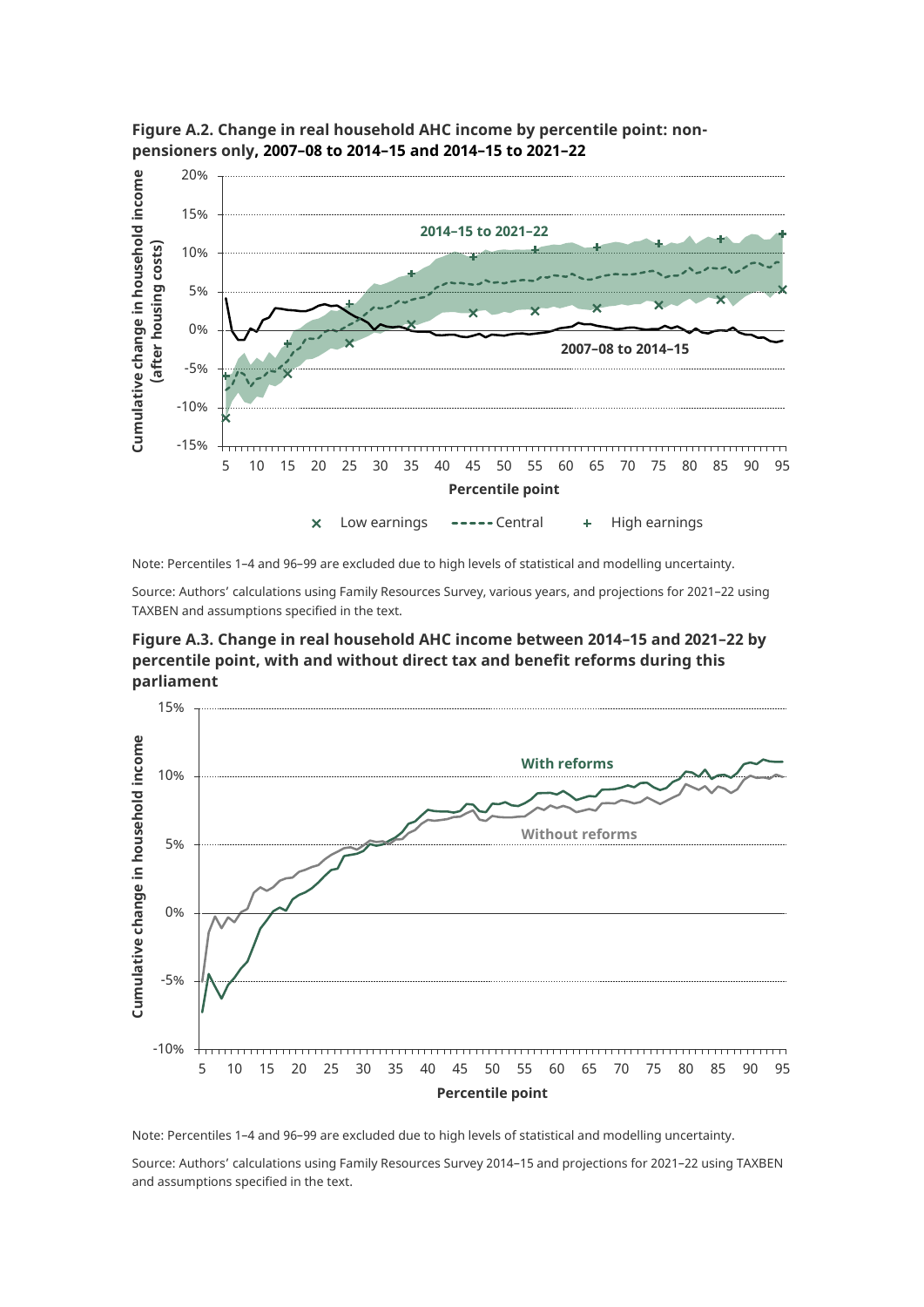# <span id="page-41-0"></span>**Appendix B**

Policies directly modelled:

- Local housing allowance (LHA) rate freeze
- Applying LHA rates to some social claimants from 2019
- Transitioning from disability living allowance (DLA) to personal independence payment (PIP)
- Single-tier pension
- The benefit cap, its cut, and the introduction of higher rates in London
- 'Tax free childcare'
- Increase of the personal allowance to £11,500
- Increase of the higher-rate threshold and upper earnings limit to £50,000
- Four-year freeze on most working-age benefits
- Abolition of the work-related activity group premium
- Increases in council tax
- Council tax precept of 2%
- Council tax increases for bands E–H in Scotland\*
- Abolition of Class 2 National Insurance contributions (NICs)
- Transition from the legacy system to universal credit (UC)
- Cut in the work allowances and taper rate of UC
- The two-child limit in tax credits and UC
- Removal of the family element in tax credits and family premium in housing benefit
- Switch of support for mortgage interest from a benefit to a loan
- Transition from incapacity benefit to employment support allowance
- Transitional protection from moving to UC
- Personal savings allowance
- National living wage\*
- 1% nominal cuts to social rent in England each year from 2016–17 to 2019–20\*

\* These policies are implemented both in our main projections and in our counterfactual without direct tax and benefit reforms, because either they are not a direct tax and benefit reform or they are the responsibility of a devolved administration.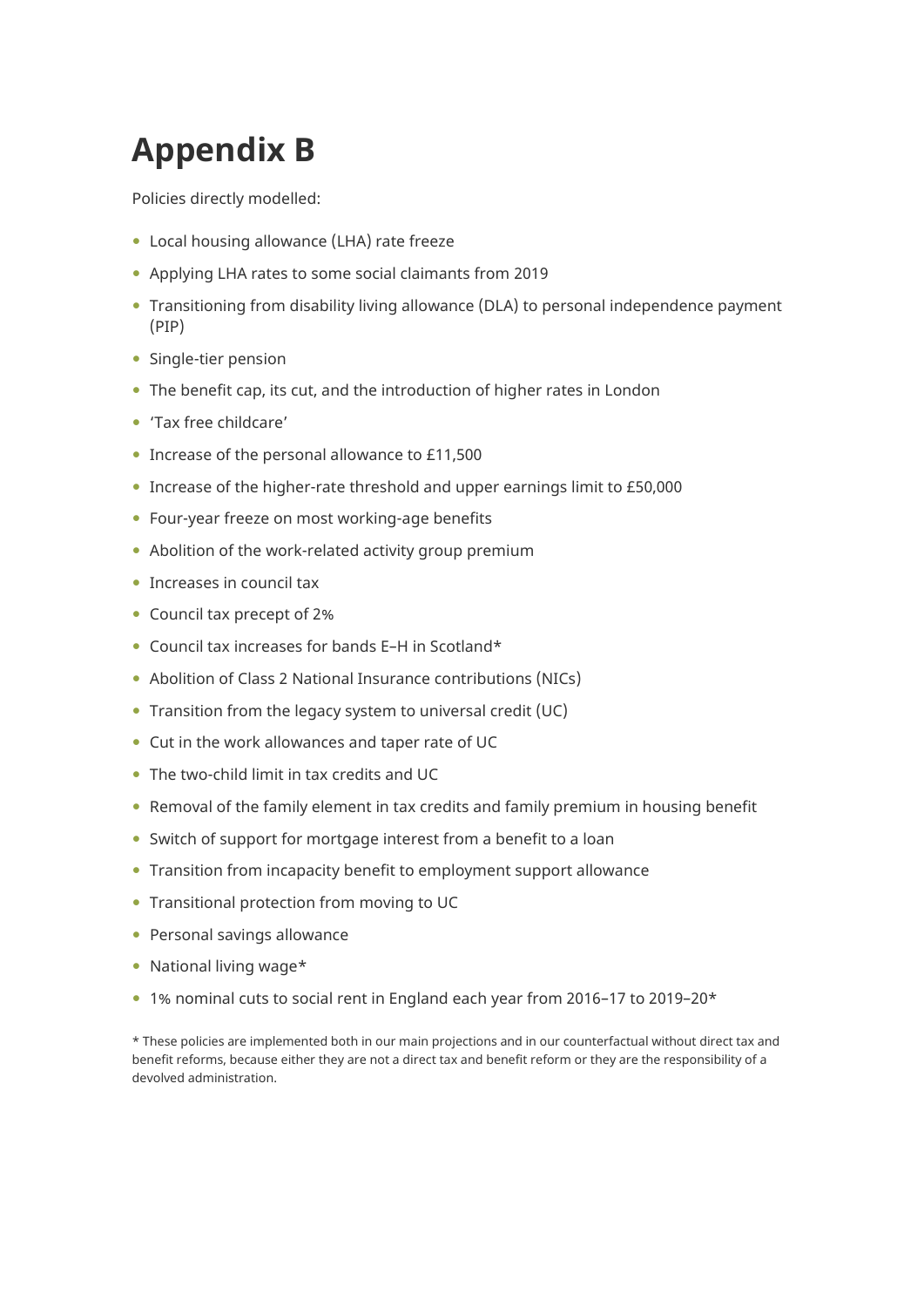# <span id="page-42-0"></span>**References**

Adam, S. (2016), 'Tax and benefit reforms', presentation at IFS Post Autumn Statement Briefing [\(https://www.ifs.org.uk/uploads/publications/budgets/as2016/as2016\\_sa.pdf\)](https://www.ifs.org.uk/uploads/publications/budgets/as2016/as2016_sa.pdf).

Amin-Smith, N., Cribb, J. and Sibieta, L. (2017), 'Reforms to apprenticeship funding in England', in C. Emmerson, P. Johnson and R. Joyce (eds), *The IFS Green Budget: February 2017*, Report no. R124, London: Institute for Fiscal Studies [\(https://www.ifs.org.uk/publications/8825\)](https://www.ifs.org.uk/publications/8825).

Beck, M. and Goodwin, A. (2017), 'The UK economic outlook', in C. Emmerson, P. Johnson and R. Joyce (eds), *The IFS Green Budget: February 2017*, Report no. R124, London: Institute for Fiscal Studies [\(https://www.ifs.org.uk/publications/8825\)](https://www.ifs.org.uk/publications/8825).

Belfield, C., Cribb, J., Hood, A. and Joyce, R. (2016), *Living Standards, Poverty and Inequality in the UK: 2016*, Report no. R117, London: Institute for Fiscal Studies [\(https://www.ifs.org.uk/publications/8371\)](https://www.ifs.org.uk/publications/8371).

Brewer, M., Emmerson, C., Hood, A. and Joyce, R. (2014), *Econometric Analysis of the Impacts of Local Housing Allowance Reforms on Existing Claimants*, Research Report no. 871, London: Department for Work and Pensions [\(https://www.ifs.org.uk/publications/7277\)](https://www.ifs.org.uk/publications/7277).

Browne, J., Emmerson, C., Heald, K. and Hood, A. (2014), 'Modelling work, health, care and income in the older population: the IFS retirement simulator (RetSim)', Institute for Fiscal Studies (IFS), Working Paper no. W14/12 (https://www.ifs.org.uk/publications/7253).

Browne, J. and Hood, A. (2016), *Living Standards, Poverty and Inequality in the UK: 2015–16 to 2020–21*, Report no. R114, London: Institute for Fiscal Studies [\(https://www.ifs.org.uk/publications/8171\)](https://www.ifs.org.uk/publications/8171).

Browne, J., Hood, A. and Joyce, R. (2016), 'The (changing) effects of universal credit', in C. Emmerson, P. Johnson and R. Joyce (eds), *The IFS Green Budget: February 2016*, Report no. R112, London: Institute for Fiscal Studies [\(https://www.ifs.org.uk/publications/8129\)](https://www.ifs.org.uk/publications/8129).

Corlett, A. and Clarke, S. (2017), *Living Standards 2017: The Past, Present and Possible Future of UK Incomes*, London: Resolution Foundation [\(http://www.resolutionfoundation.org/publications/living-standards-2017-the-past](http://www.resolutionfoundation.org/publications/living-standards-2017-the-past-present-and-possible-future-of-uk-incomes/)[present-and-possible-future-of-uk-incomes/\)](http://www.resolutionfoundation.org/publications/living-standards-2017-the-past-present-and-possible-future-of-uk-incomes/).

Cribb, J. and Emmerson, C. (2016), 'What happens when employers are obliged to nudge? Automatic enrolment and pension saving in the UK', Executive Summary, London: Institute for Fiscal Studies [\(https://www.ifs.org.uk/publications/8733\)](https://www.ifs.org.uk/publications/8733).

Cribb, J., Hood, A., Joyce, R. and Phillips, D. (2013), *Living Standards, Poverty and Inequality in the UK: 2013*, Report no. R81, London: Institute for Fiscal Studies [\(https://www.ifs.org.uk/publications/6759\)](https://www.ifs.org.uk/publications/6759).

Department for Communities and Local Government (2011), 'Live tables on household projections: 2011-based' [\(https://www.gov.uk/government/statistical-data-sets/live](https://www.gov.uk/government/statistical-data-sets/live-tables-on-household-projections)[tables-on-household-projections\)](https://www.gov.uk/government/statistical-data-sets/live-tables-on-household-projections).